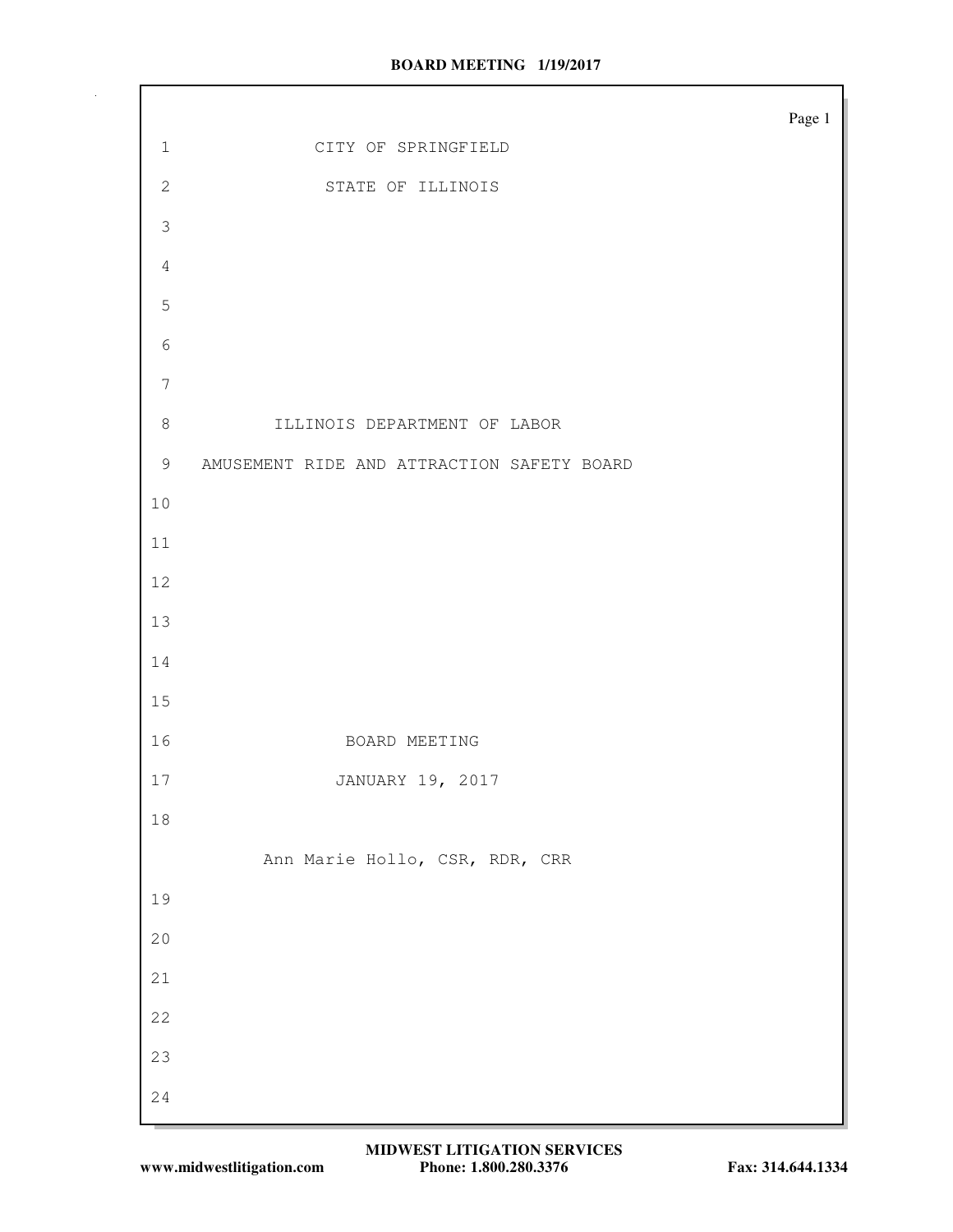|              |                                                      | Page 2 |
|--------------|------------------------------------------------------|--------|
| $\mathbf{1}$ | CITY OF SPRINGFIELD                                  |        |
| 2            | STATE OF ILLINOIS                                    |        |
| 3            |                                                      |        |
| 4            |                                                      |        |
| 5            |                                                      |        |
| 6            |                                                      |        |
| 7            |                                                      |        |
| 8            | ILLINOIS DEPARTMENT OF LABOR                         |        |
| 9            | AMUSEMENT RIDE AND ATTRACTION SAFETY BOARD           |        |
| 10           |                                                      |        |
| 11           | BOARD MEETING OF THE AMUSEMENT RIDE                  |        |
| 12           | AND ATTRACTION SAFETY BOARD on JANUARY 19, 2017,     |        |
| 13           | between the hours of fifteen minutes after four      |        |
| 14           | o'clock in the afternoon and fifteen minutes after   |        |
| 15           | five o'clock in the afternoon of that day, at the    |        |
| 16           | Illinois Department of Transportation, Hanley        |        |
| 17           | Building Auditorium, 2300 Dirksen Parkway,           |        |
| 18           | Springfield, Illinois 62764, before Ann Marie Hollo, |        |
| 19           | CSR, RDR, CRR.                                       |        |
| 20           |                                                      |        |
| 21           |                                                      |        |
| 22           |                                                      |        |
| 23           |                                                      |        |
| 24           |                                                      |        |
|              |                                                      |        |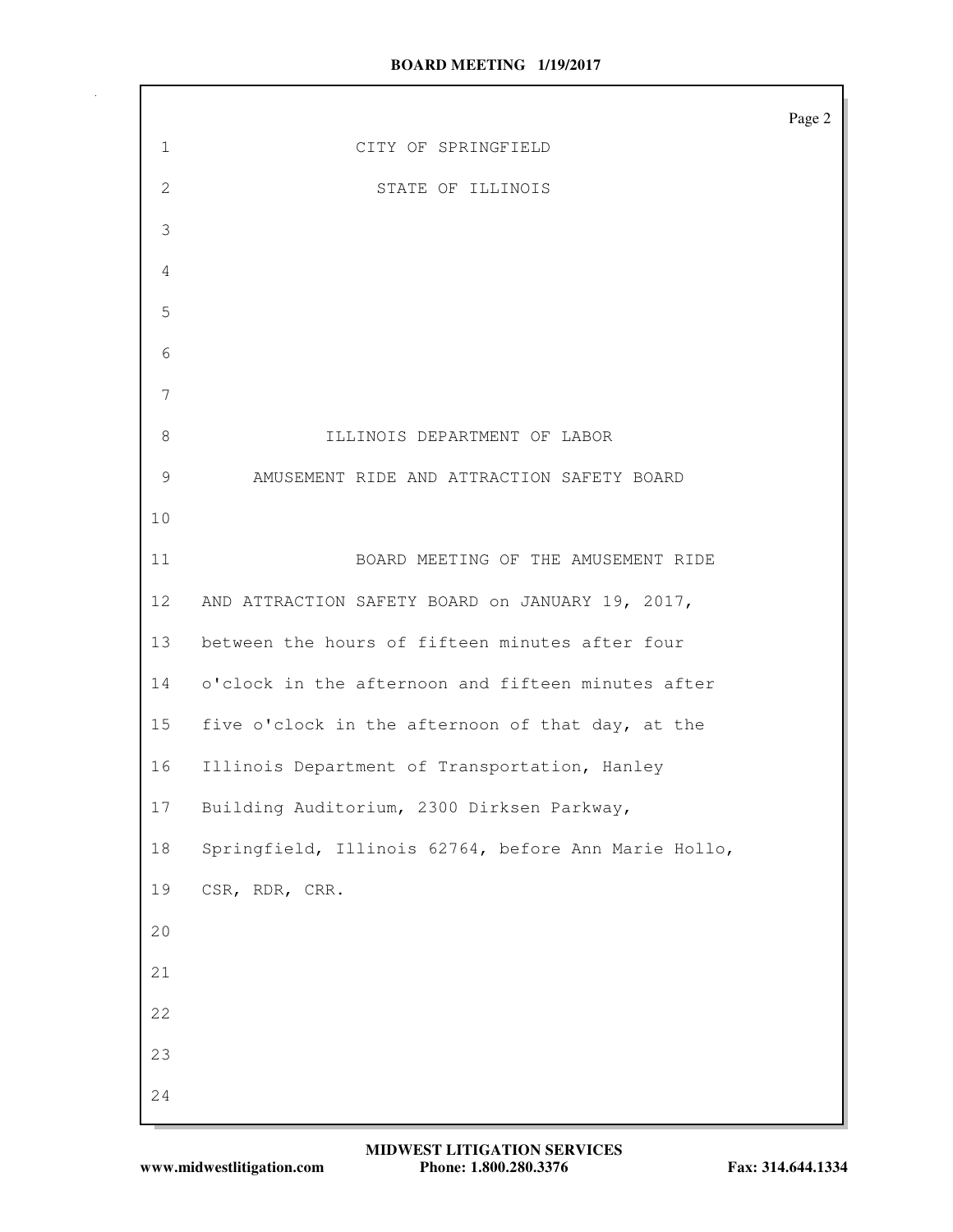|    |                                             | Page 3 |
|----|---------------------------------------------|--------|
| 1  | A P P E A R A N C E S                       |        |
| 2  | Amusement Ride and Attraction               |        |
|    | Safety Board Members:                       |        |
| 3  |                                             |        |
|    | Mr. Hugo Chaviano, Director of              |        |
| 4  | Department of Labor                         |        |
| 5  | Ms. Patty Sullivan, Chairperson             |        |
|    | of the Board Meeting                        |        |
| 6  |                                             |        |
| 7  | Mr. Bradley Brown                           |        |
| 8  | Mr. Marvin Perzee                           |        |
| 9  | Ms. Linda Givand Rhodes                     |        |
|    | (via telephone)                             |        |
| 10 |                                             |        |
| 11 | Mr. Daniel Schwabe (via                     |        |
|    | telephone)                                  |        |
| 12 |                                             |        |
| 13 | Mr. Bill Sparks                             |        |
| 14 | Mr. Benno Weisberg, Legal                   |        |
|    | Counsel                                     |        |
| 15 |                                             |        |
| 16 | ALSO PRESENT:<br>Department of Labor Staff: |        |
|    | Mr. Bill Szerletich,                        |        |
| 17 | Division Manager                            |        |
| 18 | Mr. Brian Brown                             |        |
|    | Mr. Thomas Coe                              |        |
| 19 | Ms. Anna Hui                                |        |
|    | Mr. Matt Rohman                             |        |
| 20 | Ms. Margaret Royer                          |        |
|    | Mr. Adam Schuster                           |        |
| 21 | Mr. Peter Tomczuk                           |        |
|    | Ms. Cheryl Watson                           |        |
| 22 | Mr. Adam Schuster                           |        |
| 23 | The Court Reporter:                         |        |
|    | Ann Marie Hollo, CSR, RDR, CRR              |        |
| 24 | Midwest Litigation Services                 |        |
|    |                                             |        |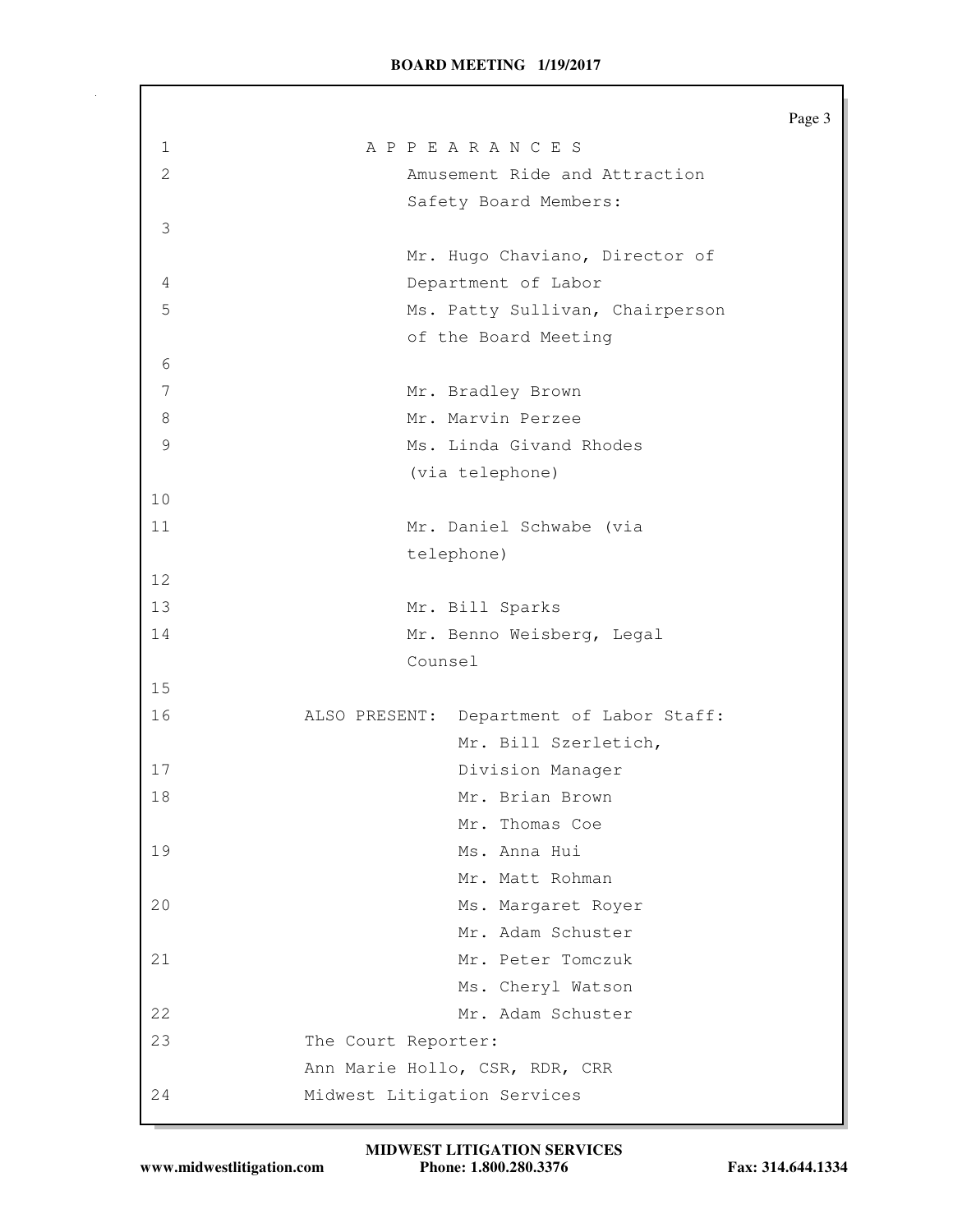|                |                                                      | Page 4 |
|----------------|------------------------------------------------------|--------|
| $\mathbf{1}$   | IT IS HEREBY STIPULATED AND AGREED, that the         |        |
| 2              | meeting may be taken in shorthand by Ann Marie       |        |
| 3              | Hollo, RDR/CRR, a Certified Shorthand Reporter, and  |        |
| 4              | afterwards transcribed into typewriting.             |        |
| 5              | * * * * *                                            |        |
| 6              | (Starting time of the meeting is: 4:15 p.m.)         |        |
| $\overline{7}$ | CHAIRPERSON SULLIVAN:<br>Good                        |        |
| 8              | afternoon. Welcome, everyone. We're glad you can     |        |
| 9              | all join us today. Sorry for the technical           |        |
| 10             | difficulties. We have two members who are attending  |        |
| 11             | by phone, and we're just having a little trouble     |        |
| $12 \,$        | getting AT&T and the conference line lined up.       |        |
| 13             | The first thing I'd like to do is                    |        |
| 14             | have everyone at this table introduce themselves,    |        |
| 15             | please, and tell us who you are and who you're with  |        |
| 16             | please. We'll start with you.                        |        |
| 17             | MR. WEISBERG: Benno Weisberg,                        |        |
| 18             | General Counsel, Illinois Department of Labor.       |        |
| 19             | DIRECTOR CHAVIANO: Hi.<br>Hugo                       |        |
| 20             | Chaviano, Director of the Department of Labor. And   |        |
| 21             | I have some good news for some, bad news for others, |        |
| 22             | and happy news for me, and that is that the Governor |        |
| 23             | has renominated me to a second term, so I'll be      |        |
| 24             | sticking around.                                     |        |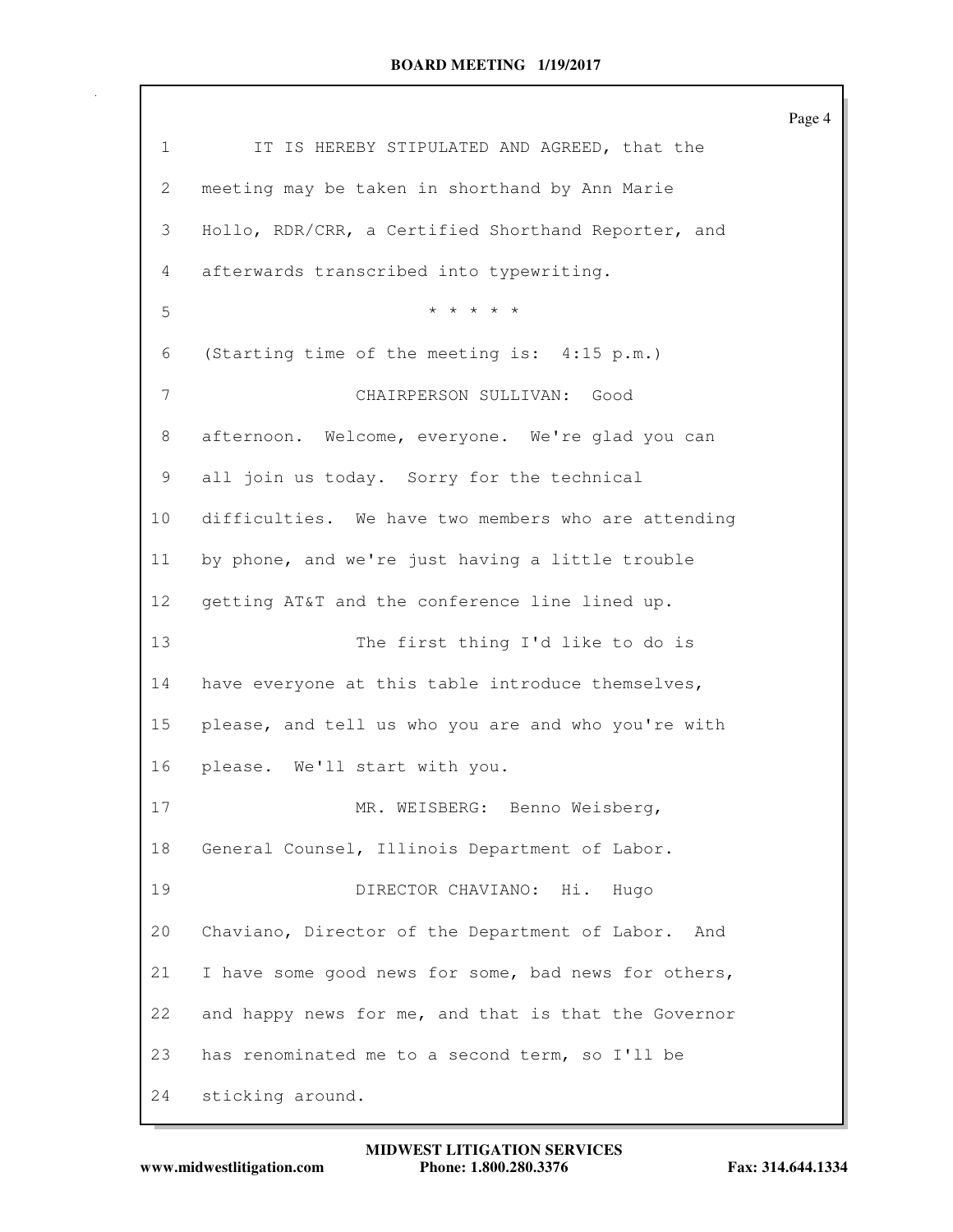Page 5 1 CHAIRPERSON SULLIVAN: That's very 2 good news. We're happy to have you back. 3 This is Patty Sullivan. I'm with Eli 4 Bridge Company. 5 And here's Bill. 6 MR. SPARKS: Bill Sparks, American 7 Banner Amusements. 8 MR. PERZEE: I'm Marvin Perzee with 9 Iroquois County Fair. 10 MR. BROWN: Brad Brown. I'm new to 11 the ropes. This is my first meeting this afternoon. 12 And I'm with Brownfield Environmental Engineering 13 Resources. 14 CHAIRPERSON SULLIVAN: And then on 15 the phone, we have Dan Kirschner and Linda Rhodes. 16 And would you like to say anything, 17 Dan? 18 MR. SCHWABE: This is Dan Schwabe. 19 CHAIRPERSON SULLIVAN: Oh, Dan 20 Schwabe? Thank you, Dan. 21 And, Linda? 22 MS. RHODES: I'm sorry I couldn't be 23 there, but I'm looking forward to the meeting. 24 CHAIRPERSON SULLIVAN: Well, thank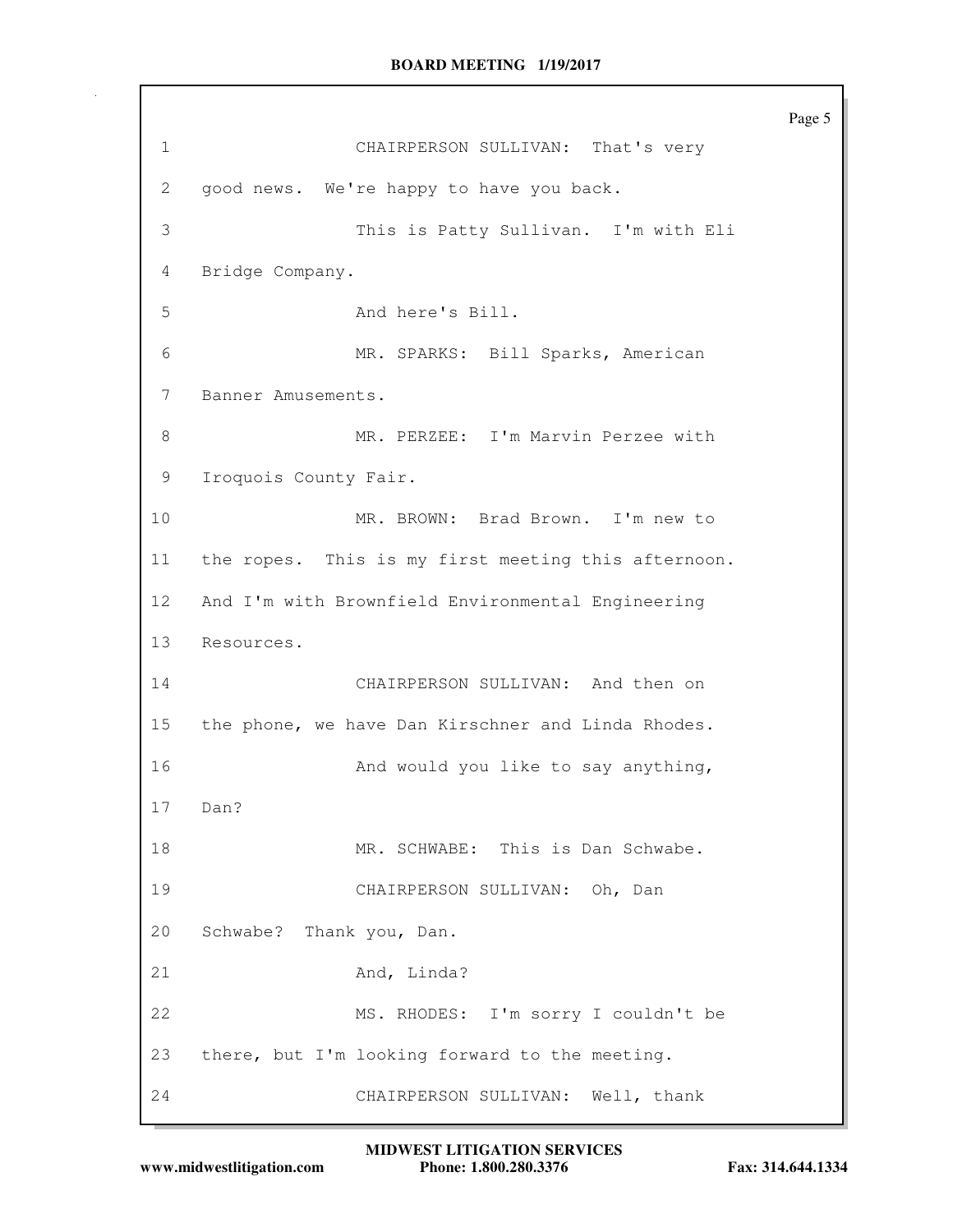Page 6 1 you very much, both of you. We appreciate you going 2 through all this technical difficulty to be here 3 with us. 4 And I'd like for the inspectors to 5 please stand up, and I think most of you know them. 6 Let's see. And where is Bill? 7 MR. COE: He just stepped out for a 8 second. 9 CHAIRPERSON SULLIVAN: He's helping 10 us get this whole thing together. 11 And we have Margaret Royer, and the 12 head of the -- Tom, do you want to stand up, too, 13 please? I'm sorry. Tom Coe, the chief inspector. 14 And Matt Rohman and Peter Tomczuk and Brian Brown, 15 and thank you all for coming because we always 16 appreciate your input. 17 And, Tom, I will hear from you in 18 just a few more minutes. I appreciate all of you 19 coming. 20 The first thing or first thing on the 21 agenda is to approve the agenda. Does anybody -- I 22 assume you have your agendas in front of you. Does 23 anyone have anything to add to the agenda? 24 (No response.)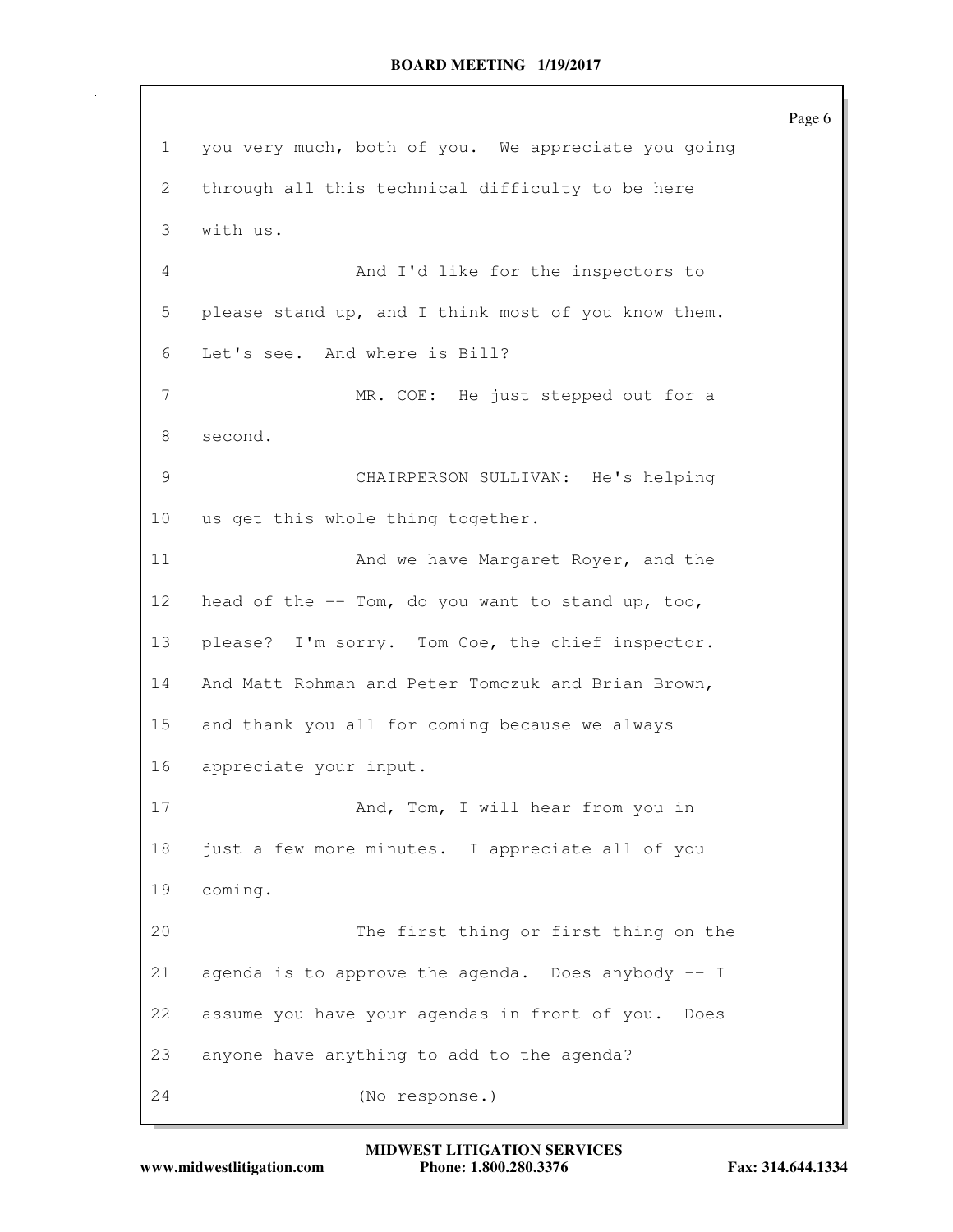Page 7 1 CHAIRPERSON SULLIVAN: Then could I 2 get a motion to approve the agenda as presented? 3 MR. SPARKS: I make a motion. 4 MR. BROWN: I will second the motion. 5 CHAIRPERSON SULLIVAN: And then 6 seconded by Brad. Bill made the motion, and then 7 Brad seconded it. 8 So then the next thing we need to do 9 is approve the minutes of the July 19, 2016 meeting. 10 Has everybody had a chance to go over them? At 11 least peruse them, so we could get someone to make a 12 motion to approve the agenda as printed? 13 MR. SPARKS: I'll make the motion. 14 CHAIRPERSON SULLIVAN: Okay. Motion 15 made by Bill. 16 Do I hear a second? 17 MR. BROWN: I'll second. 18 CHAIRPERSON SULLIVAN: Seconded by 19 Brad. 20 Those in favor? 21 (No response.) 22 CHAIRPERSON SULLIVAN: Those opposed? 23 (No response.) 24 CHAIRPERSON SULLIVAN: Abstentions?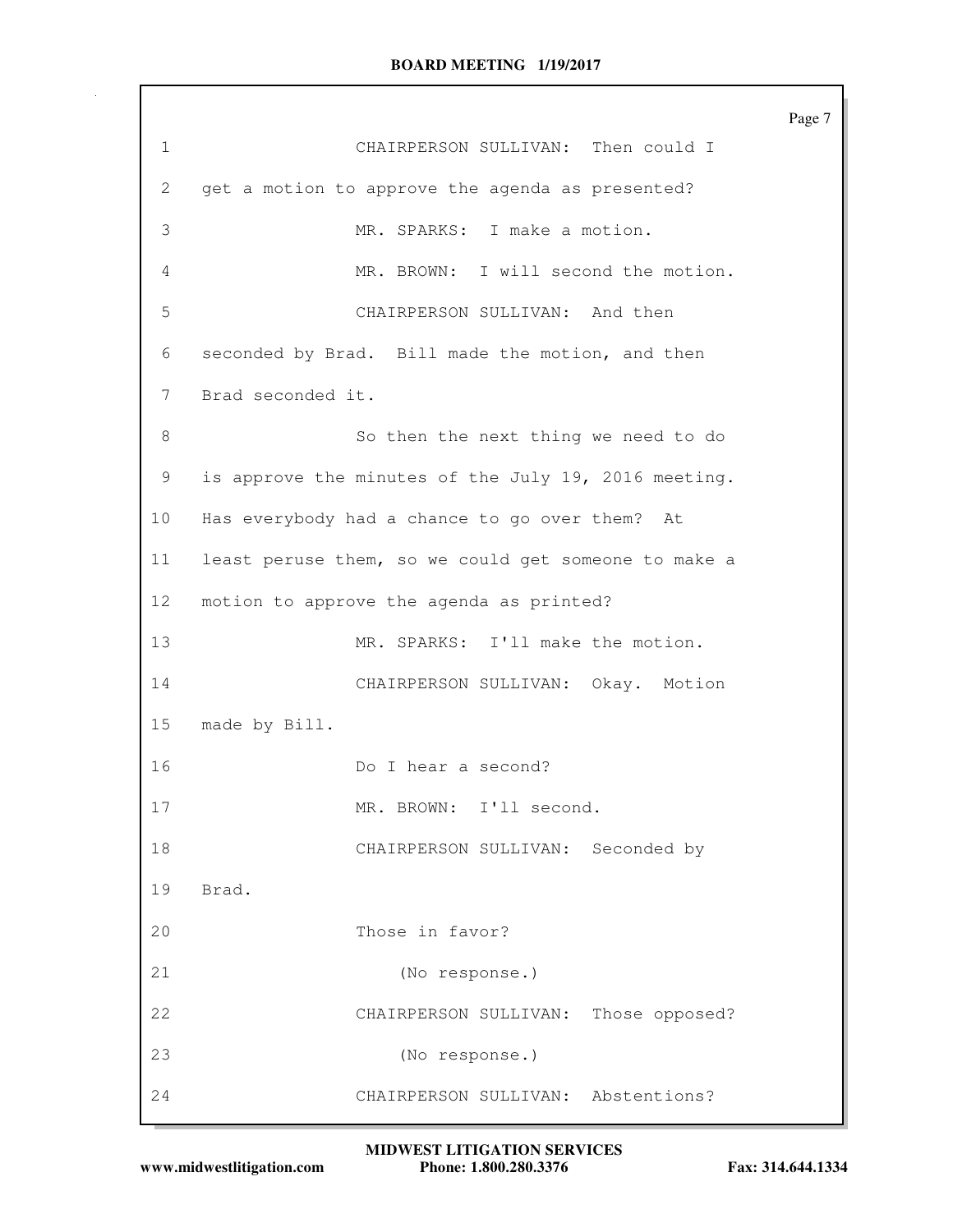|              |                                                      | Page 8 |
|--------------|------------------------------------------------------|--------|
| $\mathbf{1}$ | (No response.)                                       |        |
| 2            | CHAIRPERSON SULLIVAN: Okay.                          |        |
| 3            | Then it's on to old business.<br>The                 |        |
| 4            | first thing on the agenda, there is "Rider           |        |
| 5            | Safety/Responsibility Language," and we left that    |        |
| 6            | with the Department to move ahead as they saw fit.   |        |
| 7            | So I'll give the microphone to the director.         |        |
| 8            | DIRECTOR CHAVIANO: Right. So at the                  |        |
| 9            | last meeting, there was a lengthy and spirited       |        |
| 10           | discussion regarding this whole rider safety         |        |
| 11           | responsibility language. In fact, I would say at     |        |
| 12           | least a third of the meeting was devoted to that     |        |
| 13           | discussion and the various positions regarding the   |        |
| 14           | pros and cons.                                       |        |
| 15           | Ultimately, there was a motion on the                |        |
| 16           | floor that this matter should be referred to the     |        |
| 17           | Illinois Department of Labor general counsel for,    |        |
| 18           | you know, an opinion as to whether this -- in fact,  |        |
| 19           | this type of rule making would fall within the       |        |
| 20           | purview and parameters of our rule-making authority. |        |
| 21           | So in the interim, you know, I have                  |        |
| 22           | had the pleasure of having had multiple general      |        |
| 23           | counsels since I came onboard. So, today, I          |        |
| 24           | introduce to you the third general counsel that I    |        |

**www.midwestlitigation.com Phone: 1.800.280.3376 Fax: 314.644.1334 MIDWEST LITIGATION SERVICES**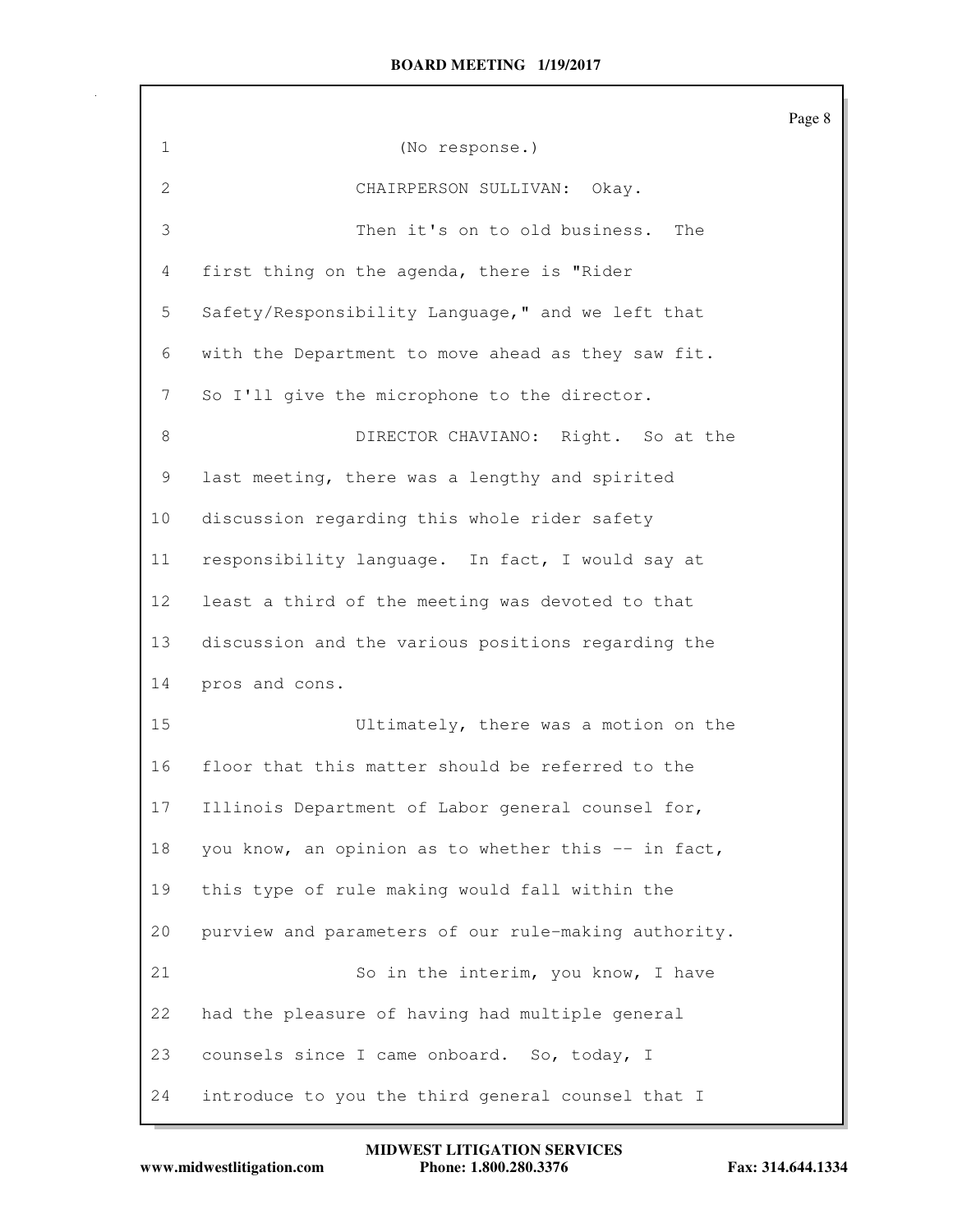|                 |                                                      | Page 9 |
|-----------------|------------------------------------------------------|--------|
| $\mathbf{1}$    | have had since beginning my tenure here at the time  |        |
| 2               | of our last meeting. Our general counsel's name was  |        |
| 3               | Helen Kim, and then it was Denise Kelly, but, today, |        |
| 4               | we have Benno Weisberg, who I'm looking forward to   |        |
| 5               | hopefully ending my term with.                       |        |
| 6               | So without further adieu, I'll pass                  |        |
| 7               | it on to our general counsel.                        |        |
| 8               | MR. WEISBERG: Thanks, Director.                      |        |
| 9               | And I hope to be seeing you all again                |        |
| 10 <sub>o</sub> | at the next board meeting, given the turnover in the |        |
| 11              | general counsel position in the department.          |        |
| 12              | So I looked over the proposed                        |        |
| 13              | language that was discussed at the prior meeting,    |        |
| 14              | and it's fairly clear under Illinois law for an      |        |
| 15              | administrative agency to promulgate a rule, you      |        |
| 16              | know, there are limits to an agency's rule-making    |        |
| 17              | authority that are typically laid out in whatever    |        |
| 18              | statute gives the agency the rule-making authority   |        |
| 19              | to make rules.                                       |        |
| 20              | And in the Amusement Ride and                        |        |
| 21              | Attraction Safety Act, the authority is set out in   |        |
| 22              | 430 ILCS 85/2-6. And the language there, it pretty   |        |
| 23              | specifically confines the director's authority to    |        |
| 24              | make rules in this area, you know, after             |        |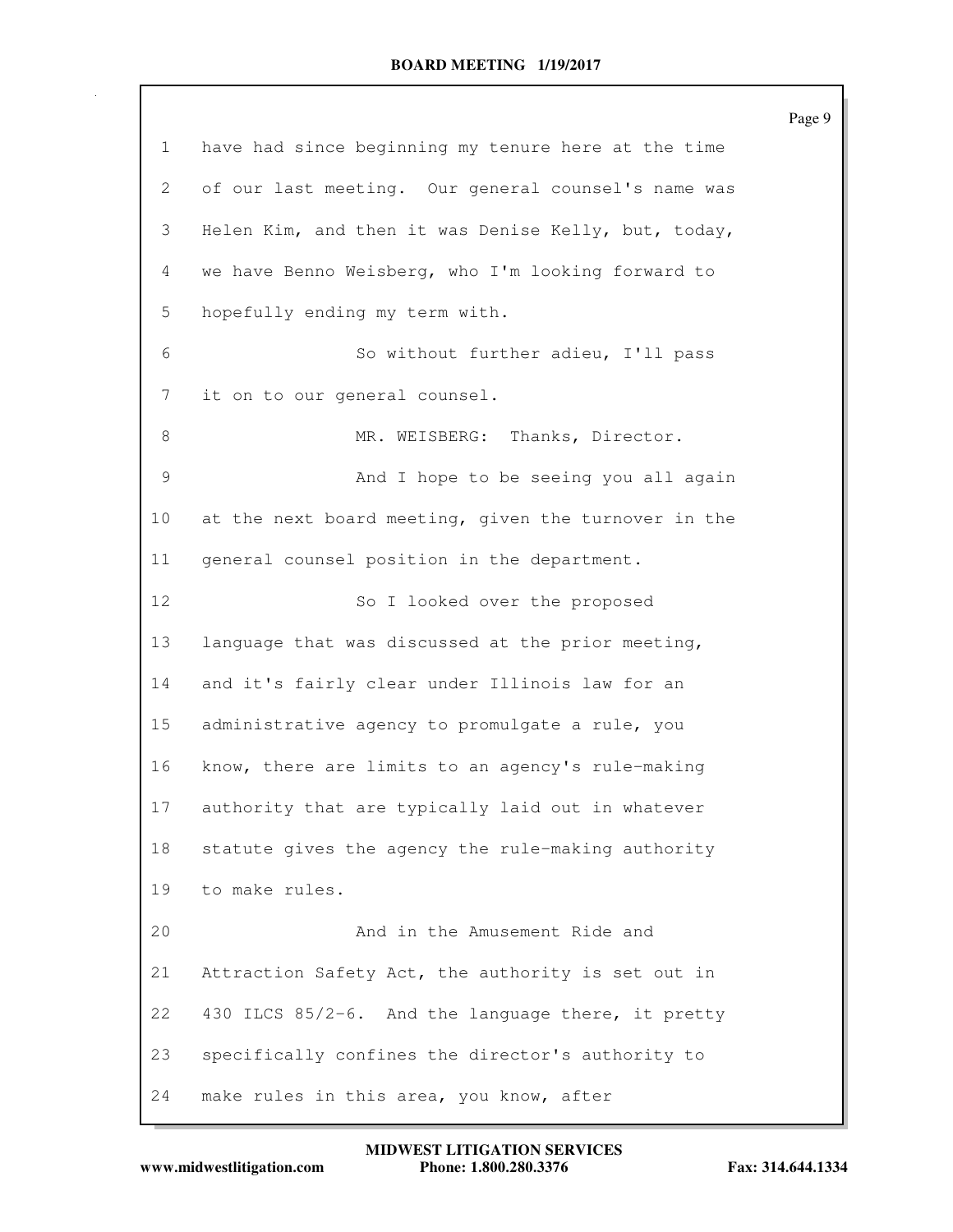|              |                                                      | Page 10 |
|--------------|------------------------------------------------------|---------|
| $\mathbf{1}$ | consultation with the Board to the area of safety,   |         |
| 2            | and specifically to make rules for the safe          |         |
| 3            | installation, repair or maintenance, use, operation, |         |
| 4            | training standards for operators in the inspection   |         |
| 5            | of all amusement rides and amusement attractions.    |         |
| 6            | And that section goes on to say,                     |         |
| 7            | "These rules and standards are being adopted         |         |
| 8            | pursuant to the procedures set forth in the Illinois |         |
| 9            | Administrative Procedures Act. The rules shall be    |         |
| 10           | based upon generally accepted engineering standards  |         |
| 11           | and shall be concerned with, but not necessarily     |         |
| 12           | limited to engineering force stresses, safety        |         |
| 13           | devices, and preventative maintenance. Whenever      |         |
| 14           | such standards are available in suitable form, they  |         |
| 15           | may be incorporated by reference."                   |         |
| 16           | The rules shall in addition to                       |         |
| 17           | the -- oh, and then, you know, the rules also allow  |         |
| 18           | the Department to establish a fee structure for      |         |
| 19           | permits and to impose civil penalties.               |         |
| 20           | So the language that was proposed and                |         |
| 21           | discussed at the last meeting would create sort of a |         |
| 22           | new regime of rider responsibility, and among other  |         |
| 23           | things, it would require that riders would be        |         |
| 24           | subject to restrictions set -- you know, set out by  |         |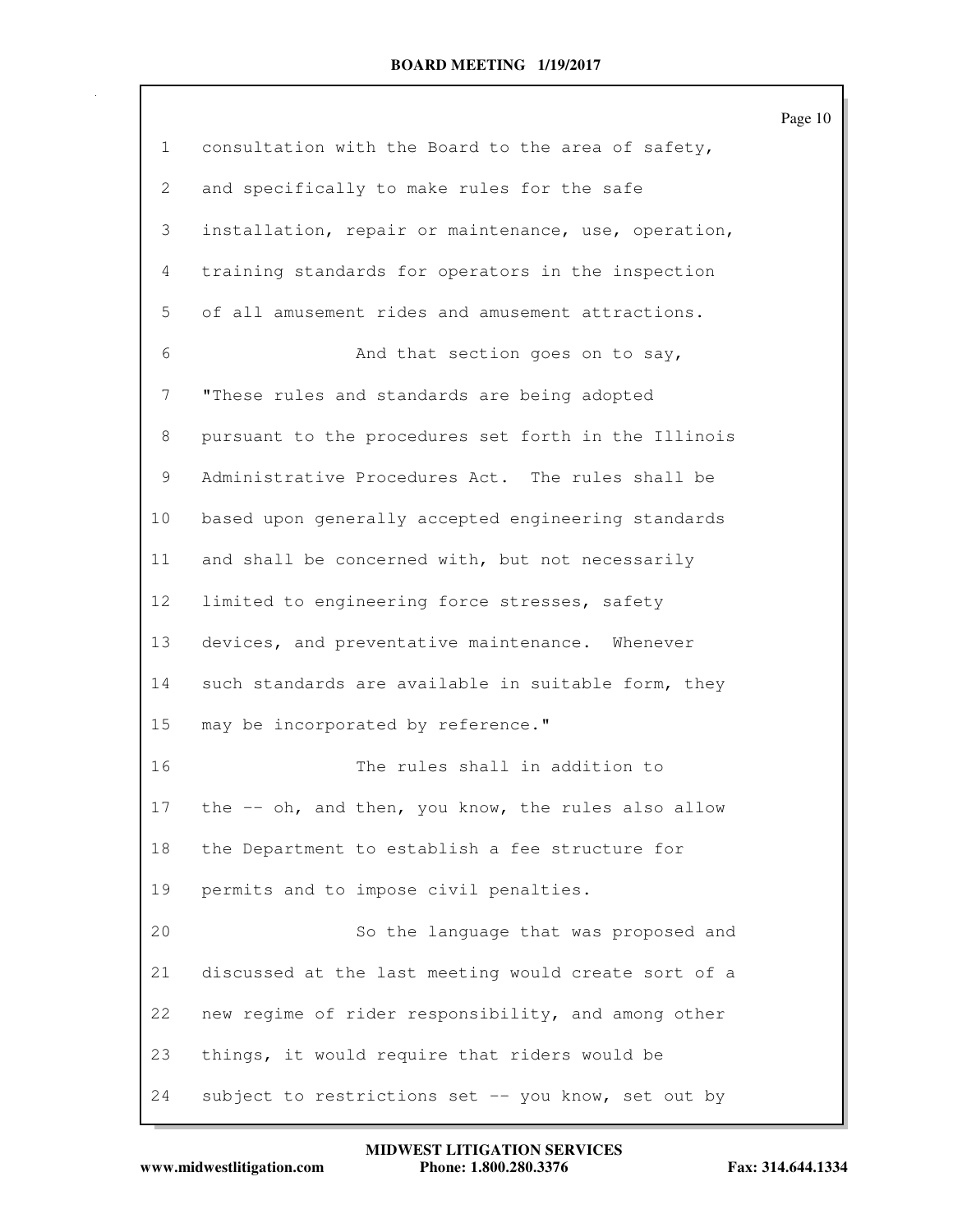|                 |                                                      | Page 11 |
|-----------------|------------------------------------------------------|---------|
| 1               | the operators, and that a failure to adhere to the   |         |
| 2               | signage, or you know, to the rules that were set out |         |
| 3               | by the operators next to the rides or near the       |         |
| 4               | rides, could -- would be -- I think, you know, to    |         |
| 5               | some effect would be admissible as evidence in       |         |
| 6               | court. And then there's a provision that             |         |
| 7               | essentially requires riders to report injuries while |         |
| 8               | on site, at the site of the ride of the attraction.  |         |
| 9               | It's fairly clear, looking at                        |         |
| 10              | Illinois law, and you know, the basic principle that |         |
| 11              | an agency's rule-making authority can't exceed its   |         |
| 12 <sup>°</sup> | statutory authority, that what that rule proposes is |         |
| 13              | not consistent with what the Department is entitled  |         |
| 14              | and authorized to do under the Act.                  |         |
| 15              | So in my view, the Department would                  |         |
| 16              | be exceeding its statutory authority in promulgating |         |
| 17              | that rule as was written, as was presented in the    |         |
| 18              | last meeting.                                        |         |
| 19              | So I think that the Department's                     |         |
| 20              | position would be that's -- you know, that's not a   |         |
| 21              | rule that we would take up, and you know, take to    |         |
| 22              | JCAR, and attempt to publish.                        |         |
| 23              | CHAIRPERSON SULLIVAN: I guess the                    |         |
| 24              | next question would be, would you be willing to meet |         |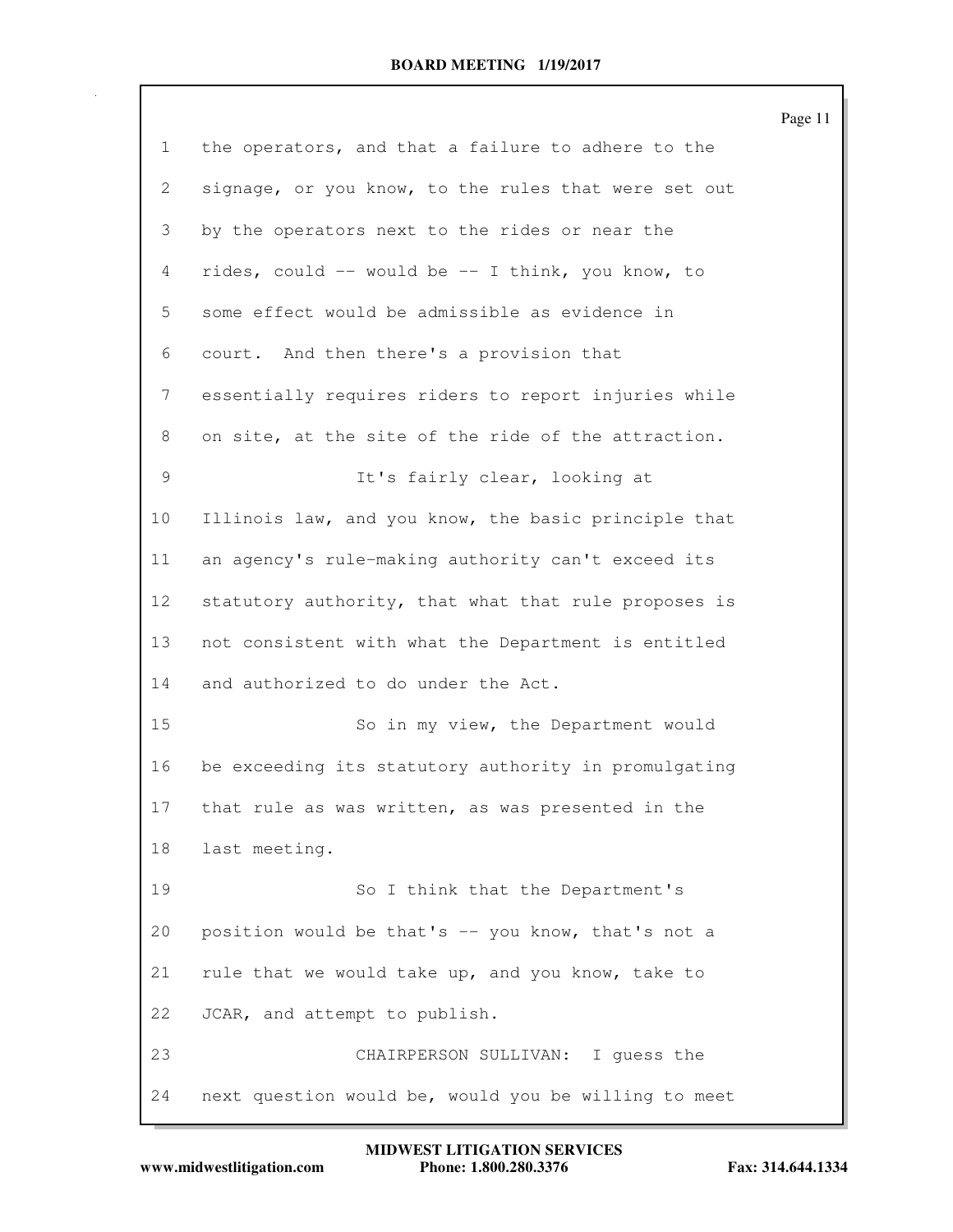|                 |                                                      | Page 12 |
|-----------------|------------------------------------------------------|---------|
| $\mathbf{1}$    | with some of us to discuss what part of that might   |         |
| 2               | seem appropriate, even just requiring the riders to  |         |
| 3               | follow the rules that are posted and operator        |         |
| 4               | instructions? Because that's -- if we could have     |         |
| 5               | the State behind us or behind the operators          |         |
| 6               | requiring people to follow the rules, I think it     |         |
| 7               | would be a big help. And then it's not -- it all     |         |
| 8               | has to do with safety. There are no -- if we have    |         |
| 9               | to knock out the reporting requirements, then that   |         |
| 10              | might be a negotiating point, but if we could have   |         |
| 11              | something that puts some teeth behind the riders     |         |
| 12 <sup>°</sup> | having to follow the rules, it would be very         |         |
| 13              | helpful, because as we've seen over and over, when   |         |
| 14              | we've had the reports from your -- from this         |         |
| 15              | department, it has often been the rider who has not  |         |
| 16              | followed the rules who has caused an accident.       |         |
| 17              | So as a matter of safety, I think                    |         |
| 18              | anything that would make riders more aware that they |         |
| 19              | are required to follow the rules would be very       |         |
| 20              | helpful in cutting down the number of accidents      |         |
| 21              | certainly in our state. It has helped in other       |         |
| 22              | states. And would you be -- would you be willing to  |         |
| 23              | have some discussions about that?                    |         |
| 24              | DIRECTOR CHAVIANO: Well, so you                      |         |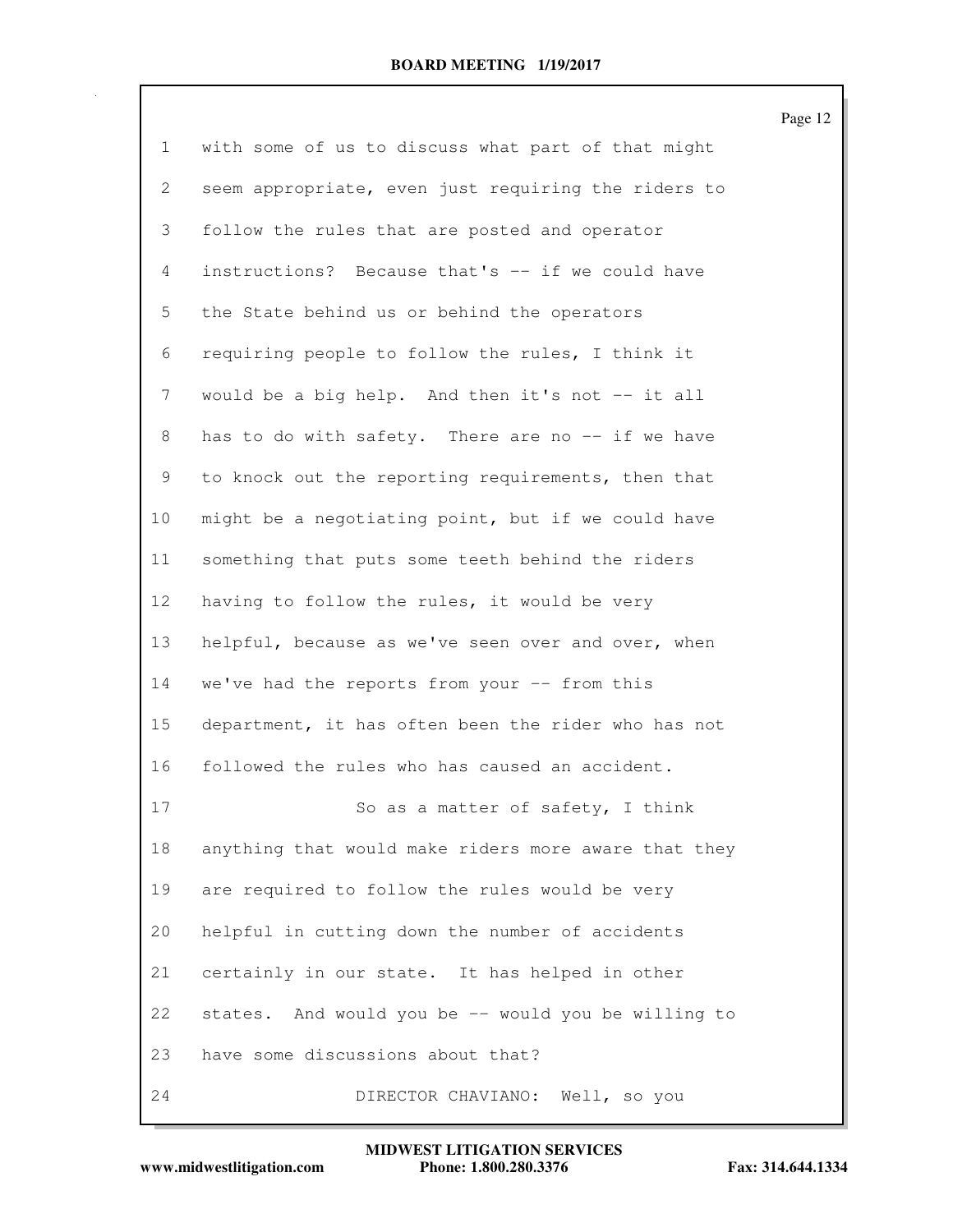|                 |                                                      | Page 13 |
|-----------------|------------------------------------------------------|---------|
| $\mathbf{1}$    | know, prior to the meeting today, I had consulted    |         |
| 2               | with the general counsel, and he had given me his    |         |
| 3               | feedback on the results of his analysis of the       |         |
| 4               | statute and his opinion. And as I understand it,     |         |
| 5               | the general counsel's opinion is that this type of   |         |
| 6               | rule making, in spite of whatever the best intents   |         |
| 7               | with respect to safety and so forth, this body's     |         |
| 8               | rule making, that goes beyond the scope of what, you |         |
| 9               | know, we are charged with. So if that is the         |         |
| 10              | opinion, then I don't see that there is any further  |         |
| 11              | room for discussion of rule making, a rule that we   |         |
| 12 <sup>°</sup> | are being told -- or I'm being advised by my general |         |
| 13              | counsel that, you know, we have no authority to      |         |
| 14              | promulgate. So if that's the case, then there's      |         |
| 15              | really nothing to discuss from a rule-making         |         |
| 16              | standpoint.                                          |         |
| 17              | CHAIRPERSON SULLIVAN: Well, my                       |         |
| 18              | question was more is there any -- is there any way   |         |
| 19              | we can still discuss anything on that, on that line? |         |
| 20              | If there are parts that you feel aren't under the    |         |
| 21              | jurisdiction of the Department and rule-making part, |         |
| 22              | is there any part of that, that is under the         |         |
| 23              | jurisdiction?                                        |         |
| 24              | MR. WEISBERG: Looking at the                         |         |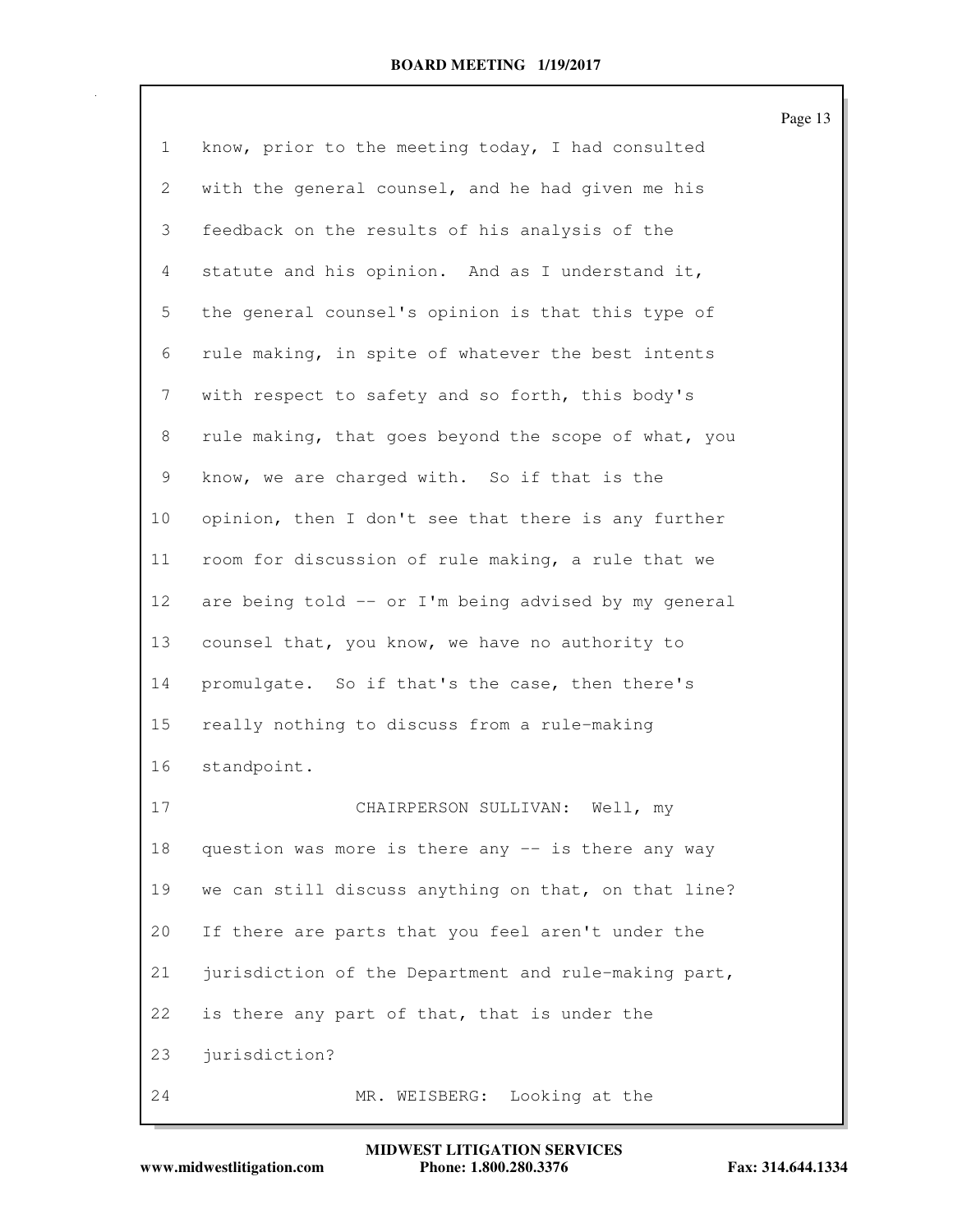|         |                                                      | Page 14 |
|---------|------------------------------------------------------|---------|
| 1       | language that was being discussed at the last        |         |
| 2       | meeting, I mean, there are parts of that language    |         |
| 3       | that seemed to require operators to post signage.    |         |
| 4       | And, you know, when it comes to that type of         |         |
| 5       | measure, I think that seems to be more within the    |         |
| 6       | scope of what -- you know, of the language, the      |         |
| 7       | statutory language that I just read.                 |         |
| 8       | When it comes to imposing the                        |         |
| 9       | responsibility on riders -- and I think we're        |         |
| 10      | drifting into territory that's not really, you know, |         |
| 11      | part of what the Department's mandate is, you know,  |         |
| $12 \,$ | in this area. And if, for example, the word "rider"  |         |
| 13      | is not defined anywhere in the statute, it's -- the  |         |
| 14      | statute is pretty clearly geared towards, you know,  |         |
| 15      | operators and owners.                                |         |
| 16      | And so I think, you know, if we were                 |         |
| 17      | to take the step of placing some sort of requirement |         |
| 18      | or mandate, you know, on the rider, we would         |         |
| 19      | be -- you know, we could be sort of side-stepping    |         |
| 20      | our statutory authority and moving into an area that |         |
| 21      | the legislature didn't really expressly grant us the |         |
| 22      | authority to make rules on. So, you know, I think    |         |
| 23      | there were probably pieces of that, of that language |         |
| 24      | that would be $-$ again, would be within the scope,  |         |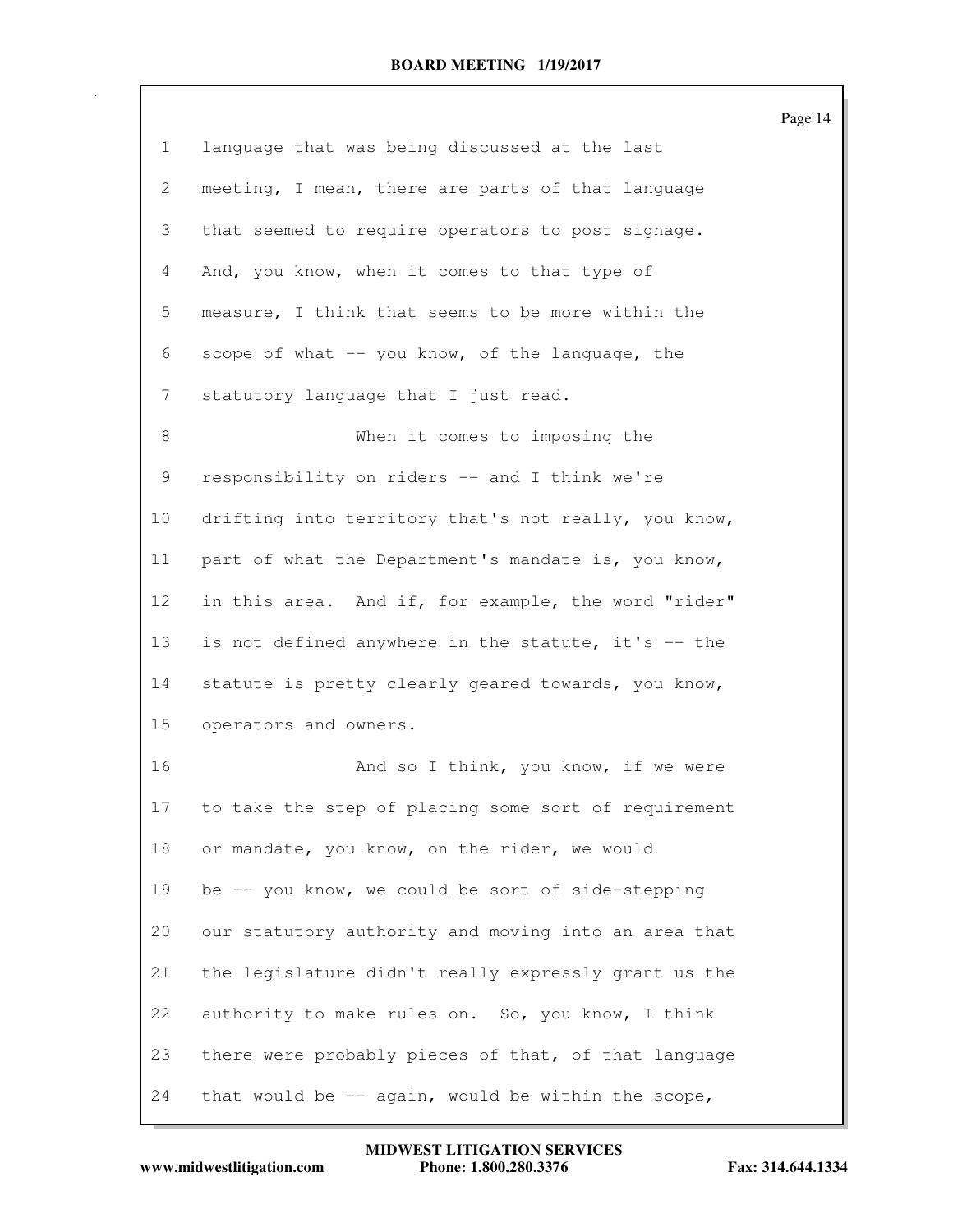Page 15 1 and parts of it that probably we won't be able to 2 talk about further. 3 CHAIRPERSON SULLIVAN: Okay. Thank 4 you, Benno. 5 Then the next thing on our agenda is 6 Xtreme Inflatable 5K and Insane Inflatable 5K. And 7 I think we have some more information up on that 8 from Bill. 9 MR. SZERLETICH: So Bill Szerletich. 10 Just following up from the last board meeting that 11 we had. 12 I said that I would look into, you 13 know, a little bit more in depth into these 14 inflatable attractions. What I found was, first of 15 all, they do meet the definition of an inflatable 16 attraction. I found that, first of all, they come 17 into the state -- came into the state twice last 18 year for a single event, and they were gone. This 19 year, they only plan on coming in one time. 20 I do not recommend, really, at this 21 point in time separating them from a regular 22 inflatable attraction. I would recommend that we 23 keep the fees where they are, because if we do 24 change them and if we do separate them, it's going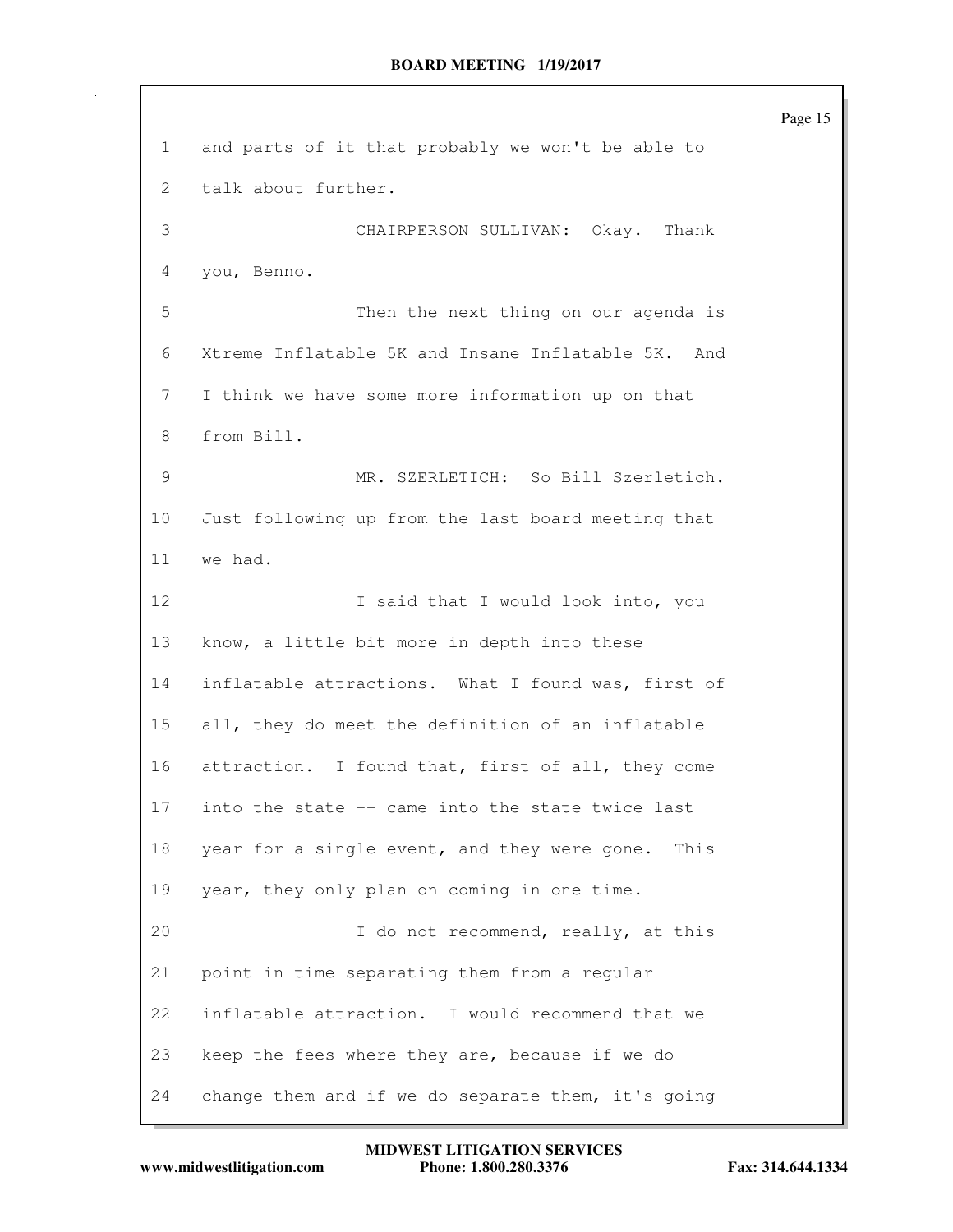|                |                                                      | Page 16 |
|----------------|------------------------------------------------------|---------|
| $\mathbf{1}$   | to require probably a rule change in the JCAR        |         |
| 2              | process. For the amount of time that they come       |         |
| 3              | through the state -- if they start to come in a      |         |
| 4              | little bit more, I think we can revisit it, but      |         |
| 5              | right now, I think we should keep it just the way it |         |
| 6              | is.                                                  |         |
| $\overline{7}$ | Other states that I kind of surveyed                 |         |
| 8              | do not separate between the two. They're all an      |         |
| 9              | inflatable, and they charge one price.               |         |
| 10             | CHAIRPERSON SULLIVAN: Okay. Thank                    |         |
| 11             | you, Bill.                                           |         |
| 12             | Okay. Then the next thing on our                     |         |
| 13             | agenda is new business, and that would be the        |         |
| 14             | Division Manager report.                             |         |
| 15             | So, Tom, I think -- okay. Or it will                 |         |
| 16             | be Bill. We would like to hear from you again.       |         |
| 17             | MR. SZERLETICH: Like we always do in                 |         |
| 18             | the past, I'd like to introduce our staff to you,    |         |
| 19             | and we have some new members.                        |         |
| 20             | First of all, we have a new office                   |         |
| 21             | associate that started with us November of 2016.     |         |
| 22             | She came to us from the Secretary of State's office. |         |
| 23             | If you fill out the applications and call with any   |         |
| 24             | questions regarding it, you're probably going to     |         |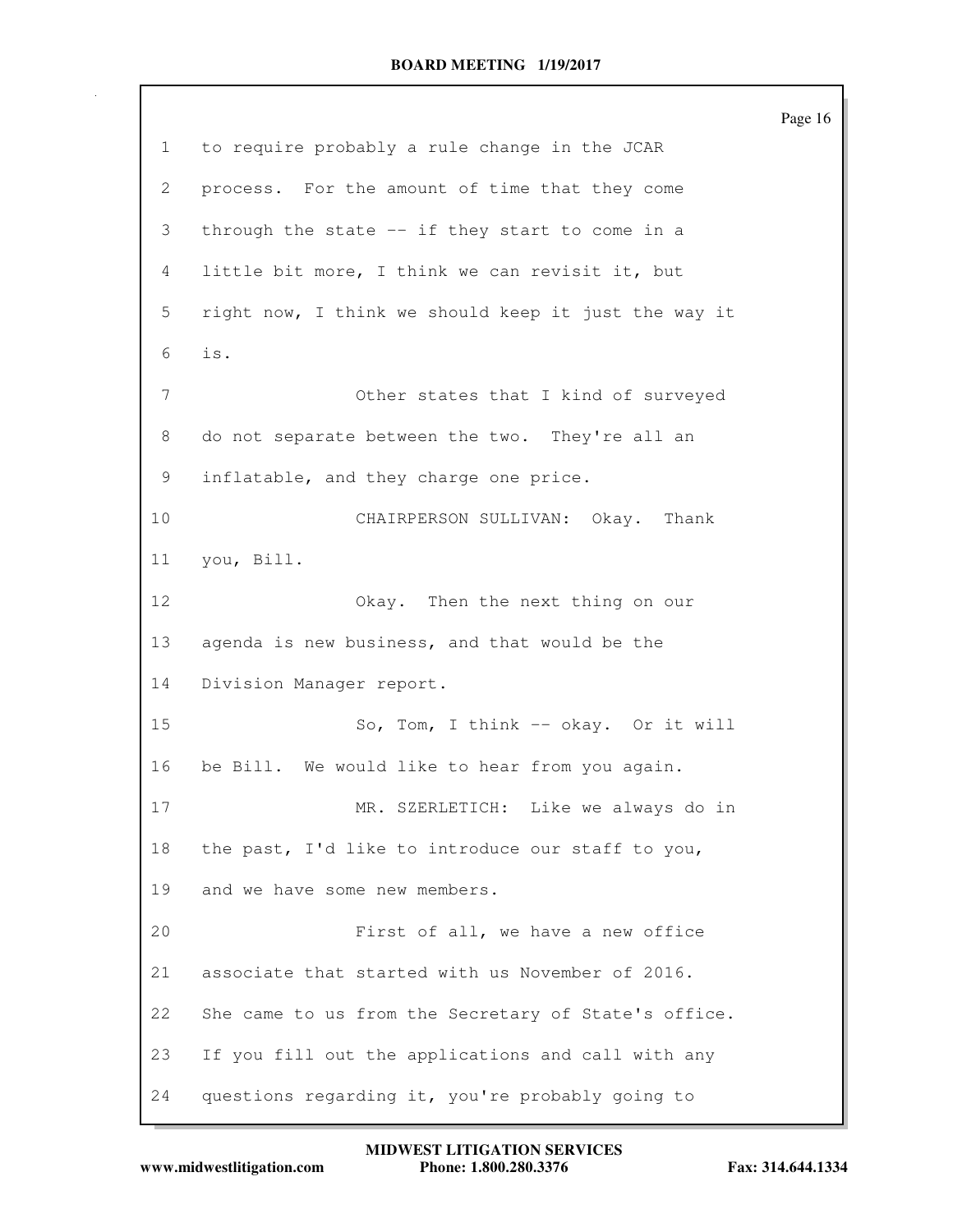|              |                                                     | Page 17 |
|--------------|-----------------------------------------------------|---------|
| $\mathbf{1}$ | talk to her. She's doing a great job. She's picked  |         |
| 2            | up the process really quickly, and her name is      |         |
| 3            | Cheryl Watson.                                      |         |
| 4            | We have a new chief ride inspector.                 |         |
| 5            | A lot of folks got to meet him last season in the   |         |
| 6            | summer. He's been out with me; he's been out with   |         |
| 7            | the other inspectors. Tom Coe comes to us from the  |         |
| 8            | Department of Commerce and Economic Opportunity.    |         |
| 9            | And he would be the one that signs off on our NDT   |         |
| 10           | work. You know, any kind of approvals, zip lines,   |         |
| 11           | things like that, Tom will be doing it. He'll also  |         |
| 12           | be out inspecting. He'll cover pretty much all over |         |
| 13           | the state wherever needed. So Tom Coe.              |         |
| 14           | Our inspectors are way in the back                  |         |
| 15           | there. Margaret Royer works in the Chicago area.    |         |
| 16           | Pete Tomczuk works in the Chicago area. Where is    |         |
| 17           | Matt? Matt runs the northwest section from Peoria   |         |
| 18           | north and all the way to Chicago. And then we've    |         |
| 19           | got Brian Brown that runs the southern portion of   |         |
| 20           | the state.                                          |         |
| 21           | I want to give you the Division                     |         |
| 22           | Manager report. We're going to summarize and get    |         |
| 23           | into a little bit of statistics, the accident       |         |
| 24           | report, safety bulletins and any updates.           |         |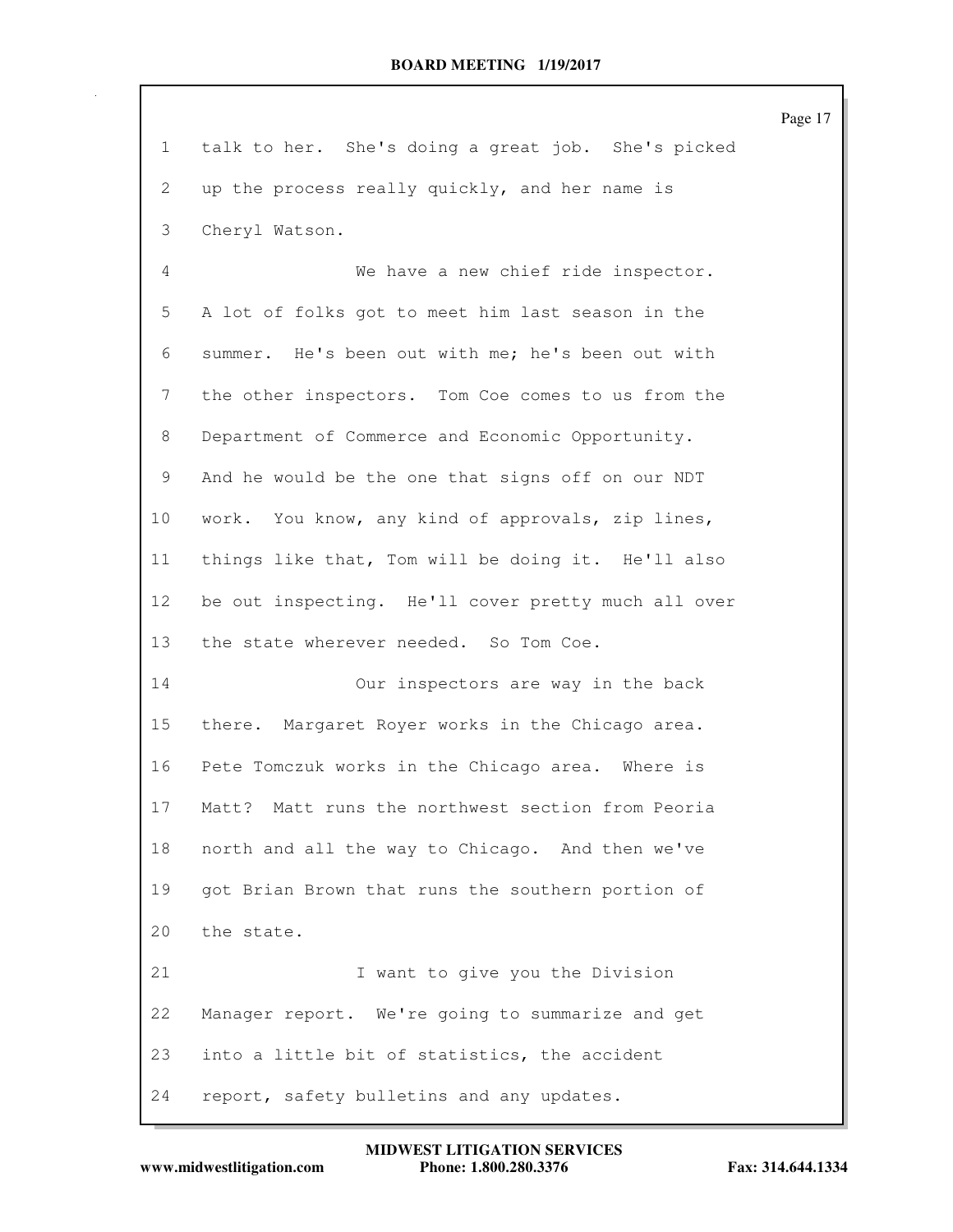|                 |                                                     | Page 18 |
|-----------------|-----------------------------------------------------|---------|
| $\mathbf{1}$    | For 2016, as you can see, the show                  |         |
| 2               | dates have went up. We've had some follow-up        |         |
| 3               | inspections. That's kind of went down a little bit, |         |
| 4               | but the initial inspections have went up. So we did |         |
| 5               | 1,040 follow-up inspections. We did 4,307 total     |         |
| 6               | inspections at 698 total locations. Our companies   |         |
| 7               | have went up about 22 companies from last year, up  |         |
| 8               | to 420 companies.                                   |         |
| 9               | Our accident report, what we'd like                 |         |
| 10              | to see is the numbers start to go down a little bit |         |
| 11              | from the previous year. We had 14 incidents. 13 of  |         |
| 12 <sup>°</sup> | those were nonmechanical. One of those was          |         |
| 13              | mechanical.                                         |         |
| 14              | And if I can go over each one real                  |         |
| 15              | quick. We had a simulator that had a shoulder       |         |
| 16              | injury.                                             |         |
| 17              | CHAIRPERSON SULLIVAN: Excuse me,                    |         |
| 18              | Bill. Could you explain what a simulator is?        |         |
| 19              | Because some of us still have in mind, you know,    |         |
| 20              | $like$ $-$                                          |         |
| 21              | MR. SZERLETICH: Yeah.<br>This                       |         |
| 22              | particular one is -- it simulates skydiving. So     |         |
| 23              | it's not in an enclosure, so to speak. You're       |         |
| 24              | free-flying. And as you probably remember from the  |         |

**www.midwestlitigation.com Phone: 1.800.280.3376 Fax: 314.644.1334 MIDWEST LITIGATION SERVICES**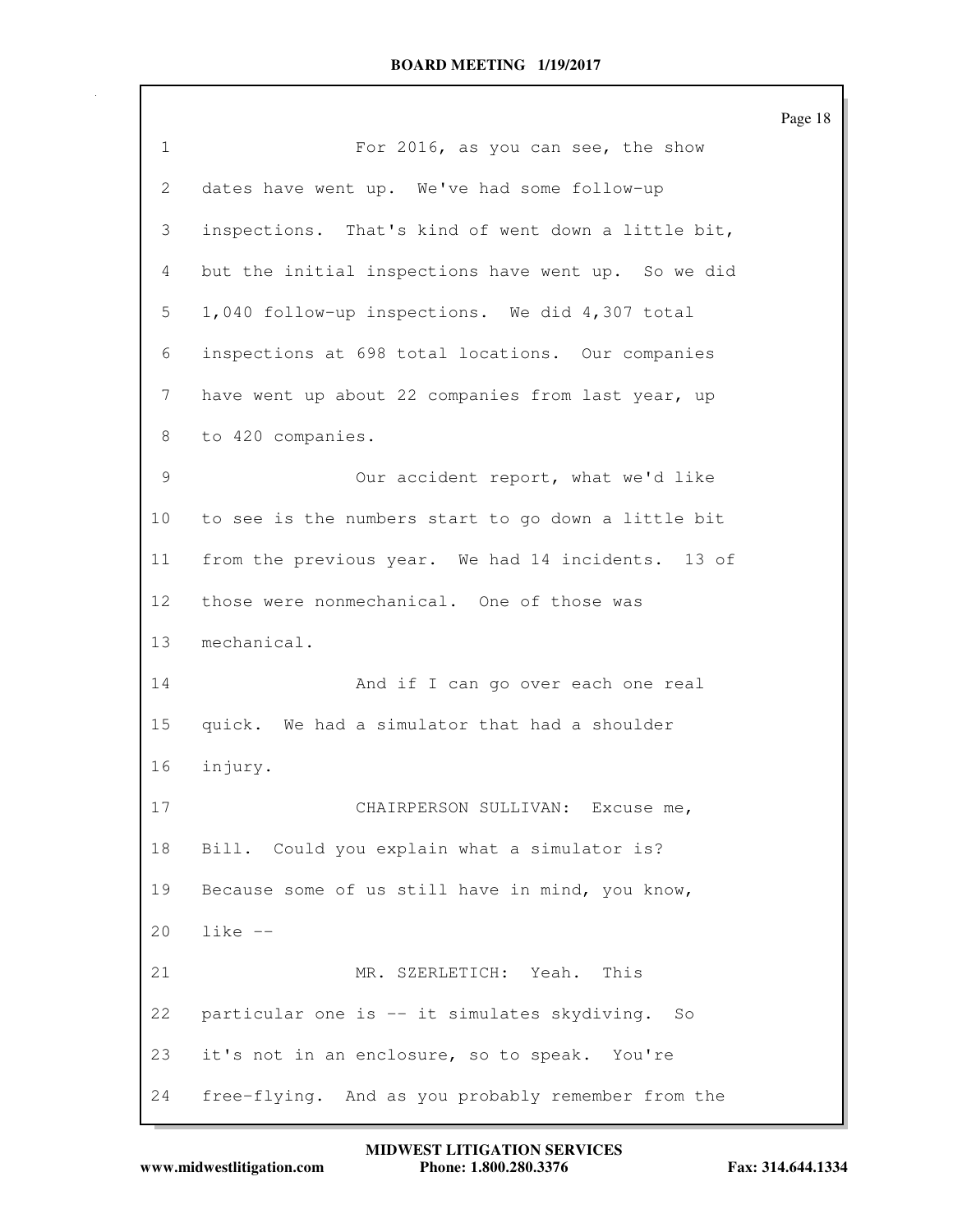|         |                                                      | Page 19 |
|---------|------------------------------------------------------|---------|
| 1       | last couple years, shoulder injuries are common with |         |
| 2       | those. So that's what that simulator is.             |         |
| 3       | We had a swing ride that is                          |         |
| 4       | nonmechanical in nature. They received a concussion  |         |
| 5       | and a neck sprain. And we had a go-cart that was     |         |
| 6       | nonmechanical. The ride attendant pulled the cart    |         |
| 7       | out into the pit area into the path of the patron    |         |
| 8       | and broke her wrist.                                 |         |
| 9       | An octopus. The rider was frightened                 |         |
| 10      | at the movement of the ride and pushed her feet so   |         |
| 11      | hard against the tub, it dislocated her hip. And we  |         |
| $12 \,$ | had an inflatable where a child jumped from the top  |         |
| 13      | of the platform to the bounce area to the bottom,    |         |
| 14      | and had an arm injury from that.                     |         |
| 15      | A couple coasters here. One, a                       |         |
| 16      | patron had a seizure after the ride departed -- or   |         |
| 17      | after she left the ride. I'm sorry. And then we      |         |
| 18      | had another patron that was unresponsive when the    |         |
| 19      | coaster returned to the station.                     |         |
| 20      | Another inflatable slide where a foot                |         |
| 21      | got caught. I think it got wrapped up at the bottom  |         |
| 22      | of the slide on the surface there and got twisted.   |         |
| 23      | And they suffered a high-ankle sprain and fractured  |         |
| 24      | ankle.                                               |         |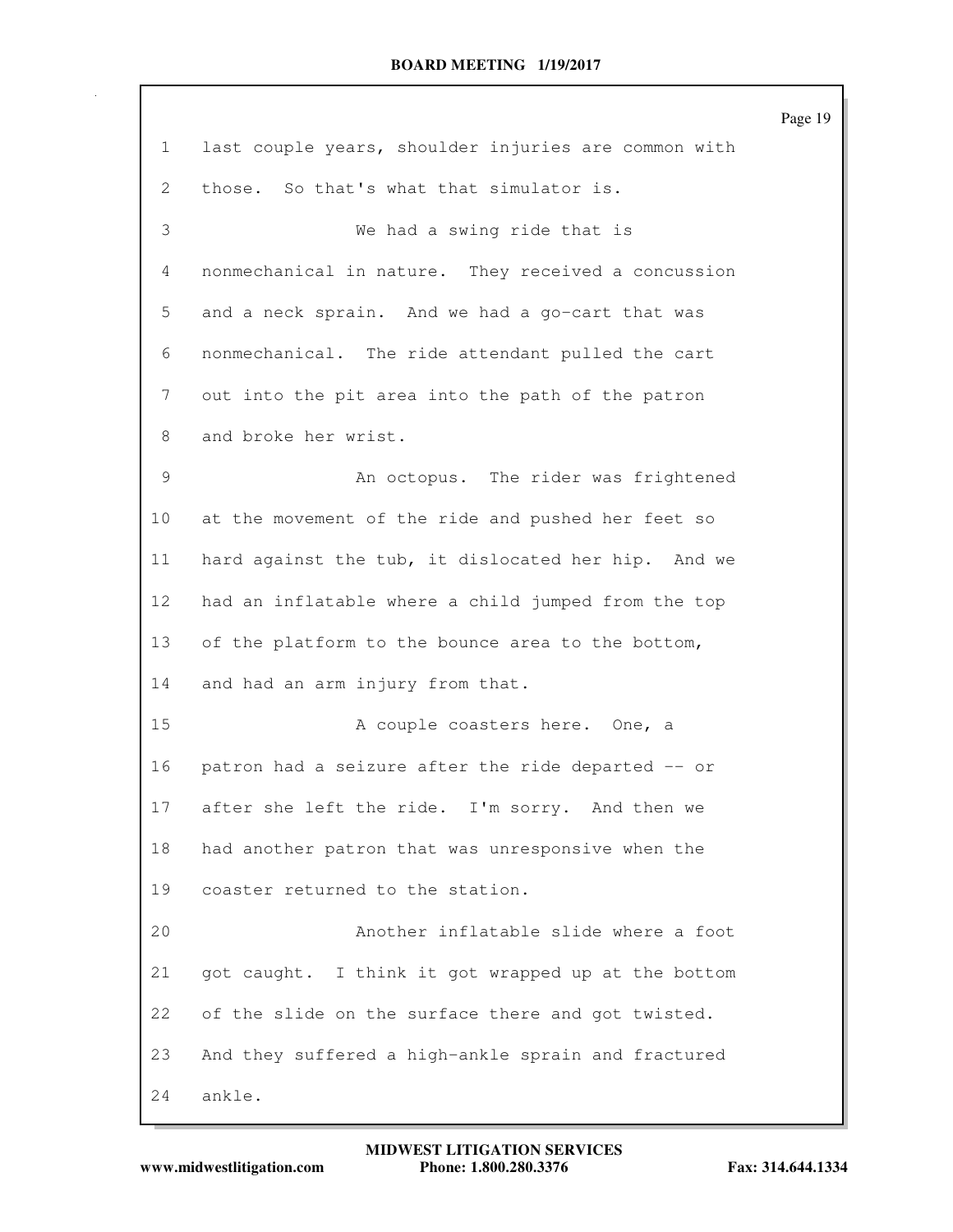|              |                                                      | Page 20 |
|--------------|------------------------------------------------------|---------|
| $\mathbf{1}$ | We had a Ferris wheel that had a tub                 |         |
| 2            | which wasn't properly aligned with the platform. So  |         |
| 3            | when they stepped off, it swung. It didn't catch     |         |
| 4            | the platform to hold the tub still. And they fell,   |         |
| 5            | two people, on that. Or I'm sorry. It was one.       |         |
| 6            | Another go-cart where a rider spun                   |         |
| 7            | out at another driver and ran into the side of a     |         |
| 8            | cart. And it was a right shoulder and right rib      |         |
| 9            | injury.                                              |         |
| 10           | Two more simulators. Arm pain and                    |         |
| 11           | shoulder pain.                                       |         |
| 12           | We had a Super Shot ride that had a                  |         |
| 13           | broken piece of plastic on the seat belt.            |         |
| 14           | She -- they suffered a laceration on the back of the |         |
| 15           | thigh.                                               |         |
| 16           | And, lastly, we had a Dragon Wagon                   |         |
| 17           | where the train -- that was a mechanical. The train  |         |
| 18           | contacted -- leaving the station and stopped         |         |
| 19           | abruptly, and one child suffered a cut to the inside |         |
| 20           | of her lip, and four other children had no injuries  |         |
| 21           | reported.                                            |         |
| 22           | So that's come down. It's come down                  |         |
| 23           | significantly from last year. So we definitely       |         |
| 24           | applaud that.                                        |         |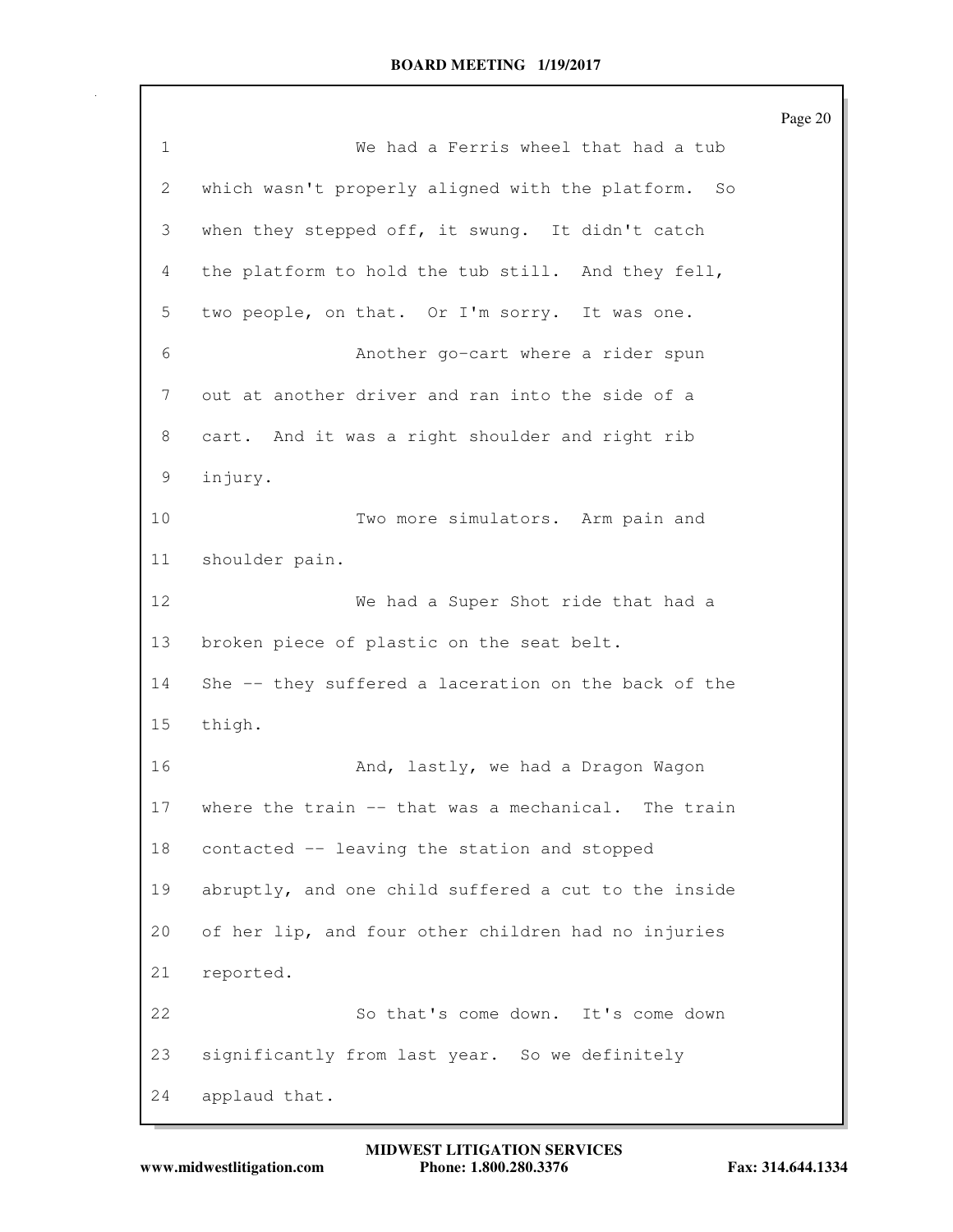|              |                                                      | Page 21 |
|--------------|------------------------------------------------------|---------|
| $\mathbf{1}$ | I just wanted to run through real                    |         |
| 2            | quick here some safety bulletins, as if we don't     |         |
| 3            | have enough. Inspection of the weld seams, it's a    |         |
| 4            | monthly check, and I do have these bulletins if you  |         |
| 5            | need them. I can get them sent out to you. Just      |         |
| 6            | let me know.                                         |         |
| 7            | The A.R.M. Full Tilt, visual                         |         |
| 8            | inspection of eight carriage mounting blocks,        |         |
| 9            | weekly. And A.R.M. Vertigo, addition of the oil      |         |
| 10           | expansion tank. I think that came out, I think,      |         |
| 11           | early 2016. So, you know, most everybody that has    |         |
| 12           | one of these is, I'm sure, aware of it, of already   |         |
| 13           | adding their expansion tank.                         |         |
| 14           | Probably the most, you know,                         |         |
| 15           | pronounced, I would say, bulletin was the Chance     |         |
| 16           | Carousel, installation of the horse-hook retainers.  |         |
| 17           | That came out February the 4th of 2016, and they     |         |
| 18           | gave you 60 days to put these horse-hook retainers   |         |
| 19           | on them. Well, after that, they also have come out   |         |
| 20           | with an NDT on that same carousel requiring the      |         |
| 21           | cranks to be NDT yearly. I do have that NDT if       |         |
| 22           | anybody needs it. I can send that out as well.<br>We |         |
| 23           | plan on having these up on our website as well, too. |         |
| 24           | And then, lastly, a Larson Giant                     |         |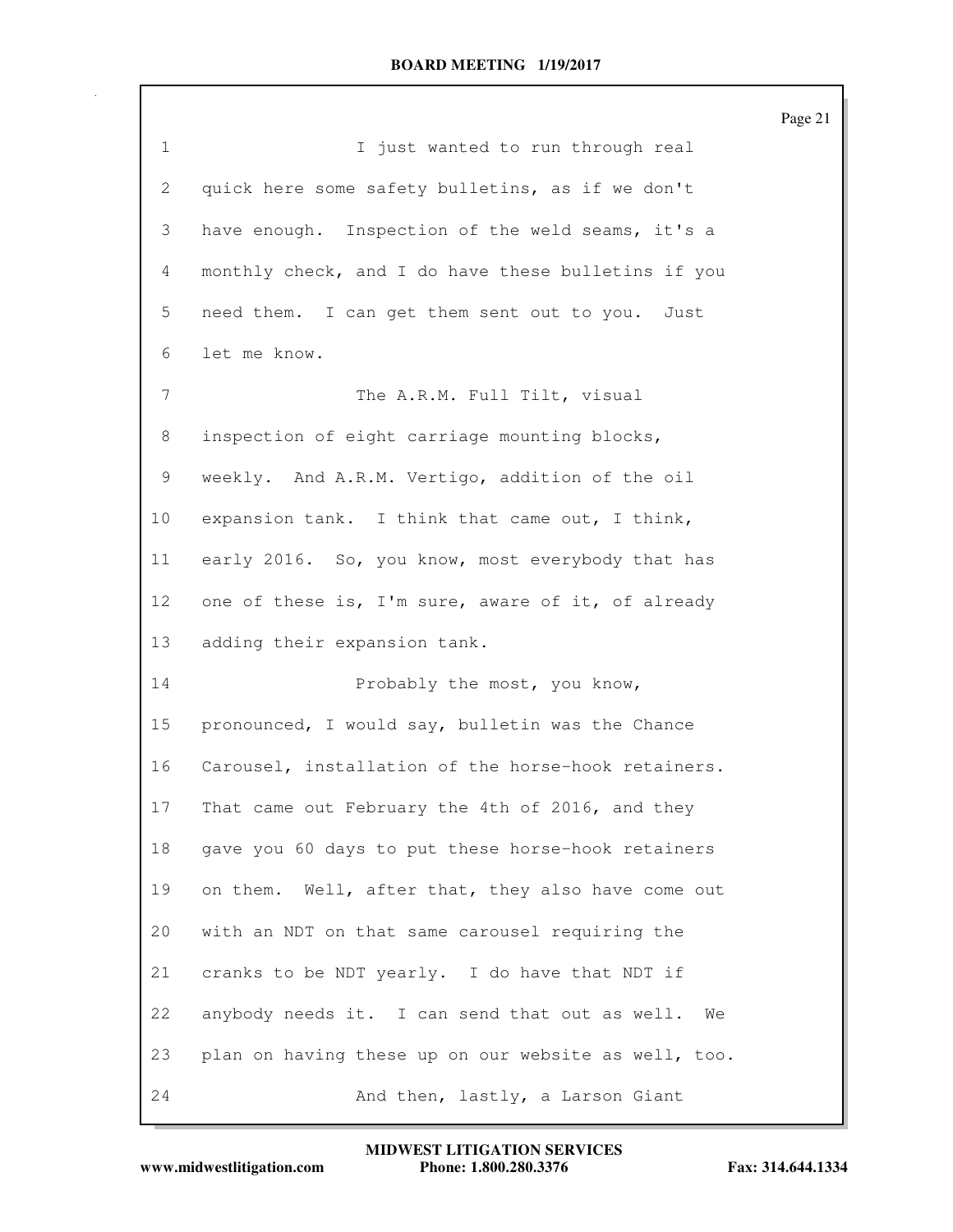|                 |                                                      | Page |
|-----------------|------------------------------------------------------|------|
| $\mathbf{1}$    | Loop, inspection of the train to undercarriage bolts |      |
| 2               | and retainers.                                       |      |
| 3               | Nondestructive testing. Anybody who                  |      |
| $\overline{4}$  | needs to look at the NDT list, we update that        |      |
| 5               | regularly. Yearly, I should say.                     |      |
| 6               | Ridesafety.illinois.gov, we have it posted on there. |      |
| 7               | If anybody has any questions about whether the ride  |      |
| 8               | meets the criteria, go there, and look at the list   |      |
| 9               | and see if it's on there. I can also get that out    |      |
| 10 <sub>o</sub> | to you as well if you would like your own copy.      |      |
| 11              | And then, lastly, department                         |      |
| 12              | policies. I go through this every time. I just       |      |
| 13              | want to let everybody know, especially with Cheryl   |      |
| 14              | just starting with us. She hasn't experienced the    |      |
| 15              | rush of applications, what I call the "wheels        |      |
| 16              | falling off," come March or April. So the sooner     |      |
| 17              | you can get your application in, the better. We      |      |
| 18              | want at least 30 days to avoid possible expedited    |      |
| 19              | inspection fees. There's five or six of us. You      |      |
| 20              | know, if we can plan this out way ahead of time, it  |      |
| 21              | helps us tremendously. Most everybody is good with   |      |
| 22              | that, but I always mention it.                       |      |
| 23              | And, lastly, owners/operators who                    |      |
| 24              | have Chance Zipper rides, there is a Department of   |      |

22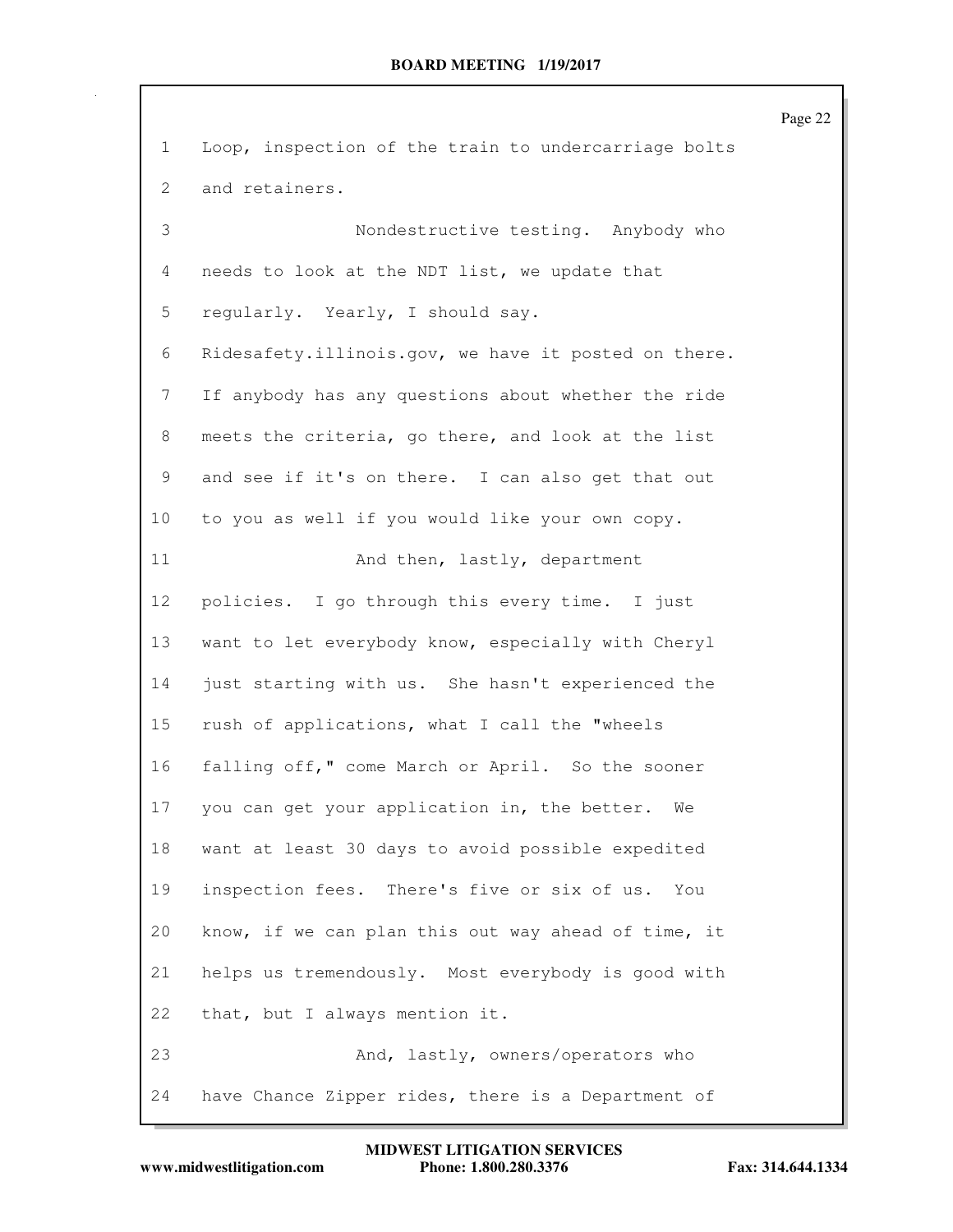|                 |                                                      | Page 23 |
|-----------------|------------------------------------------------------|---------|
| 1               | Labor compliance statement that we require yearly,   |         |
| 2               | and I do have those forms. We're going to have that  |         |
| 3               | put on the website as well. So if anybody isn't      |         |
| 4               | sure what that covers, it's the bulletin that covers |         |
| 5               | the "K" bars, and the "K" bars slide into other      |         |
| 6               | bars, and there's wear that can occur around the pin |         |
| 7               | area that, if not checked yearly, can start          |         |
| 8               | cracking. Well, a lot of times we can't check it     |         |
| 9               | because it's set up even if it's on the trailer, the |         |
| 10              | "K" bars are put together. So, you know, the onus    |         |
| 11              | is on the operators that have them to take them      |         |
| 12 <sup>°</sup> | apart yearly and take a look at that yearly, the     |         |
| 13              | "K" bars, to make sure that there's no deficiencies  |         |
| 14              | starting there.                                      |         |
| 15              | So that is all I have got. And if                    |         |
| 16              | you have any questions --                            |         |
| 17              | CHAIRPERSON SULLIVAN: If you have                    |         |
| 18              | any questions, please come up here, and before you   |         |
| 19              | start asking questions, please tell us your name so  |         |
| 20              | our court reporter can properly get down who was     |         |
| 21              | making the comment.                                  |         |
| 22              | If there aren't any questions on that                |         |
| 23              | report -- I don't see any -- then we'll discuss the  |         |
| 24              | next meeting location and time, and I think that     |         |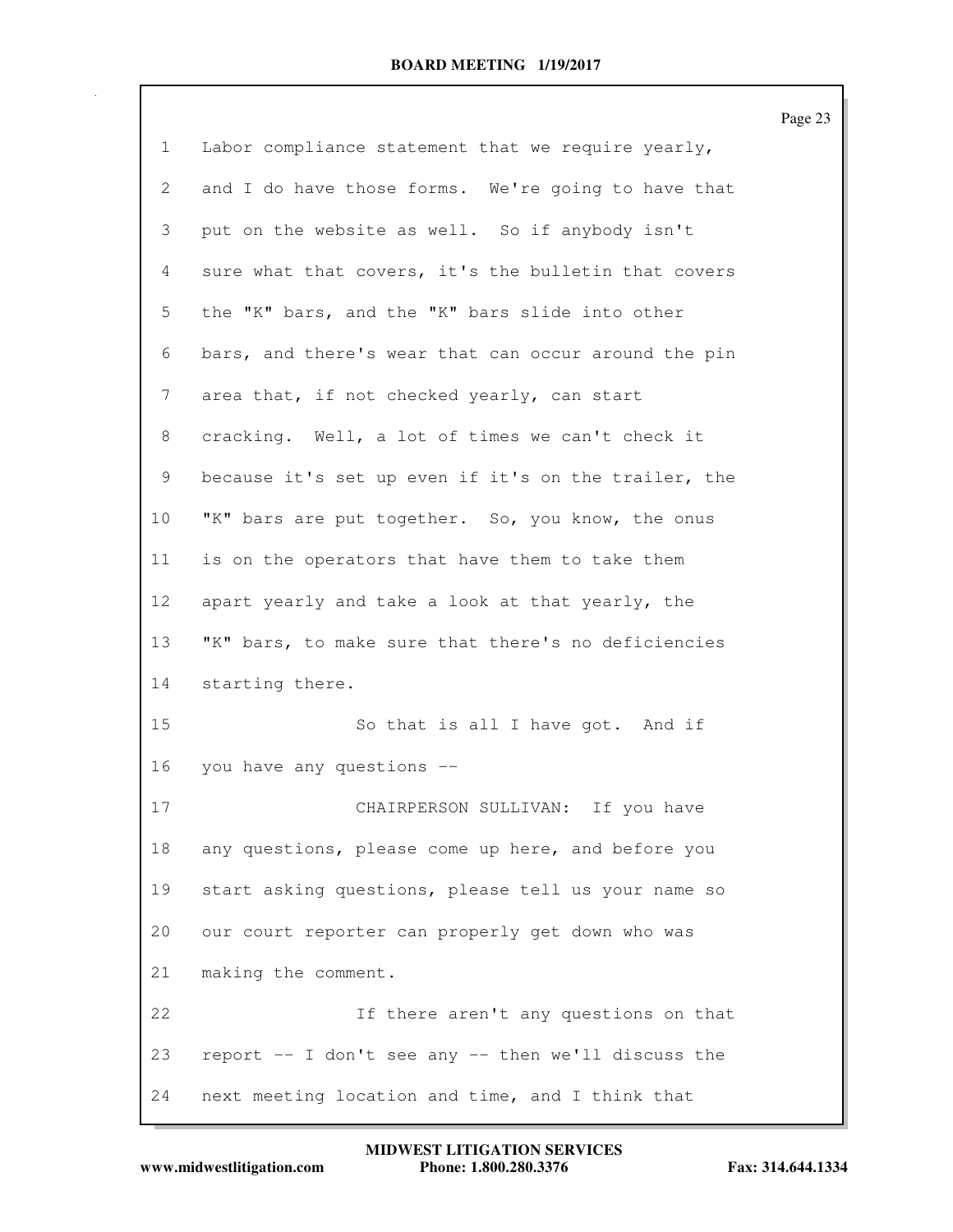Page 24 1 would be -- Director, is that you who has that 2 information? Or who has that? 3 MR. SZERLETICH: July 18th. 4 CHAIRPERSON SULLIVAN: Okay. 5 Everybody. July 18th where? 6 MR. SZERLETICH: Chicago at the 7 Bilandic Building. 8 CHAIRPERSON SULLIVAN: Okay. 9 MR. SZERLETICH: I believe that is a 10 Tuesday. 11 CHAIRPERSON SULLIVAN: Okay. Well, 12 thank you very much. 13 So is there anything else the Board 14 would like to say or comment or ask questions about? 15 MR. BROWN: What time is the meeting 16 on the 18th? 17 CHAIRPERSON SULLIVAN: What time is 18 the meeting? Do we know? 19 MR. SZERLETICH: 2:00 to 4:00. 20 CHAIRPERSON SULLIVAN: 2:00 to 21 4:00 in the afternoon. Tuesday the 18th. 22 Okay. Thank you. We will now open 23 up for public comments and questions. So the floor 24 is yours for anybody who would like to make comments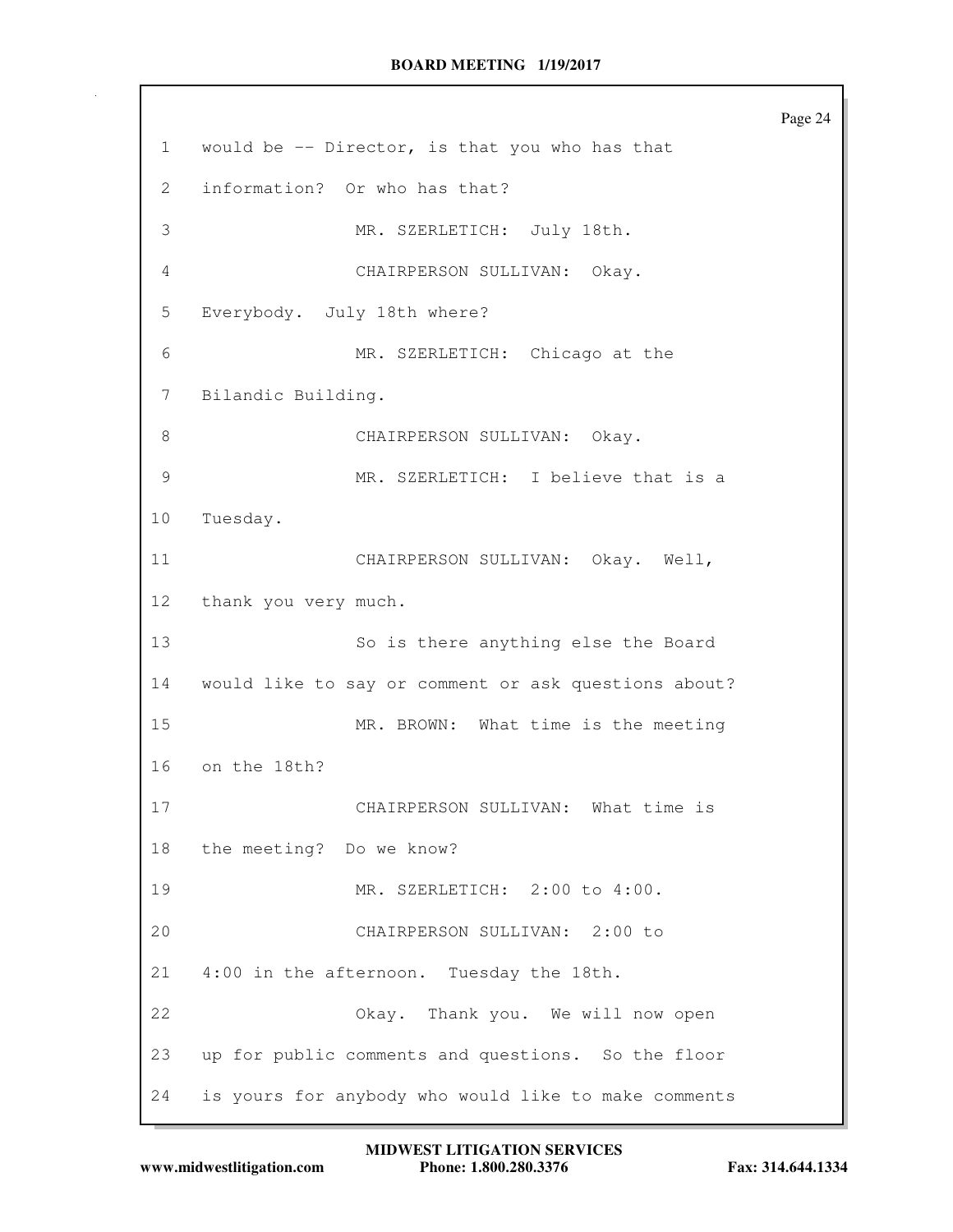Page 25 1 or ask questions or find out about something you 2 don't know about. 3 Margaret? Come up here, please. You 4 can have the microphone. 5 MS. VAUGHN: Margaret Vaughn with the 6 OABA and the IAAF. 7 I know you've already scheduled the 8 meeting for the summer, but I didn't know -- I know 9 a couple of years back, you were having the second 10 meetings of the year in September, because July 11 being for this type of industry, it would be like 12 having, you know, a meeting with Santa Claus and his 13 elves on Christmas Eve. I know a lot of folks can't 14 make the July meeting. One of the board members 15 will be at the county fair, and there a lot of folks 16 that are regulated by the industry, since they're in 17 their busiest time of year. So I didn't know if 18 they could possibly do it either in May or 19 September. 20 CHAIRPERSON SULLIVAN: Thank you. 21 MS. RHODES: Patty, this is Linda. 22 If it's not too much trouble, do you mind kind of 23 paraphrasing the public comments for those of us on 24 the phone just so we can make out what's said?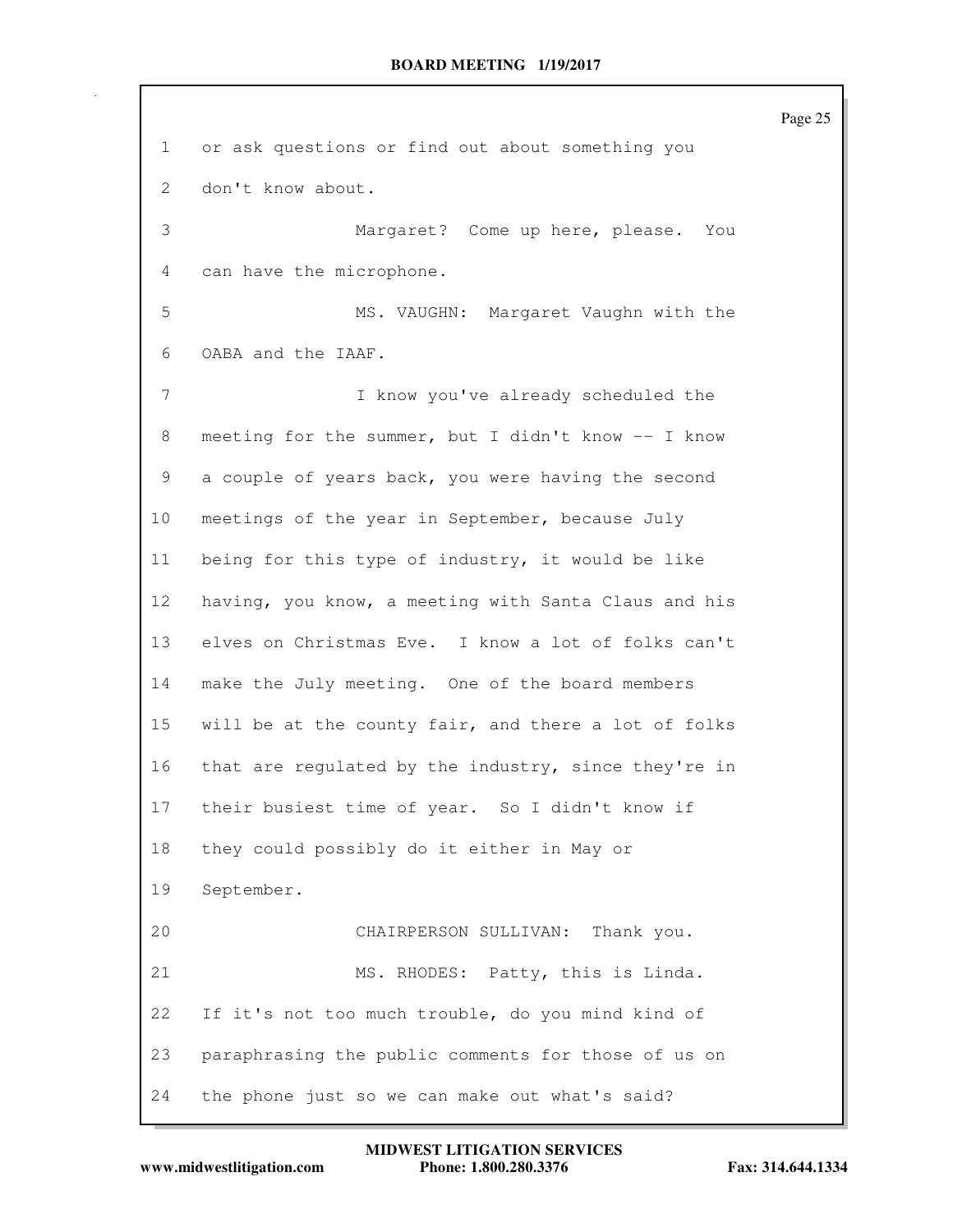|              |                                                      | Page 26 |
|--------------|------------------------------------------------------|---------|
| $\mathbf{1}$ | CHAIRPERSON SULLIVAN: Okay. That                     |         |
| 2            | was Margaret Vaughn speaking. And she has gotten     |         |
| 3            | responses and comments from a number of people in    |         |
| 4            | the industry that the July date is very difficult    |         |
| 5            | for them to make. One of our own directors, Marvin   |         |
| 6            | Perzee, has his fair going on during that week, and  |         |
| 7            | she was requesting us to reconsider and see if we    |         |
| 8            | could have a meeting in May or September to -- which |         |
| 9            | is a little bit lighter time for the season for a    |         |
| 10           | lot of people to be able to attend, because we would |         |
| 11           | like a good attendance so people know what's going   |         |
| 12           | on, as well as being able to bring up new things     |         |
| 13           | that the Board needs to know about if there's        |         |
| 14           | something new happening in the industry.             |         |
| 15           | So is that okay, Linda?                              |         |
| 16           | MS. RHODES: It's awfully hard to                     |         |
| 17           | hear, but I do thank you for trying.                 |         |
| 18           | DIRECTOR CHAVIANO: Basically in a                    |         |
| 19           | nutshell, they're requesting a meeting, other than   |         |
| 20           | in July, because of the fact that a lot of people    |         |
| 21           | are going to be busy with the height of the season,  |         |
| 22           | so they're suggesting either May or September.       |         |
| 23           | MS. RHODES: Got it.<br>Thank you.                    |         |
| 24           | CHAIRPERSON SULLIVAN:<br>Thank you.                  |         |

**www.midwestlitigation.com Phone: 1.800.280.3376 Fax: 314.644.1334 MIDWEST LITIGATION SERVICES**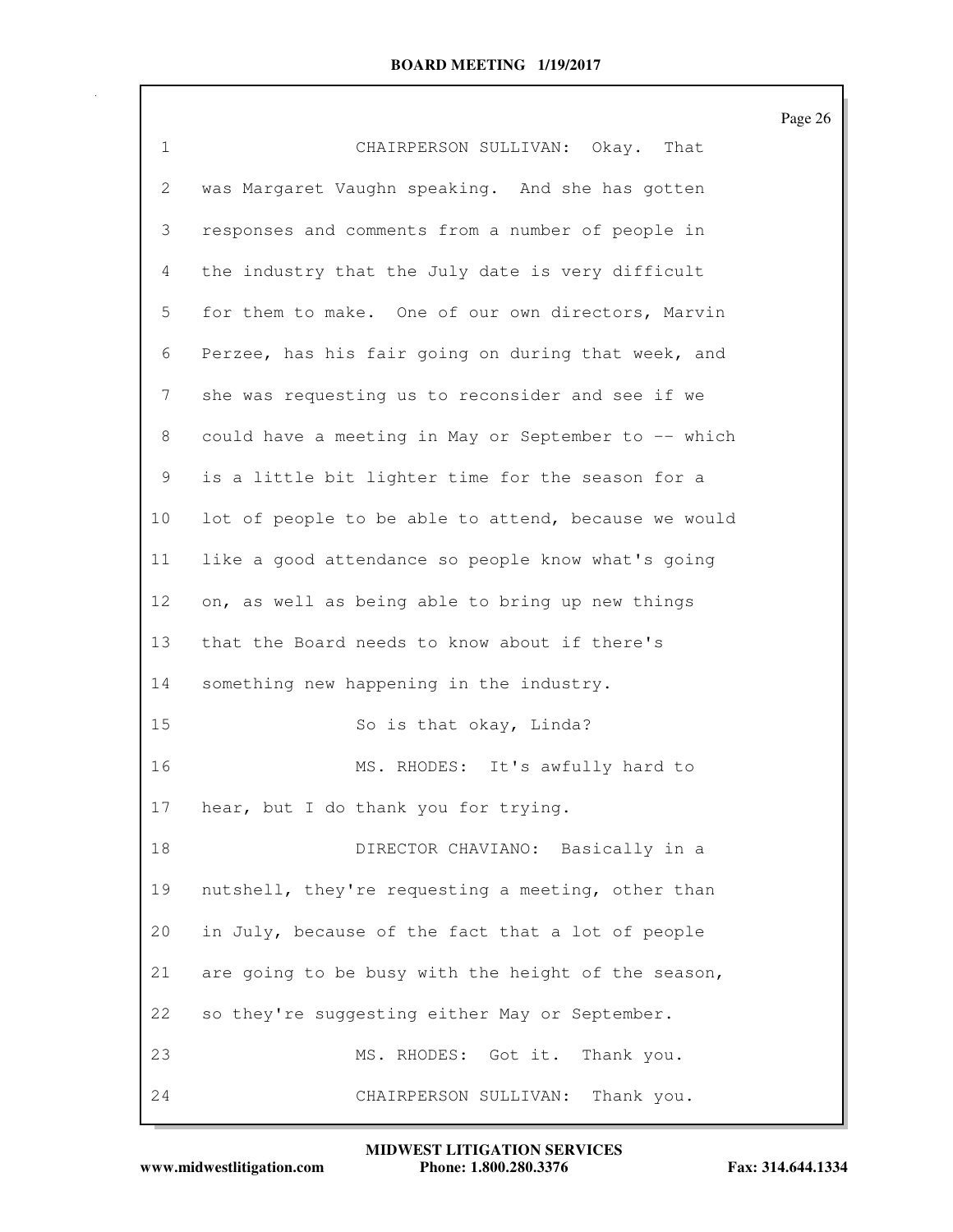Page 27 1 And, yes, and please speak up if there's something 2 you can't hear because we do want you to be able to 3 participate. 4 Anything else? 5 DIRECTOR CHAVIANO: Well, so I mean, 6 there is -- there seems to be a concern about the 7 timing of the meeting, and I don't know exactly, you 8 know, how it was arrived to. 9 Bill, but from our standpoint, is 10 there any -- 11 MR. SZERLETICH: Traditionally, we've 12 always had it in July. I think that's what Rosie 13 went with. She wanted it that day. 14 DIRECTOR CHAVIANO: So I quess, 15 traditionally, July has been the time when that 16 meeting is held. I have Margaret Vaughn vigorously 17 shaking her head in the back saying that's not 18 necessarily the case. But, again, I don't know how 19 we feel, as a department, strongly about that other 20 than a statutory glitch. Our aim is to really, you 21 know, facilitate these meetings in a way that most 22 members of the Board are able to participate, as 23 well as most members of the -- primarily, I quess, 24 the operators are also able to join as members of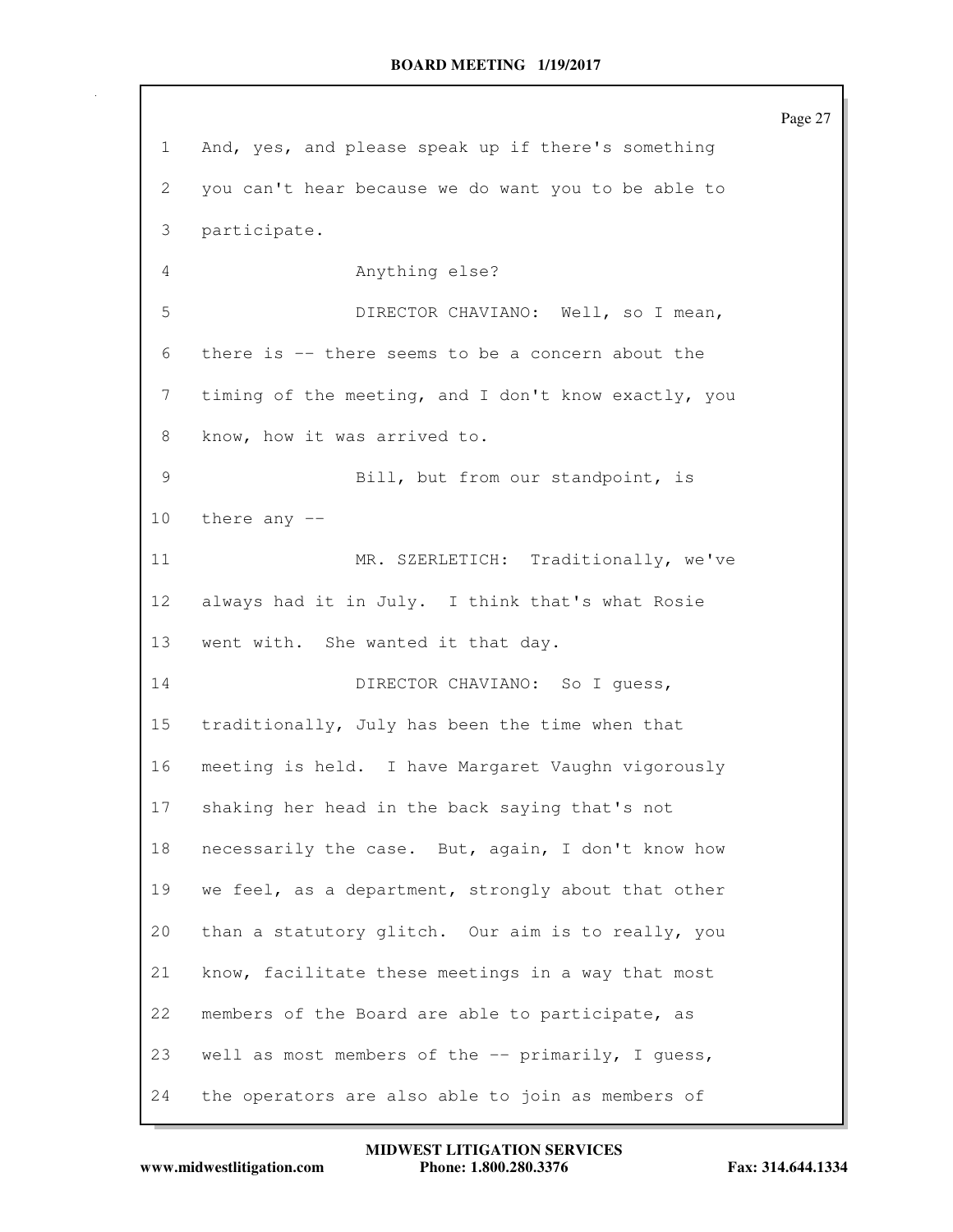Page 28 1 the audience if, in fact, you know, there's an 2 interest in that. 3 So from my standpoint as the 4 Department, I'm certainly willing to consider, you 5 know, an alternate date if that's what -- you know, 6 what the feeling of the Board as such is. 7 So I guess this is a good time to 8 either speak up about it, or I don't know if there's 9 going to be another opportunity to really consider 10 this. I mean, I don't know. 11 CHAIRPERSON SULLIVAN: I would love 12 to see us move that so it is easier for people to 13 attend. Actually, we've had the second meeting all 14 over the map in different months. Bill hasn't had 15 quite so much to do to get ready for them before  $16$  this, but  $-$ 17 DIRECTOR CHAVIANO: If I may, 18 Margaret -- Patty. Then would it be helpful if 19 we -- at least for purposes of calling the members 20 of the Board that are here today, is there any issue 21 with the date that's been selected? And if so, 22 would either the May or September date be more 23 accommodating for them? I guess maybe we can go 24 down the road here.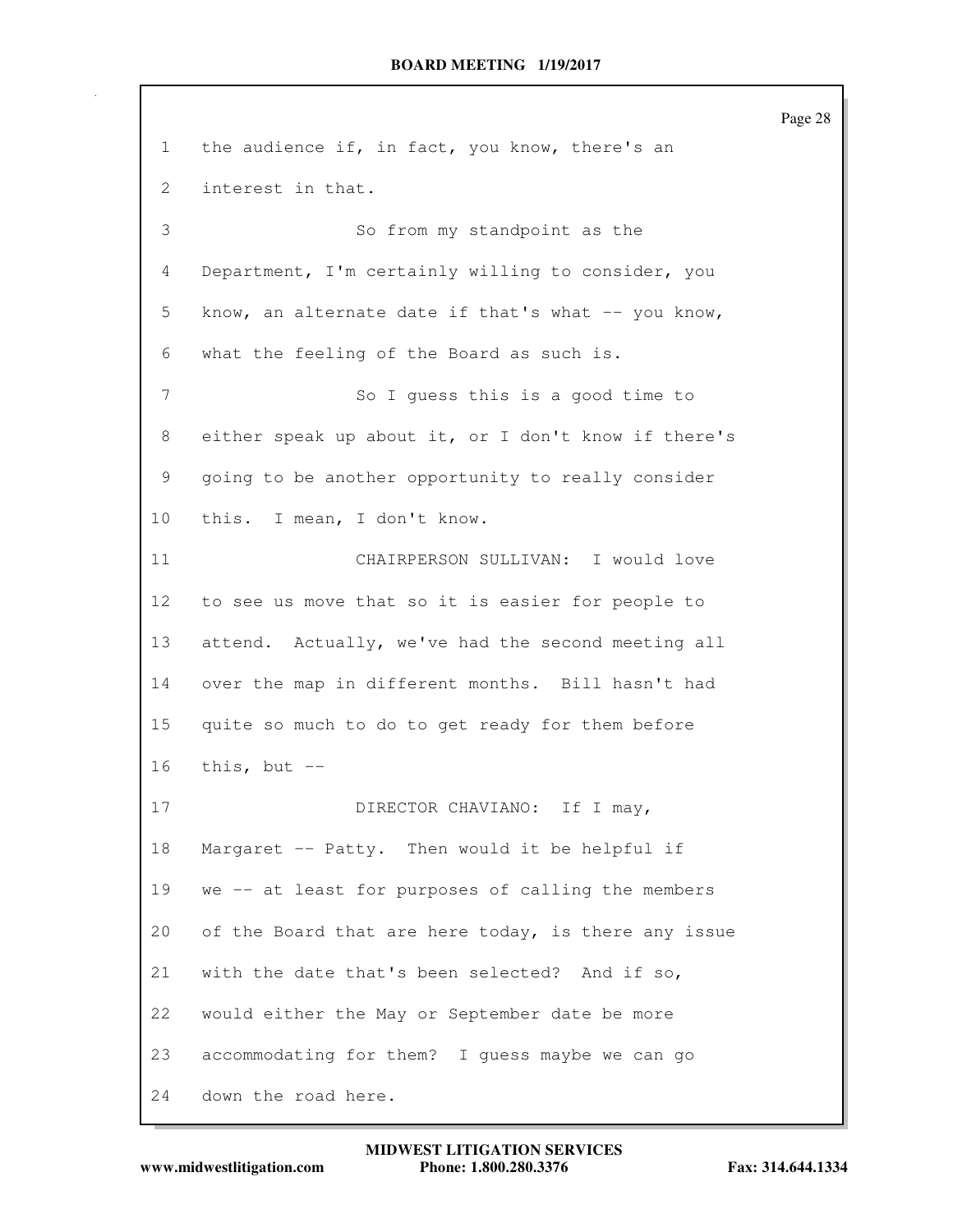Page 29 1 CHAIRPERSON SULLIVAN: Here. Let me 2 pass this down. 3 DIRECTOR CHAVIANO: And, please, 4 identify yourself so the court reporter can take it 5 down. 6 MR. BROWN: This is Brad Brown. Any 7 of those dates would be fine with my schedule. 8 MR. PERZEE: Marvin Perzee. And I 9 think I was the one Margaret was talking about. My 10 fair happens that week, and it's a local county 11 fair, and it's impossible for me to be gone for the 12 day. So moving one way or the other, I probably 13 would prefer the September -- that might be 14 better -- but that week is just not good for me 15 personally. 16 MR. SPARKS: Bill Sparks. Our season 17 starts the end of April and goes through September, 18 part of October, so it's more involved than anything 19 in that time frame. 20 DIRECTOR CHAVIANO: Margaret? 21 CHAIRPERSON SULLIVAN: Patty. 22 DIRECTOR CHAVIANO: Patty. There's 23 so many beautiful women around me. That's the 24 problem.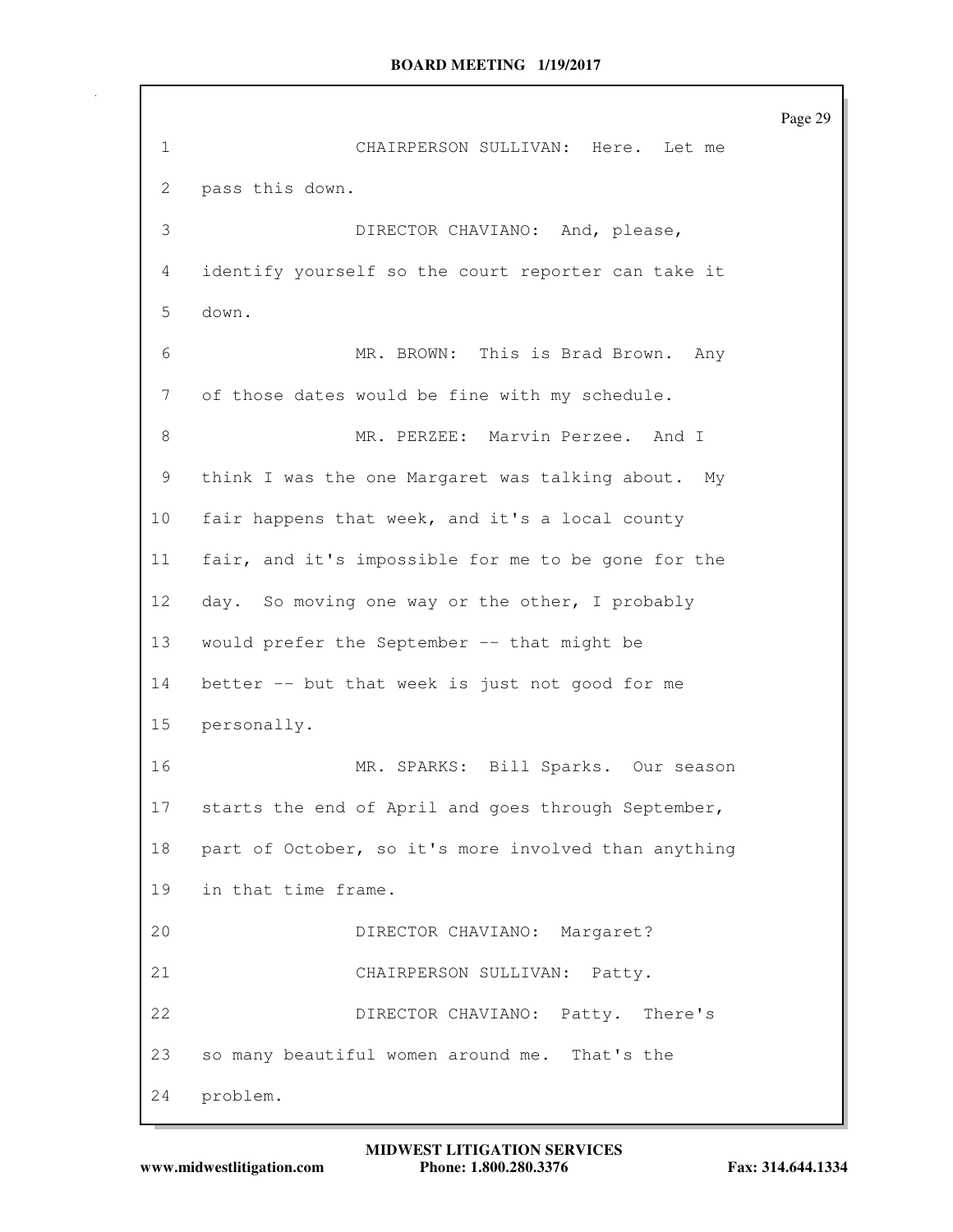Page 30 1 CHAIRPERSON SULLIVAN: He got out of 2 that one pretty well. 3 I think it would be -- I think it 4 would be great to have it in September just for the 5 fact that if things have happened over the summer 6 months, then we could hear about those things. July 7 is very busy for most everybody who's here, I think. 8 So let's see what Dan has to say. 9 He's on the phone. Go ahead, Dan. 10 DIRECTOR CHAVIANO: I think he left 11 us. 12 CHAIRPERSON SULLIVAN: Or he has? 13 MR. SCHWABE: NO. 14 DIRECTOR CHAVIANO: So they were 15 talking about the date and whether July is a problem 16 for you and whether you would prefer May or 17 September. 18 MR. SCHWABE: Either one works for 19 me. 20 DIRECTOR CHAVIANO: So you have no 21 preference. 22 Who else is on the phone? 23 CHAIRPERSON SULLIVAN: Linda? 24 DIRECTOR CHAVIANO: Linda, same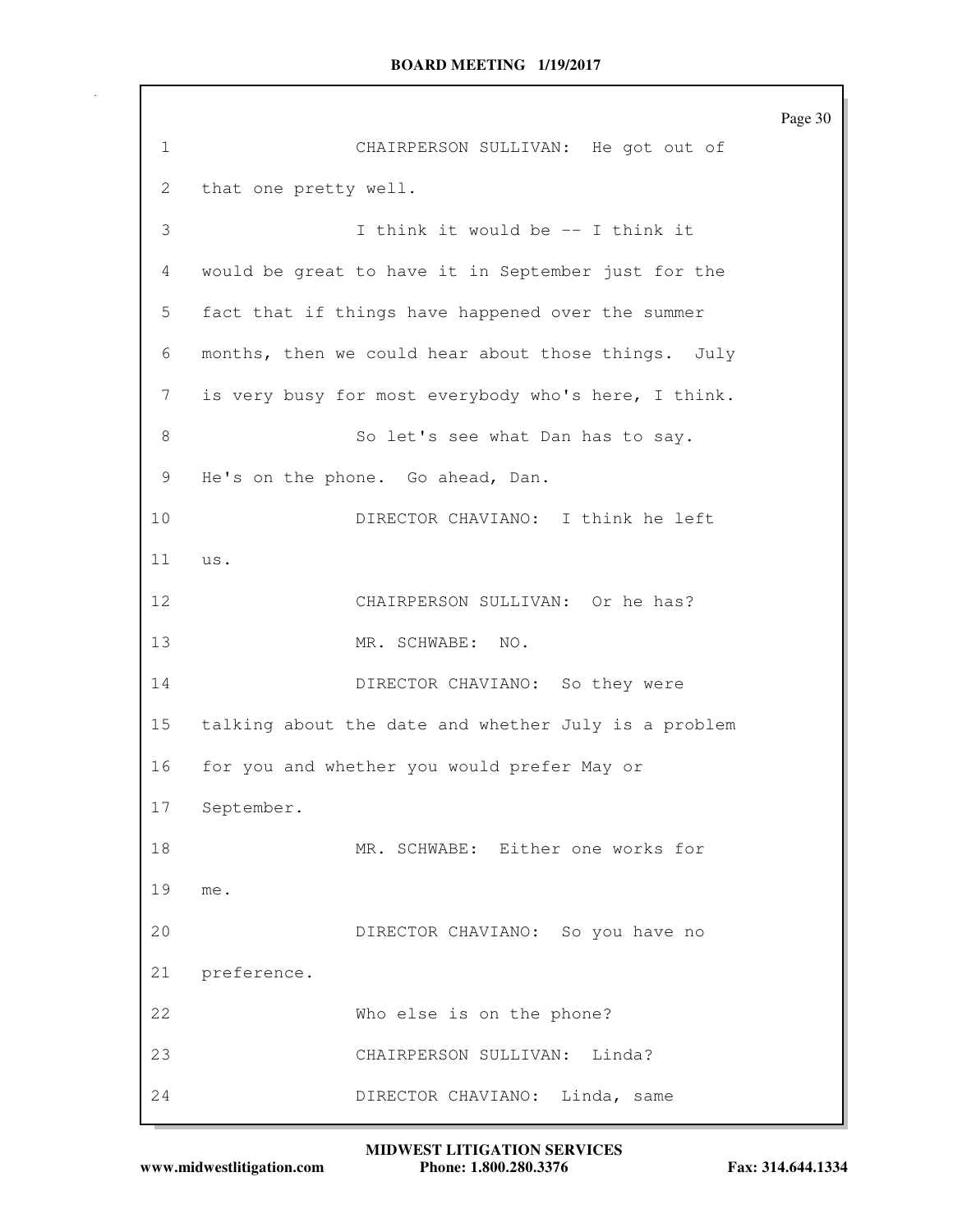1 question. 2 MS. RHODES: May and September work 3 for me. And, for the record, I agree with the 4 comment that it makes sense to have the meeting at a 5 time when most people can come. 6 DIRECTOR CHAVIANO: Okay. Well, it 7 seems like there's a majority that would like the 8 meeting to take place other than, you know, July, 9 and it also seems to me that there is no strong 10 preference in terms of either May or September from 11 the group. So maybe it's just a question then for 12 us to get back to you and look at what our situation 13 looks like at the department and try to do that. 14 But, you know, actually, while I have 15 the benefit of all of you, can I just have a show of 16 hands who would prefer September? 17 MS. RHODES: This is Linda. My hand 18 is up. 19 DIRECTOR CHAVIANO: It seems pretty 20 unanimous. So we will try to do it in September, 21 even though that makes it pretty close to the 22 following meeting that we have this time of the 23 year, but, you know, again, our aim is to serve and 24 protect. Okay.

Page 31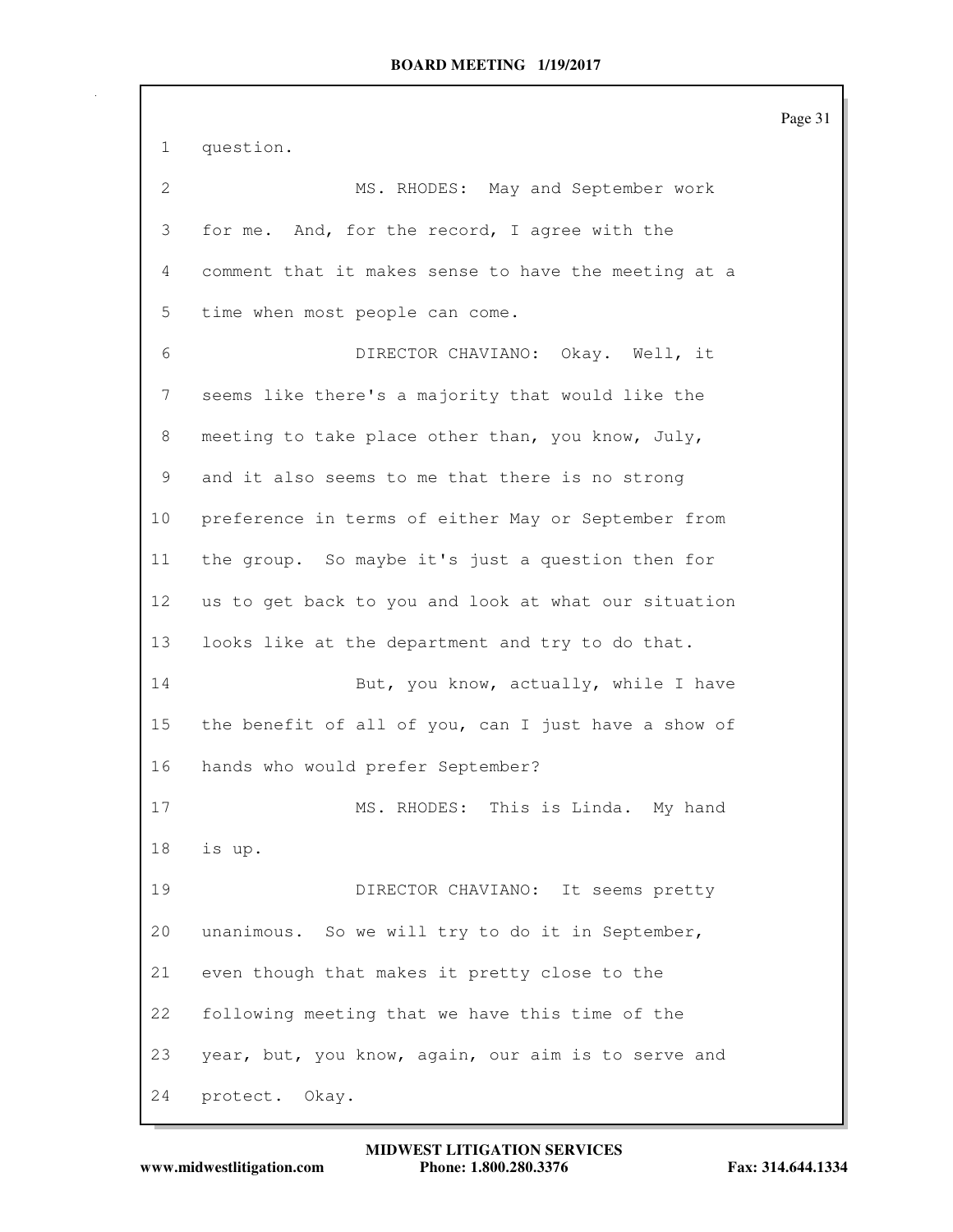Page 32 1 CHAIRPERSON SULLIVAN: Thank you very 2 much. 3 Are there any public comments? 4 (No response.) 5 CHAIRPERSON SULLIVAN: This is a 6 pretty quiet crowd today. 7 Did anybody have any questions on the 8 new bulletins that Bill referred to or any of the 9 new things, the requirements going on, NDT or 10 otherwise? 11 (No response.) 12 CHAIRPERSON SULLIVAN: Okay. A very 13 quiet group. 14 Then if there are no questions or 15 comments, then I would entertain -- 16 MS. WATSON: Excuse me. I just -- I 17 want to announce to the people to please sign in. 18 CHAIRPERSON SULLIVAN: Oh, I'm sorry. 19 She -- and they asked me to mention that. There 20 are -- there's a paper at the end of each row. If 21 you would, please, sign it and pass it on down both 22 ways and pass it back. Don't leave before you sign 23 it because it's very important that we have some 24 record that there was a very good attendance at this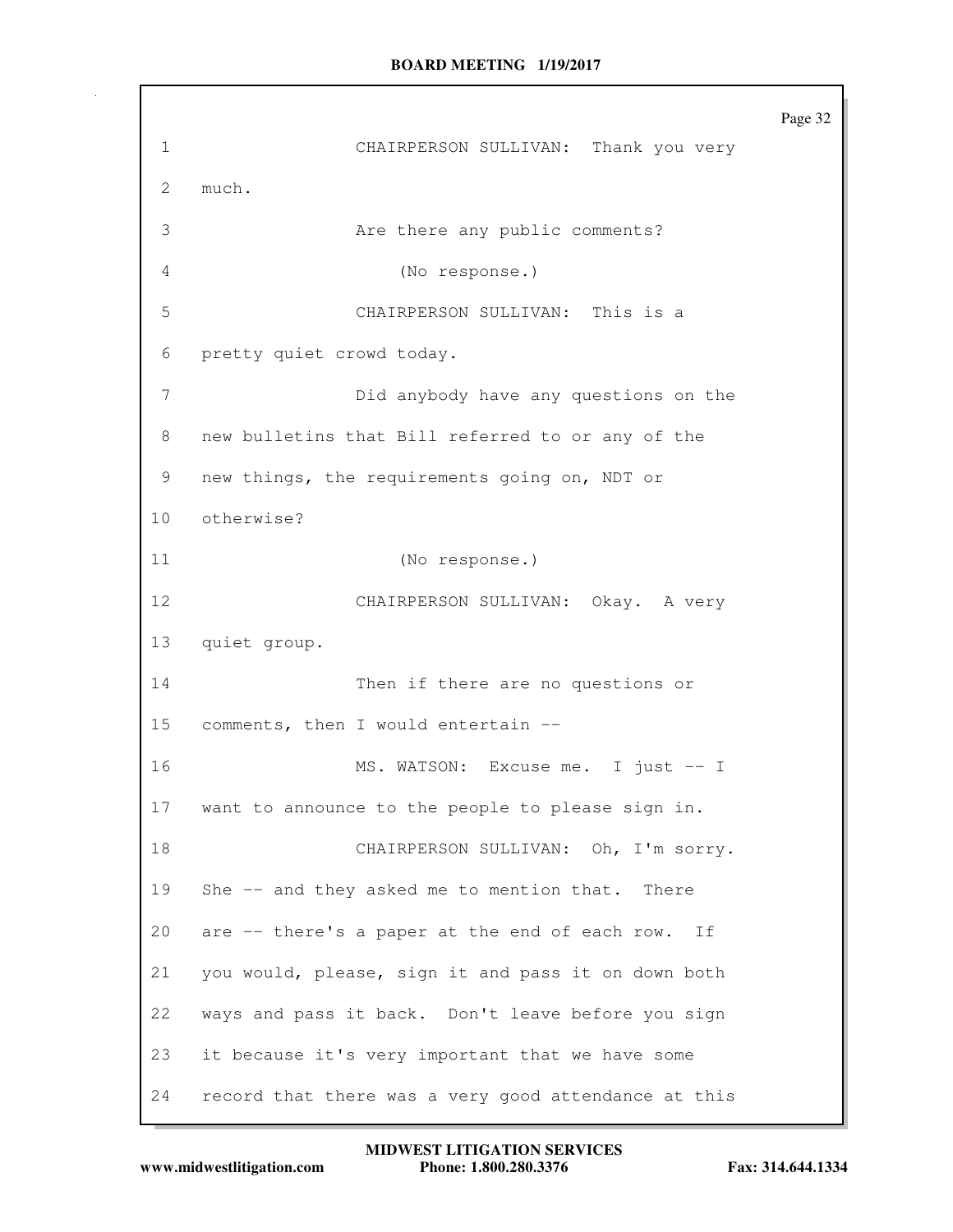Page 33 1 public meeting, and that people did come and were 2 here to participate and even if it was just by 3 listening. 4 So, Director, do you have anything 5 else? 6 Oh, there is a hand up. I'm sorry. 7 I was looking at the schedule. At any rate, come on 8 up. 9 MR. KNIGHT: I am Doug Knight with 10 Knight's Action Park here in Springfield, Illinois. 11 And every year at this meeting, we 12 also -- I say "bring it up," but it's the 13 responsibility regulation, and I was just wondering 14 if the Board was working on that at this point. 15 CHAIRPERSON SULLIVAN: Actually, we 16 did. The last meeting that we had, we pretty much 17 left it in the director's hands to pass it on to his 18 legal eagles, and Benno, who is our new general 19 counsel, his comment was that the part where we're 20 asking riders to do something is -- he doesn't feel 21 is within the purview of what the statute states as 22 this Board's responsibility to oversee. And so it 23 sounds like if there's going to be any rider 24 responsibility legislation, it will have to come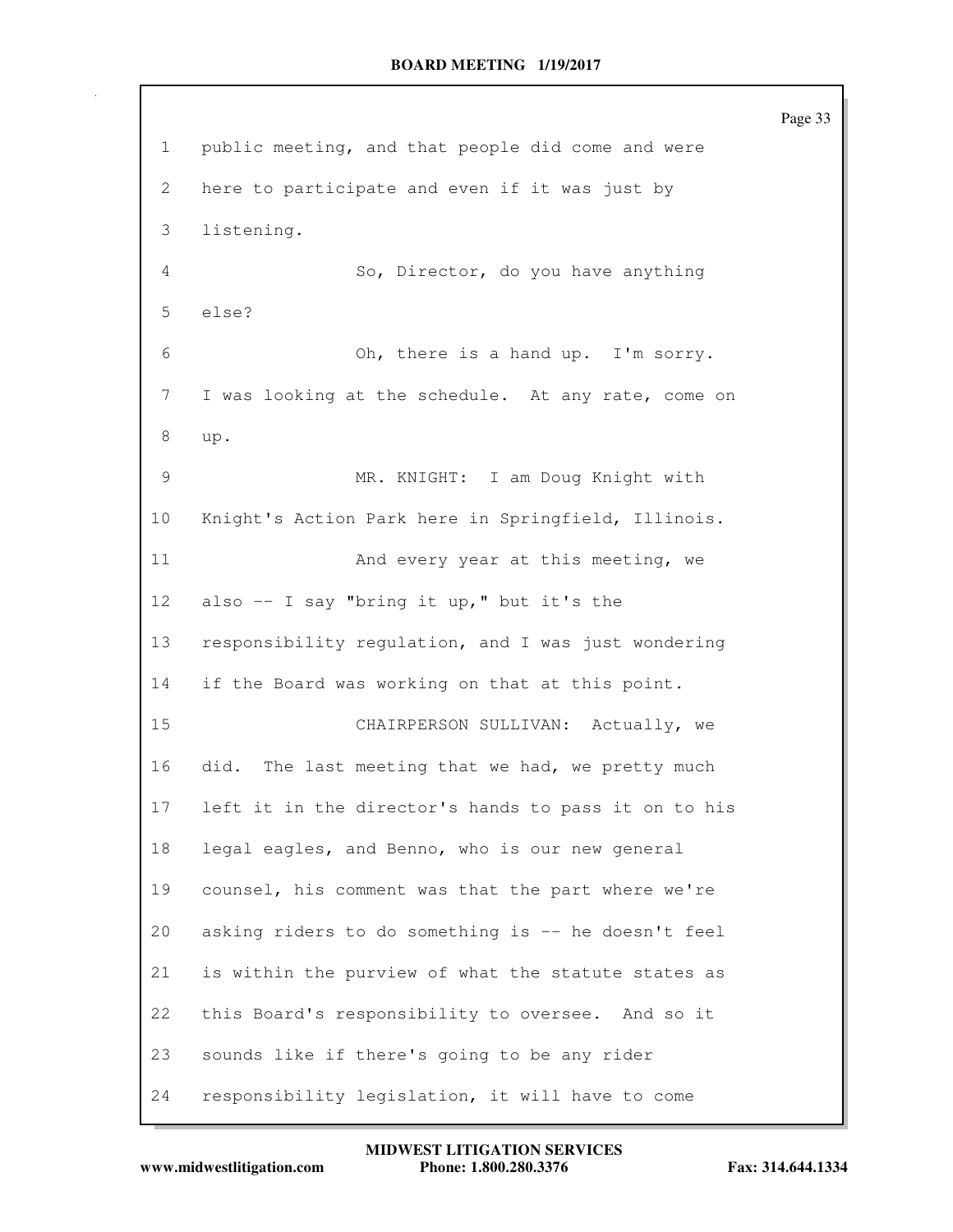|              |                                                      | Page 34 |
|--------------|------------------------------------------------------|---------|
| 1            | through a different way than through this Board.     |         |
| $\mathbf{2}$ | DIRECTOR CHAVIANO: I guess, you                      |         |
| 3            | know, what I would just add by way of clarification, |         |
| 4            | it was really a legal opinion that our general       |         |
| 5            | counsel gave us that it would be outside the purview |         |
| 6            | of the Department's authority to issue a rule of     |         |
| 7            | this nature, that this would be over and beyond,     |         |
| 8            | outside of the scope of our rule-making authority.   |         |
| 9            | So it's just a feeling. It's an opinion.             |         |
| 10           | CHAIRPERSON SULLIVAN:<br>Thank you,                  |         |
| 11           | Director.                                            |         |
| 12           | Margaret, did you have something                     |         |
| 13           | else?                                                |         |
| 14           | MS. VAUGHN: Margaret Vaughn with the                 |         |
| 15           | IAAF and the OABA again.                             |         |
| 16           | There was, I thought, possibly a                     |         |
| 17           | provision here that says that the rules will provide |         |
| 18           | for the reporting of accidents and injuries incurred |         |
| 19           | from the operation of the use of rides is at the     |         |
| 20           | rider's discretion. And we don't have to have a      |         |
| 21           | legal debate right now, but I did note that          |         |
| 22           | since -- the reporting of the accidents is because   |         |
| 23           | of the use of the ride that the person is on, so I   |         |
| 24           | didn't know if we could have that up for further     |         |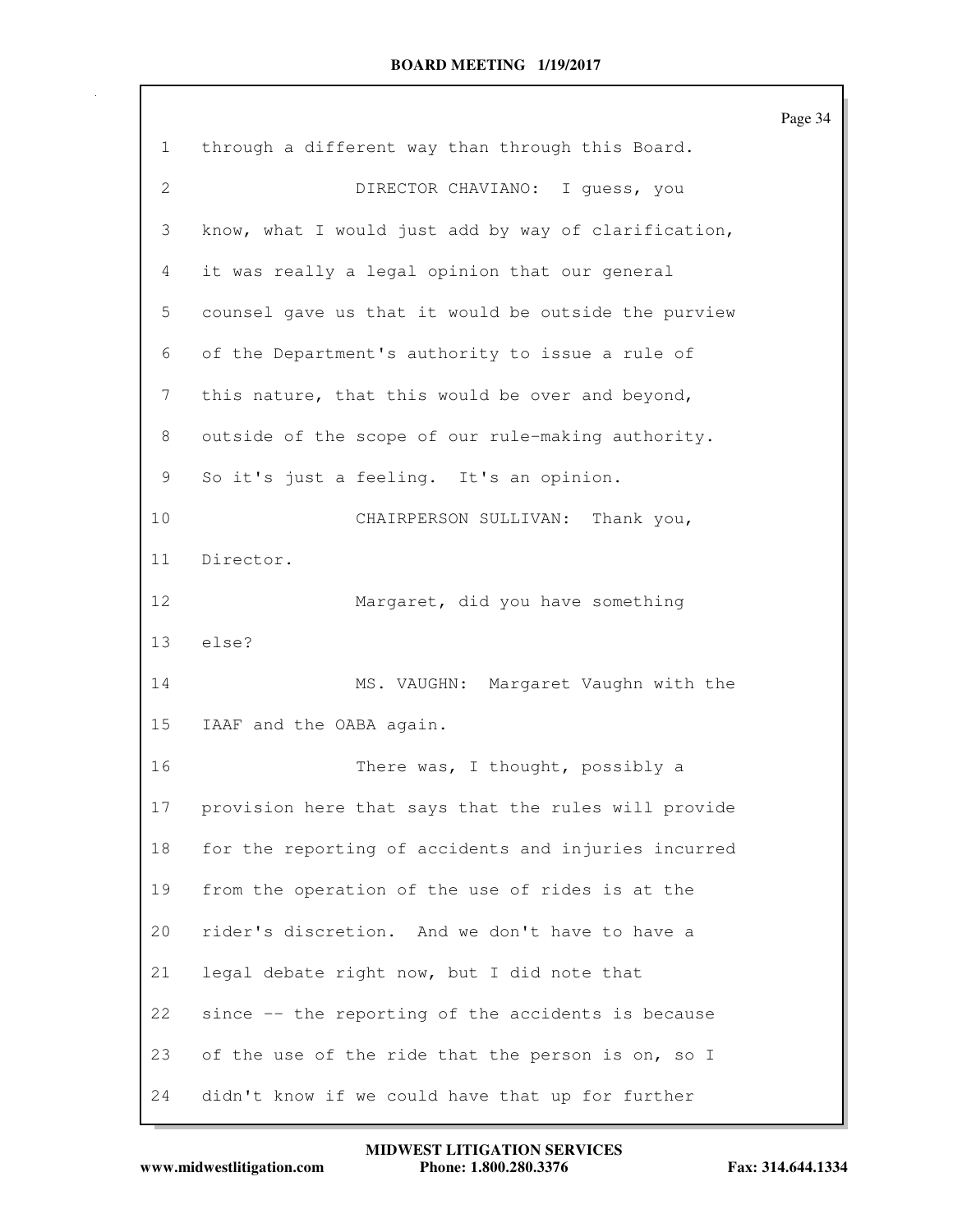Page 35 1 discussion. 2 CHAIRPERSON SULLIVAN: Just keep 3 talking, and it will start. 4 MR. WEISBERG: I think that the part 5 of the statute that talks about the requirement is 6 on the part of the owners and operators, not the 7 riders. And the language that was proposed to 8 require the rider to report an injury upon -- you 9 know, before leaving the site. So I think it's not 10 the same. 11 MS. VAUGHN: But it doesn't specify, 12 though. It just says the reporting of amusement 13 rides. It doesn't specifically say who the 14 reporting was done by. 15 MR. WEISBERG: That is true. You 16 know, given what the statute is intending to do, you 17 have to read the language in that context, and I 18 think it's clear that there's no other -- there's no 19 mention at all of riders. The statutory mandates 20 are all directed towards the operators and owners. 21 So you have to look at it from that perspective. 22 And the reporting requirements, I think it is a 23 requirement that, you know, as Bill set out during 24 this meeting, it's the owners and operators who are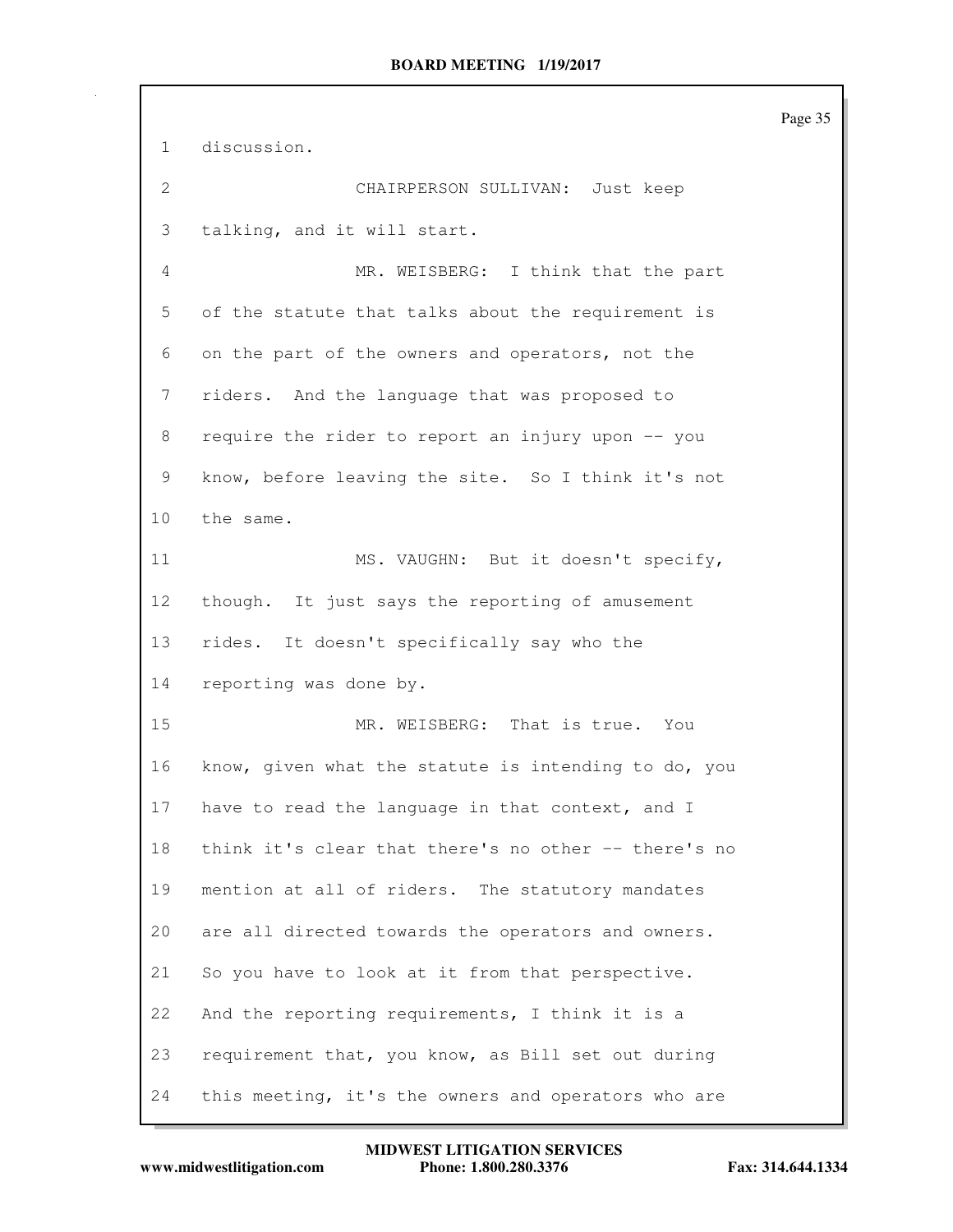|                 |                                                      | Page 36 |
|-----------------|------------------------------------------------------|---------|
| $\mathbf{1}$    | required to report to the Department injuries        |         |
| 2               | resulting from the use of the rides.                 |         |
| 3               | DIRECTOR CHAVIANO: So, you                           |         |
| 4               | know -- and I would add this because I went through  |         |
| 5               | the minutes, and I always do before a board meeting  |         |
| 6               | to, you know, remind me of how things played out,    |         |
| 7               | and I did do that with respect to our last Board     |         |
| 8               | meeting in terms of this particular Board. I sit on  |         |
| 9               | various boards. And I can tell you that -- I don't   |         |
| 10              | know -- 95 pages of minutes that we had, almost 38   |         |
| 11              | pages were devoted at the last meeting discussing    |         |
| 12 <sup>°</sup> | the merits and both the pros and the cons.           |         |
| 13              | I think at this point, I feel that                   |         |
| 14              | this is a subject that has been truly analyzed, and  |         |
| 15              | you know, in our opinion, I think that this is       |         |
| 16              | something that, in fact -- if you would like it to   |         |
| 17              | be pursued by the operators, it probably has a       |         |
| 18              | better venue in a legislative context, and in that   |         |
| 19              | kind of legislation, but from our standpoint, you    |         |
| 20              | know, we have gotten to the point that our position  |         |
| 21              | and our opinion has been rendered. I have to be      |         |
| 22              | quided by the advice I'm getting from the general    |         |
| 23              | counsel on this issue. And to that extent, I think   |         |
| 24              | continuing the dialogue, I just don't know that it's |         |

**www.midwestlitigation.com Phone: 1.800.280.3376 Fax: 314.644.1334 MIDWEST LITIGATION SERVICES**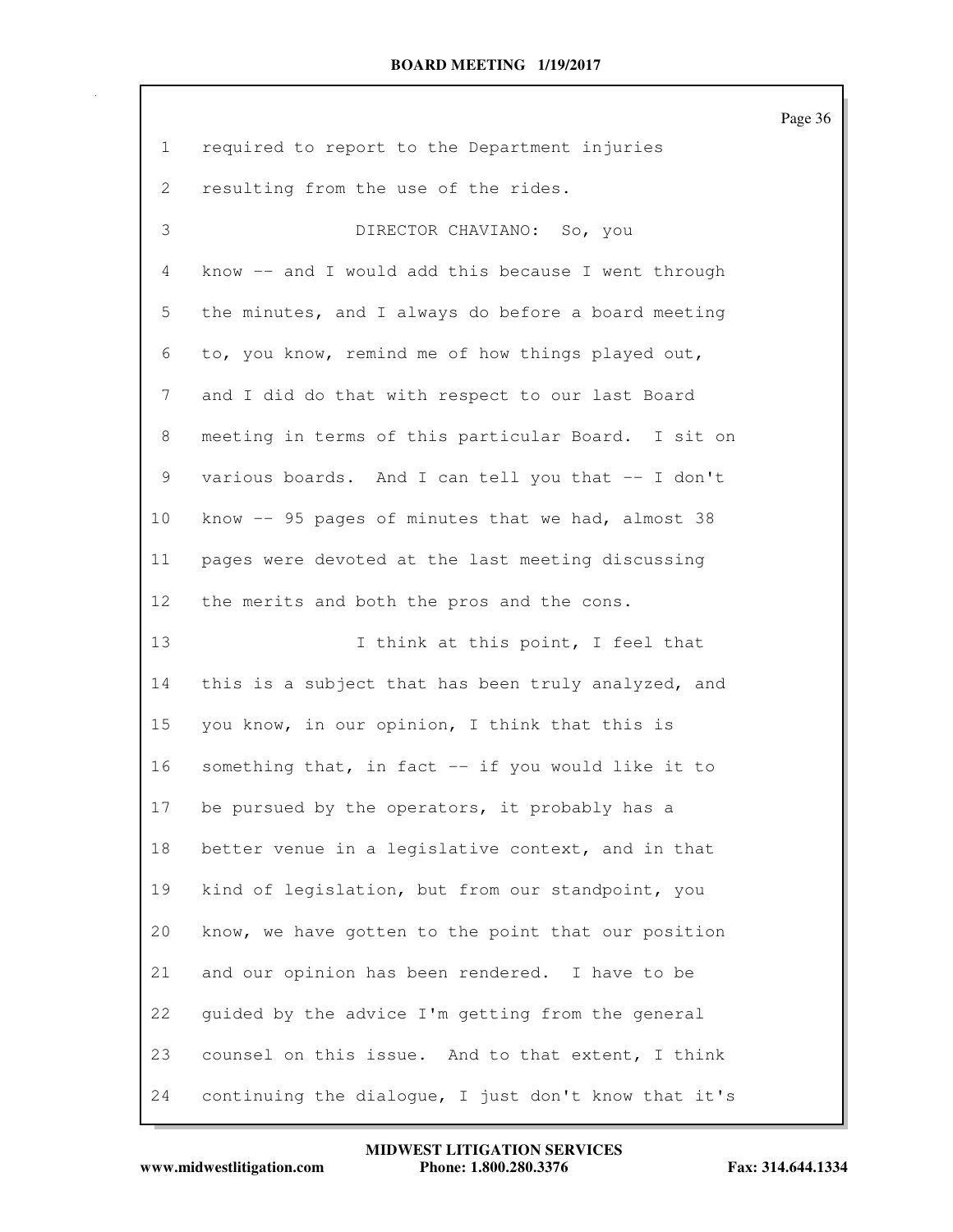|                |                                                      | Page 37 |
|----------------|------------------------------------------------------|---------|
| $\mathbf{1}$   | going to advance anything within this forum,         |         |
| 2              | because, again, you know, we have concluded based on |         |
| 3              | our analysis and my general counsel's analysis, that |         |
| $\overline{4}$ | it was just not within our realm of authority.       |         |
| 5              | MS. VAUGHN: I wasn't sure if you                     |         |
| 6              | were just kind -- this could be interpreted to       |         |
| 7              | someone using -- a rider or someone turning it on or |         |
| 8              | someone using it by sitting on it.                   |         |
| 9              | So, anyway. Okay. We'll see if we                    |         |
| 10             | can possibly tweak something in the legislation.     |         |
| 11             | Thank you.                                           |         |
| 12             | MR. KNIGHT: I want to add with what                  |         |
| 13             | Margaret was saying. It seems about 80 percent of    |         |
| 14             | accidents are caused by riders. And that the         |         |
| 15             | purpose of this group and the safety legislation is  |         |
| 16             | to provide the rider safety. If you don't include    |         |
| 17             | the patrons of our rides and carnivals in that       |         |
| 18             | equation, you really fall short. So if the Act is    |         |
| 19             | inadequate in allowing this body to enable the parks |         |
| 20             | to ask the guests to provide a little assistance and |         |
| 21             | providing for a little protection, then maybe we     |         |
| 22             | need to change the Act so it does happen. I know     |         |
| 23             | that's possible because I have a water park, and I   |         |
| 24             | know the public health department changes their act  |         |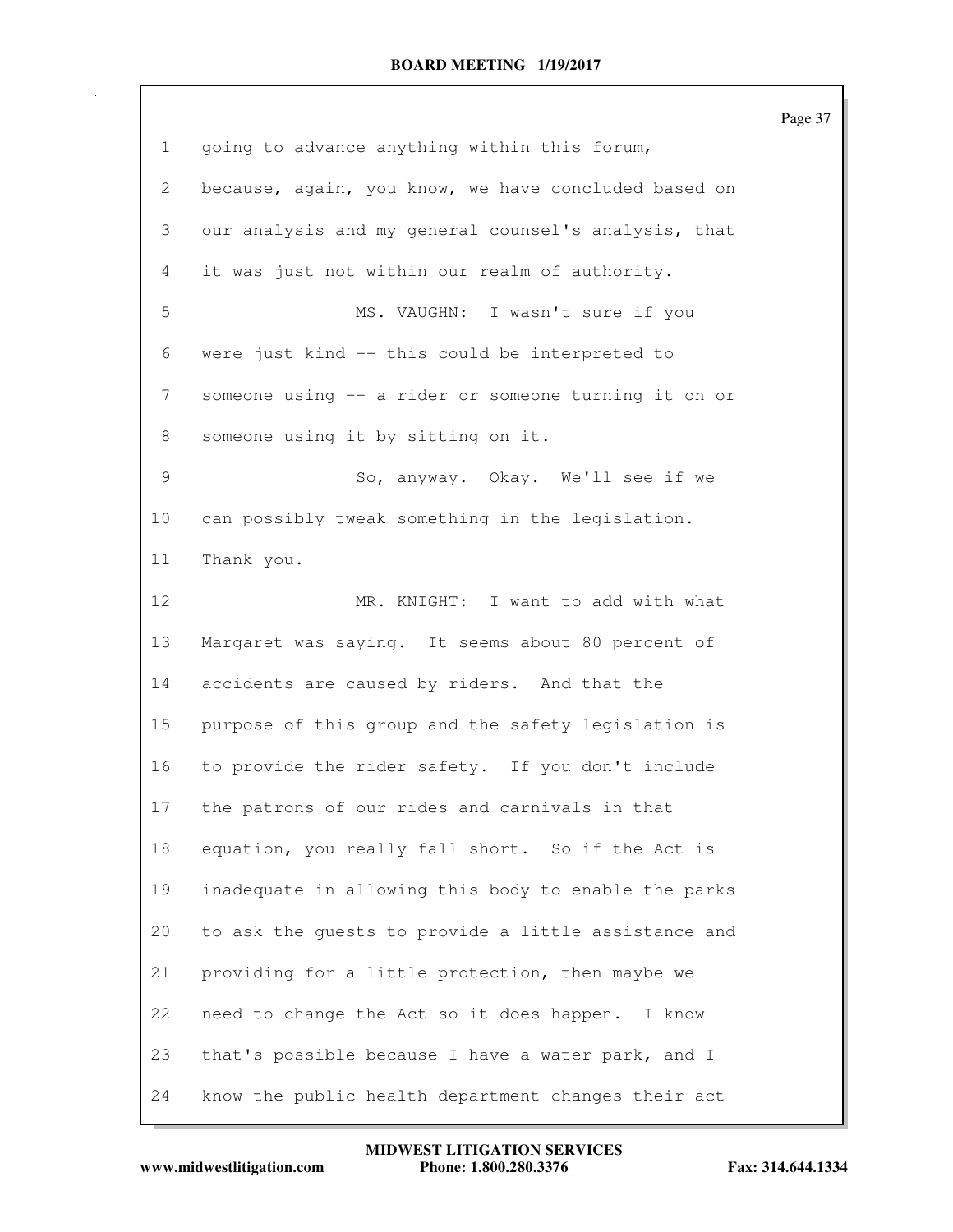|              |                                                      | Page 38 |
|--------------|------------------------------------------------------|---------|
| $\mathbf{1}$ | at a whim in order to accommodate that. I don't      |         |
| 2            | know. Maybe I'm asking you to investigate those      |         |
| 3            | possibilities.                                       |         |
| 4            | CHAIRPERSON SULLIVAN: Thank you,                     |         |
| 5            | I appreciate that comment.<br>Doug.                  |         |
| 6            | DIRECTOR CHAVIANO: And, you know,                    |         |
| 7            | again, I mean, I just want to make it clear that,    |         |
| 8            | you know, from our standpoint, it's not that we      |         |
| 9            | don't have a dog in this fight. We do in the sense   |         |
| 10           | that our aim is to protect the public, and you know, |         |
| 11           | also promote a healthy operating environment for the |         |
| 12           | amusement ride operators as well within their        |         |
| 13           | business context. But the analysis that we are       |         |
| 14           | making in terms of whether we can actually           |         |
| 15           | promulgate a rule along the lines of what has been   |         |
| 16           | proposed and discussed here is that, no, we do not   |         |
| 17           | have that legal authority to do that. So it's not    |         |
| 18           | because of, you know, one way or the other, that we  |         |
| 19           | feel about the merits of what's being proposed.      |         |
| 20           | It's got nothing to do with whether we have the      |         |
| 21           | authority to do that, and the opinion that I have    |         |
| 22           | been given is that, no, we do not. So I have to be   |         |
| 23           | bound by that.                                       |         |
| 24           | So, again, it's not in any way as a                  |         |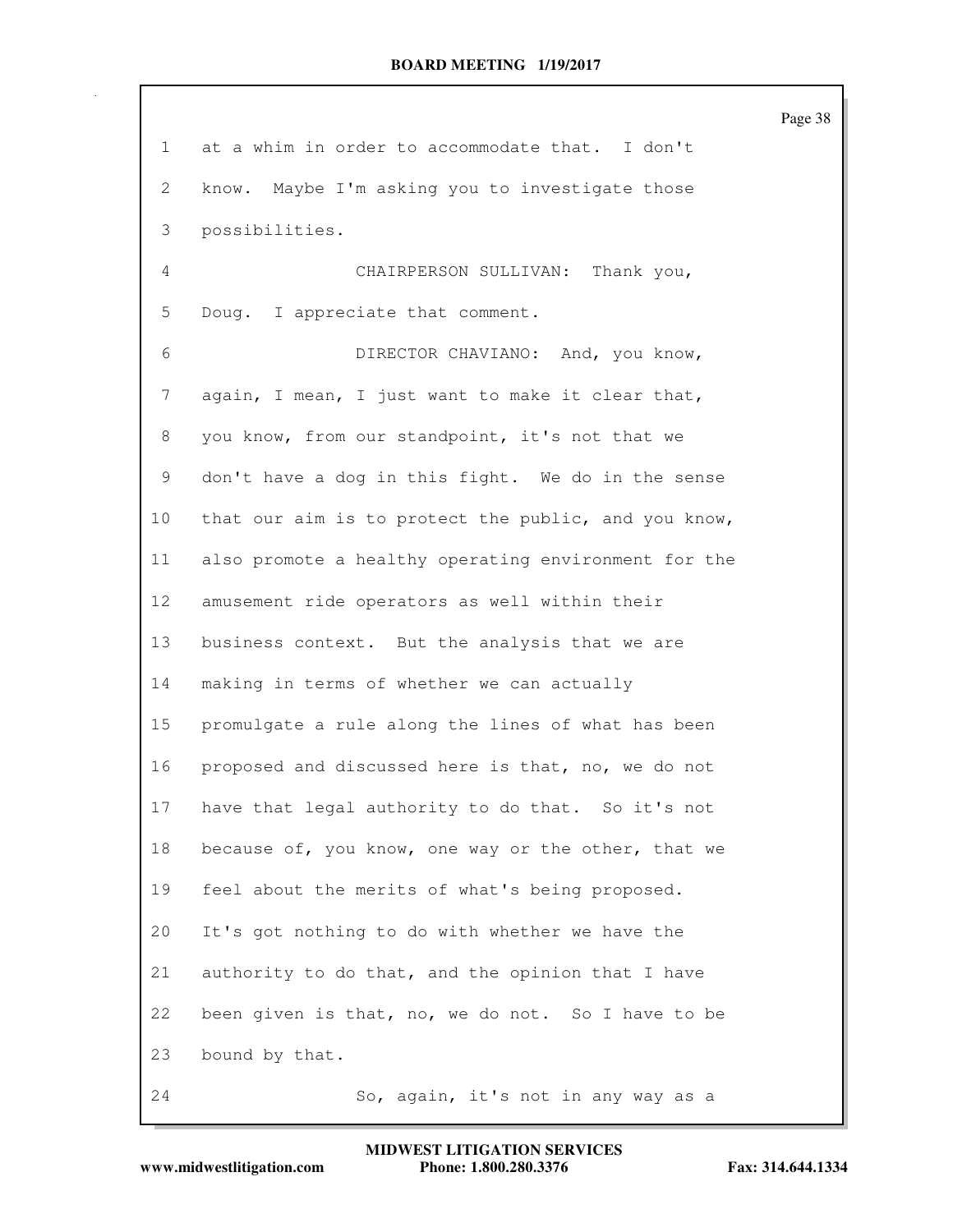|              |                                                      | Page 39 |
|--------------|------------------------------------------------------|---------|
| $\mathbf{1}$ | demonstration of a personal favoritism one way or    |         |
| 2            | the other. It's just the reality of the parameters   |         |
| 3            | that we're operating in.                             |         |
| 4            | CHAIRPERSON SULLIVAN:<br>Thank you,                  |         |
| 5            | Director.                                            |         |
| 6            | If I understood Doug right, he was                   |         |
| 7            | suggesting that we maybe get together and try to get |         |
| 8            | the statute changed, which would then allow us to    |         |
| 9            | include those, which it will probably have to be     |         |
| 10           | done with the director's and the general counsel's   |         |
| 11           | help to get that through, but I think that's         |         |
| 12           | something that those in the audience here today may  |         |
| 13           | have to get started.                                 |         |
| 14           | As a manufacturer, I would love it,                  |         |
| 15           | because if there is an accident out there on a ride  |         |
| 16           | that I built, I'd like to know right away, because   |         |
| 17           | if there's a way to prevent it from happening again, |         |
| 18           | I would like to be able to respond in a timely       |         |
| 19           | manner, and sometimes you don't find out until three |         |
| 20           | or four years later, and you know, by that time,     |         |
| 21           | it's possible that someone else has gotten hurt.     |         |
| 22           | And I think we're all in here to try to make things  |         |
| 23           | safer for the public, and this is all about public   |         |
| 24           | safety. So I would suggest that we go back to        |         |

**www.midwestlitigation.com Phone: 1.800.280.3376 Fax: 314.644.1334 MIDWEST LITIGATION SERVICES**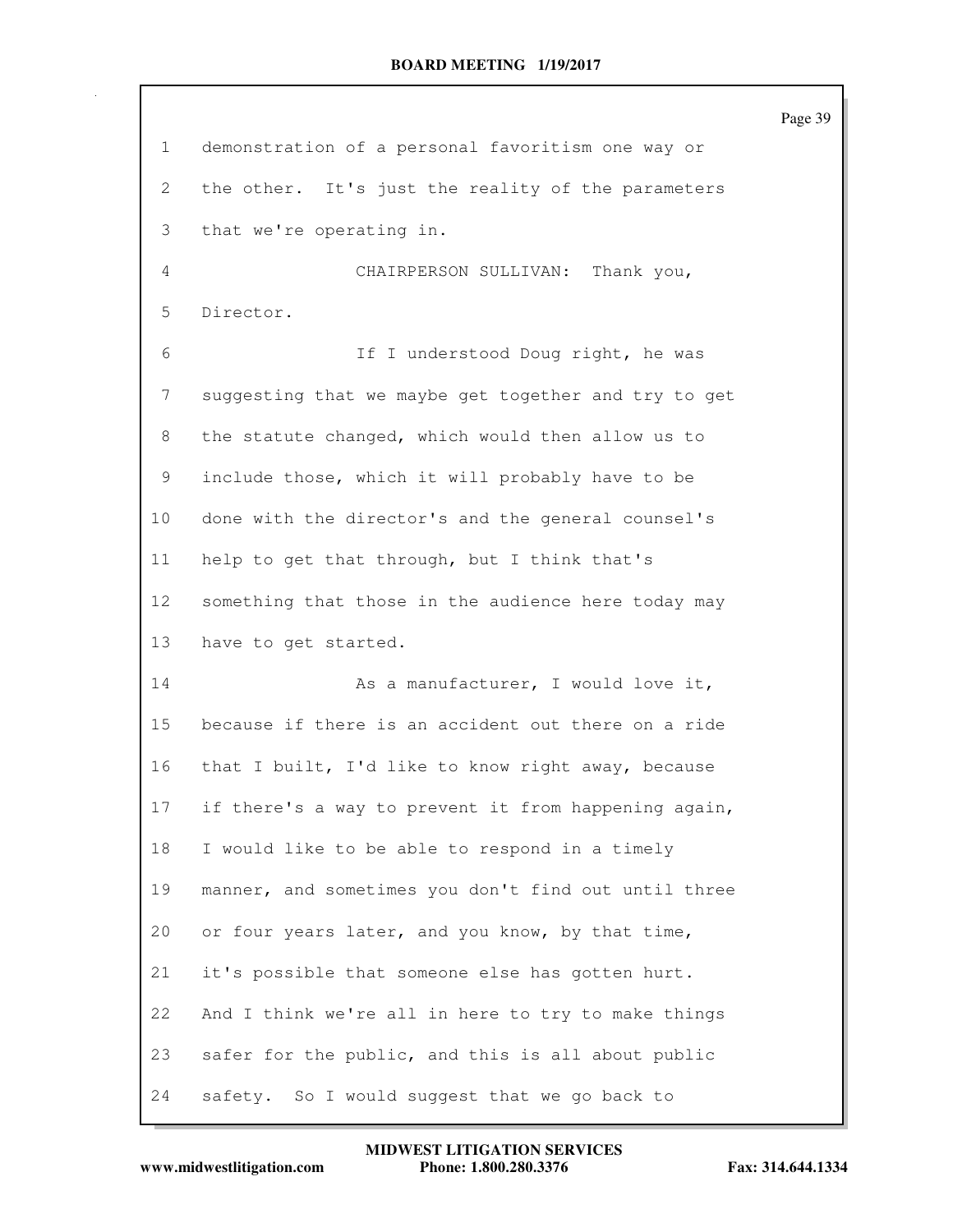|              |                                                      | Page 40 |
|--------------|------------------------------------------------------|---------|
| $\mathbf{1}$ | trying to either get the statute changed, or propose |         |
| 2            | a whole separate new section of law requiring these  |         |
| 3            | things.                                              |         |
| 4            | MR. SCHWABE: This is Dan Schwabe.                    |         |
| 5            | DIRECTOR CHAVIANO: Yes, Dan.                         |         |
| 6            | MR. SCHWABE: I need to get off the                   |         |
| 7            | phone, and I just wanted to let you know.            |         |
| 8            | DIRECTOR CHAVIANO: Dan, can you say                  |         |
| 9            | that again please?                                   |         |
| 10           | MR. SCHWABE: I'm just going to -- I                  |         |
| 11           | have another obligation to attend to.                |         |
| 12           | DIRECTOR CHAVIANO: All right.                        |         |
| 13           | CHAIRPERSON SULLIVAN: Do you have                    |         |
| 14           | any other comments?                                  |         |
| 15           | DIRECTOR CHAVIANO: Do you have                       |         |
|              | 16 anything else to add?                             |         |
| 17           | MR. SCHWABE: No, I do not at this                    |         |
| 18           | time.                                                |         |
| 19           | DIRECTOR CHAVIANO: All right. Thank                  |         |
| 20           | you for your participation.                          |         |
| 21           | CHAIRPERSON SULLIVAN: Thank you,                     |         |
| 22           | Dan.                                                 |         |
| 23           | MR. SCHWABE: Thank you.                              |         |
| 24           | CHAIRPERSON SULLIVAN: Is there                       |         |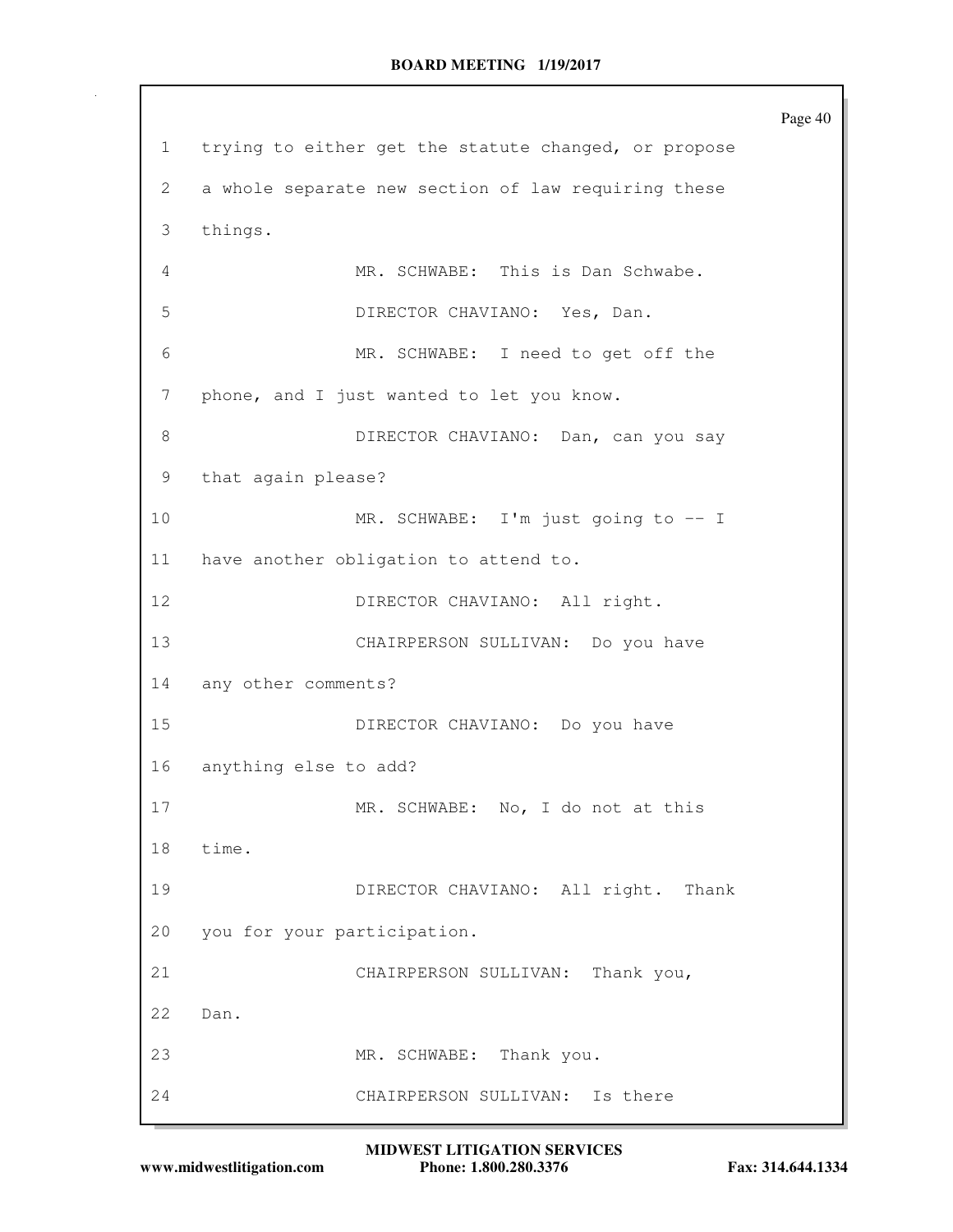Page 41 1 anything else anybody would like to comment on or 2 ask questions about? 3 (No response.) 4 CHAIRPERSON SULLIVAN: Well, then I 5 would entertain a motion to adjourn. 6 MR. SPARKS: I make the motion. 7 MR. PERZEE: I will second it. 8 CHAIRPERSON SULLIVAN: Bill makes the 9 motion, and Marvin seconds it. Those opposed? 10 (No response.) 11 MR. SPARKS: Then we are adjourned. 12 Thank you very much. And thank you, 13 everyone, for coming. Be sure that you sign one of 14 the sheets while you are here. 15 16 (Meeting ended at 5:15 p.m.) 17 18 19 20 21 22 23 24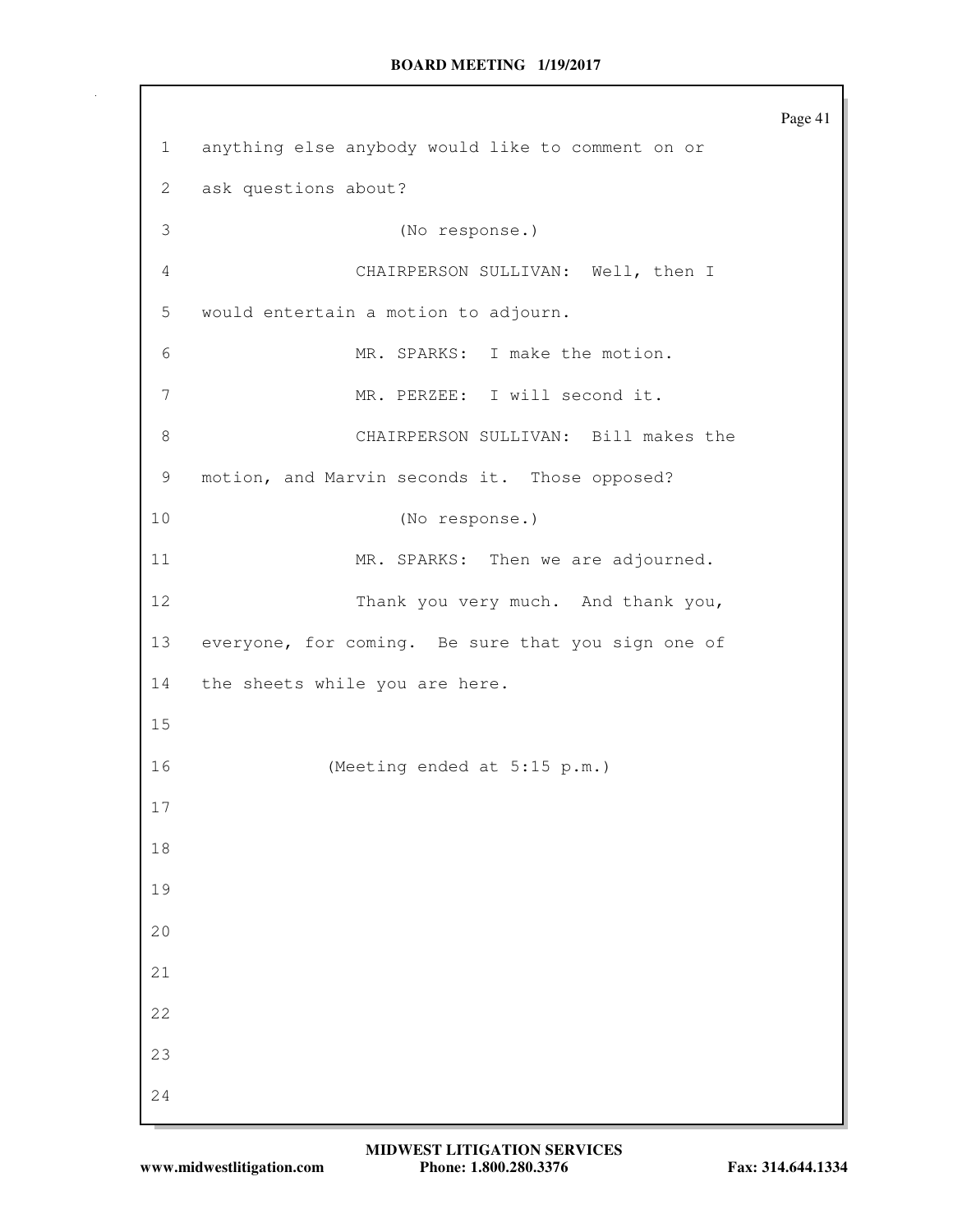|              |                                                      | Page 42 |
|--------------|------------------------------------------------------|---------|
| $\mathbf{1}$ |                                                      |         |
| 2            | CERTIFICATE OF REPORTER                              |         |
| 3            |                                                      |         |
| 4            | I, Ann Marie Hollo, Certified                        |         |
| 5            | Shorthand Reporter, Registered Diplomatic Reporter   |         |
| 6            | and a Certified Realtime Reporter within and for the |         |
| 7            | State of Illinois, do hereby certify that the        |         |
| 8            | foregoing meeting was taken by me to the best of my  |         |
| 9            | ability and thereafter reduced to typewriting under  |         |
| 10           | my direction.                                        |         |
| 11           |                                                      |         |
| 12           |                                                      |         |
| 13           |                                                      |         |
| 14           | Certified Shorthand Reporter                         |         |
|              | State of Illinois                                    |         |
| 15           |                                                      |         |
| 16           |                                                      |         |
| 17           |                                                      |         |
| 18           |                                                      |         |
| 19           |                                                      |         |
| 20           |                                                      |         |
| 21           |                                                      |         |
| 22           |                                                      |         |
| 23           |                                                      |         |
| 24           |                                                      |         |

Г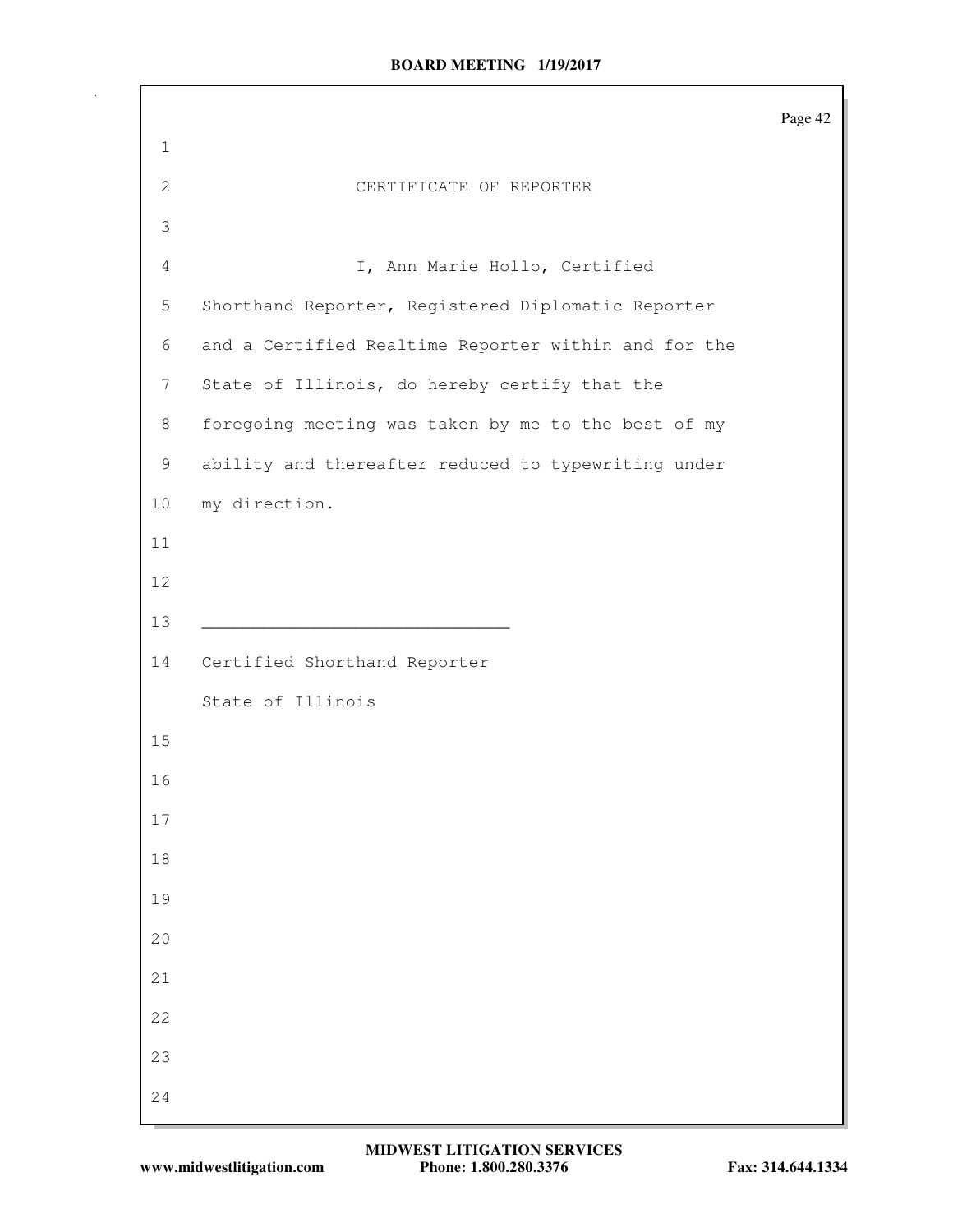| A                       | 15:5 16:13              | 14:12,20 17:15         | <b>Banner</b> 5:7         | <b>Brian 3:18 6:14</b> |
|-------------------------|-------------------------|------------------------|---------------------------|------------------------|
| ability 42:9            | agendas 6:22            | 17:16 19:7,13          | bars 23:5,5,6,10          | 17:19                  |
| able 15:1 26:10         | agree $31:3$            | 23:7                   | 23:13                     | <b>Bridge 5:4</b>      |
|                         | <b>AGREED 4:1</b>       | arm 19:14 20:10        | <b>based</b> 10:10 37:2   | bring $26:12$          |
| 26:12 27:2,22           | ahead 8:6 22:20         | arrived 27:8           | basic $11:10$             | 33:12                  |
| 27:24 39:18             | 30:9                    | asked 32:19            |                           |                        |
| abruptly 20:19          |                         |                        | <b>Basically</b> 26:18    | broke 19:8             |
| <b>Abstentions 7:24</b> | aim 27:20 31:23         | asking $23:19$         | beautiful 29:23           | <b>broken</b> 20:13    |
| accepted 10:10          | 38:10                   | 33:20 38:2             | beginning $9:1$           | <b>Brown</b> 3:7,18    |
| accident 12:16          | aligned 20:2            | assistance 37:20       | believe 24:9              | 5:10,10 6:14           |
| 17:23 18:9              | allow 10:17 39:8        | associate 16:21        | <b>belt</b> 20:13         | 7:4,17 17:19           |
| 39:15                   | allowing 37:19          | assume 6:22            | benefit 31:15             | 24:15 29:6,6           |
| accidents 12:20         | alternate 28:5          | attempt 11:22          | <b>Benno</b> 3:14 4:17    | <b>Brownfield 5:12</b> |
| 34:18,22 37:14          | <b>American 5:6</b>     | attend 26:10           | 9:4 15:4 33:18            | <b>Building 2:17</b>   |
| accommodate             | amount 16:2             | 28:13 40:11            | best 13:6 42:8            | 24:7                   |
| 38:1                    | amusement 1:9           | attendance 26:11       | <b>better</b> 22:17       | <b>built</b> 39:16     |
|                         | 2:9,11 3:2 9:20         | 32:24                  | 29:14 36:18               | bulletin 21:15         |
| accommodating           | 10:5,5 35:12            | attendant 19:6         | <b>beyond</b> 13:8 34:7   | 23:4                   |
| 28:23                   | 38:12                   |                        |                           | bulletins 17:24        |
| act 9:21 10:9           |                         | attending 4:10         | big $12:7$                |                        |
| 11:14 37:18,22          | <b>Amusements 5:7</b>   | attraction 1:9 2:9     | <b>Bilandic 24:7</b>      | 21:2,4 32:8            |
| 37:24                   | analysis 13:3           | 2:12 3:2 9:21          | <b>Bill</b> 3:13,16 5:5,6 | busiest 25:17          |
| <b>Action 33:10</b>     | 37:3.3 38:13            | 11:8 15:16,22          | 6:6 7:6,15 15:8           | business 8:3           |
| Adam 3:20,22            | analyzed 36:14          | attractions 10:5       | 15:9 16:11,16             | 16:13 38:13            |
| add 6:23 34:3           | ankle 19:24             | 15:14                  | 18:18 27:9                | busy 26:21 30:7        |
| 36:4 37:12              | Ann 1:18 2:18           | AT&T 4:12              | 28:14 29:16               |                        |
| 40:16                   | 3:23 4:2 42:4           | audience 28:1          | 32:8 35:23 41:8           | $\mathbf C$            |
| adding $21:13$          | <b>Anna</b> 3:19        | 39:12                  | bit 15:13 16:4            | $C$ 3:1                |
| addition 10:16          | announce 32:17          | <b>Auditorium 2:17</b> | 17:23 18:3,10             | call 16:23 22:15       |
|                         | anybody 6:21            | authority 8:20         | 26:9                      | calling 28:19          |
| 21:9                    | 21:22 22:3,7            | 9:17,18,21,23          | blocks 21:8               | carnivals 37:17        |
| adhere 11:1             | 23:3 24:24 32:7         | 11:11,12,16            | <b>board</b> 1:9,16 2:9   | carousel 21:16         |
| adieu 9:6               | 41:1                    | 13:13 14:20,22         | 2:11,123:2,5              | 21:20                  |
| adjourn $41:5$          |                         |                        |                           | carriage 21:8          |
| adjourned 41:11         | anyway 37:9             | 34:6,8 37:4            | 9:10 10:1 15:10           | cart 19:6 20:8         |
| administrative          | apart $23:12$           | 38:17,21               | 24:13 25:14               | case 13:14 27:18       |
| 9:15 10:9               | applaud 20:24           | authorized 11:14       | 26:13 27:22               |                        |
| admissible 11:5         | application             | available 10:14        | 28:6,20 33:14             | catch 20:3             |
| adopted 10:7            | 22:17                   | avoid 22:18            | 34:1 36:5,7,8             | caught $19:21$         |
| advance 37:1            | applications            | aware 12:18            | boards 36:9               | caused 12:16           |
| <b>advice</b> 36:22     | 16:23 22:15             | 21:12                  | <b>Board's 33:22</b>      | 37:14                  |
| advised 13:12           | appreciate 6:1,16       | awfully 26:16          | <b>body</b> 37:19         | certainly 12:21        |
| afternoon 2:14          | 6:18 38:5               | A.R.M 21:7,9           | <b>body's</b> 13:7        | 28:4                   |
| 2:15 4:8 5:11           | appropriate 12:2        |                        | bolts $22:1$              | <b>CERTIFICATE</b>     |
| 24:21                   | approvals $17:10$       | B                      | <b>bottom</b> 19:13,21    | 42:2                   |
|                         | <b>approve</b> 6:21 7:2 | back 5:2 17:14         | <b>bounce</b> 19:13       | Certified 4:3          |
| agency 9:15,18          | 7:9,12                  | 20:14 25:9             | <b>bound</b> 38:23        | 42:4,6,14              |
| agency's $9:16$         | <b>April 22:16</b>      | 27:17 31:12            | <b>Brad</b> 5:10 7:6,7    | certify 42:7           |
| 11:11                   | 29:17                   | 32:22 39:24            | 7:19 29:6                 | <b>Chairperson</b> 3:5 |
| agenda $6:21,21$        |                         |                        |                           |                        |
|                         |                         |                        |                           |                        |
| 6:23 7:2,12 8:4         | area 9:24 10:1          | <b>bad</b> 4:21        | <b>Bradley</b> 3:7        | 4:75:1,14,19           |

 $\Gamma$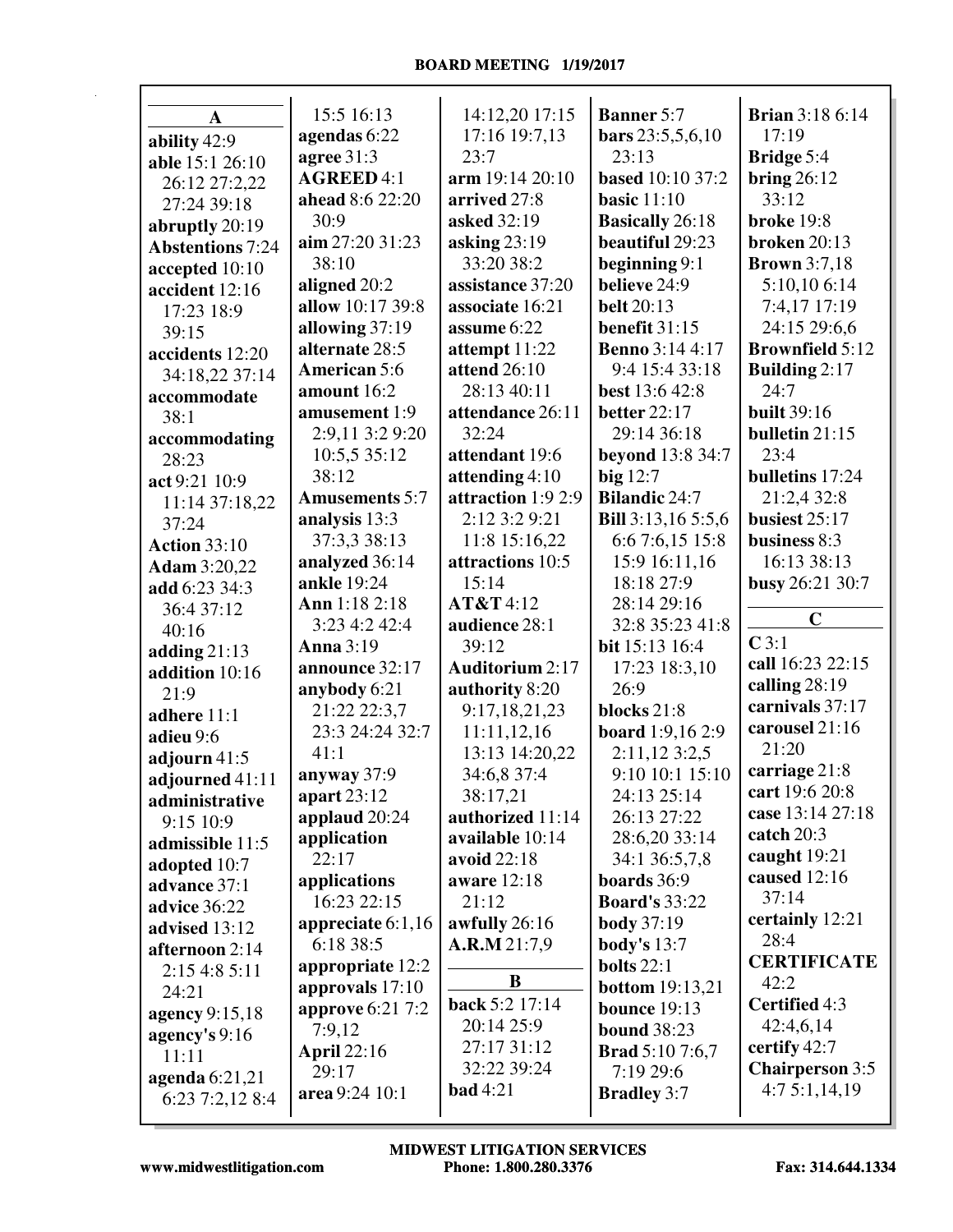| 5:24 6:9 7:1,5                        | 35:18 38:7                          | 13:2,13 33:19                     | 2:8,16 3:4,16                         | 8:13 13:11 35:1                     |
|---------------------------------------|-------------------------------------|-----------------------------------|---------------------------------------|-------------------------------------|
| 7:14,18,22,24                         | clearly 14:14                       | 34:5 36:23                        | 4:18,20 8:6,17                        | discussions 12:23                   |
| 8:2 11:23 13:17                       | close 31:21                         | counsels 8:23                     | 9:11 10:18                            | dislocated 19:11                    |
| 15:3 16:10                            | coaster 19:19                       | counsel's 9:2                     | 11:13,15 12:15                        | Division 3:17                       |
| 18:17 23:17                           | coasters 19:15                      | 13:5 37:3 39:10                   | 13:21 17:8                            | 16:14 17:21                         |
| 24:4,8,11,17,20                       | Coe 3:18 6:7,13                     | county 5:9 25:15                  | 22:11,24 27:19                        | dog 38:9                            |
| 25:20 26:1,24                         | 17:7,13                             | 29:10                             | 28:4 31:13 36:1                       | doing 17:1,11                       |
| 28:11 29:1,21                         | come 15:16 16:2                     | couple 19:1,15                    | 37:24                                 | Doug 33:9 38:5                      |
| 30:1,12,23 32:1                       | 16:3 20:22,22                       | 25:9                              | <b>Department's</b>                   | 39:6                                |
| 32:5,12,18                            | 21:19 22:16                         | court 3:23 11:6                   | 11:19 14:11                           | <b>Dragon</b> 20:16                 |
| 33:15 34:10                           | 23:18 25:3 31:5                     | 23:20 29:4                        | 34:6                                  | drifting $14:10$                    |
| 35:2 38:4 39:4                        | 33:1,7,24                           | cover 17:12                       | depth $15:13$                         | driver 20:7                         |
| 40:13,21,24                           | comes 14:4,8                        | covers 23:4,4                     | devices 10:13                         |                                     |
| 41:4,8                                | 17:7                                | cracking 23:8                     | devoted 8:12                          | ${\bf E}$                           |
| chance 7:10                           | coming 6:15,19                      | cranks $21:21$                    | 36:11                                 | E3:1,1                              |
| 21:15 22:24                           | 15:19 41:13                         | create 10:21                      | dialogue 36:24                        | eagles 33:18                        |
| change 15:24                          | comment 23:21                       | criteria 22:8                     | different 28:14                       | early $21:11$                       |
| 16:1 37:22                            | 24:14 31:4                          | crowd 32:6                        | 34:1                                  | easier 28:12                        |
| changed 39:8                          | 33:19 38:5 41:1                     | CRR 1:18 2:19                     | difficult 26:4                        | Economic 17:8                       |
| 40:1                                  | comments 24:23                      | 3:23                              | difficulties 4:10                     | effect 11:5                         |
| changes 37:24                         | 24:24 25:23                         | CSR 1:18 2:19                     | difficulty 6:2                        | eight $21:8$                        |
| charge 16:9                           | 26:3 32:3,15                        | 3:23                              | Diplomatic 42:5                       | either 25:18                        |
| charged 13:9                          | 40:14                               | cut 20:19                         | directed 35:20                        | 26:22 28:8,22                       |
| Chaviano 3:3                          | Commerce 17:8                       | cutting $12:20$                   | direction 42:10                       | 30:18 31:10                         |
|                                       |                                     |                                   |                                       |                                     |
| 4:19,20 8:8                           | common 19:1                         |                                   | director 3:3 4:19                     | 40:1                                |
| 12:24 26:18                           | companies 18:6,7                    | D                                 | 4:20 8:7,8 9:8                        | <b>Eli</b> 5:3                      |
| 27:5,14 28:17                         | 18:8                                | Dan 5:15,17,18                    | 12:24 24:1                            | elves 25:13                         |
| 29:3,20,22                            | Company 5:4                         | 5:19,20 30:8,9                    | 26:18 27:5,14                         | enable 37:19                        |
| 30:10,14,20,24                        | compliance 23:1                     | 40:4,5,8,22                       | 28:17 29:3,20                         | enclosure 18:23                     |
| 31:6,19 34:2                          | concern 27:6                        | Daniel 3:11                       | 29:22 30:10,14                        | ended 41:16                         |
| 36:3 38:6 40:5                        | concerned 10:11                     | date 26:4 28:5,21                 | 30:20,24 31:6                         | engineering 5:12                    |
| 40:8,12,15,19                         | concluded 37:2                      | 28:22 30:15                       | 31:19 33:4 34:2                       | 10:10,12                            |
| check 21:4 23:8                       | concussion 19:4                     | dates 18:2 29:7                   | 34:11 36:3 38:6                       | entertain 32:15                     |
| checked 23:7                          | conference 4:12                     | day 2:15 27:13                    | 39:5 40:5,8,12                        | 41:5                                |
| <b>Cheryl</b> 3:21 17:3               | confines 9:23                       | 29:12                             | 40:15,19                              | entitled 11:13                      |
| 22:13                                 | cons 8:14 36:12                     | days 21:18 22:18                  | directors 26:5                        | environment                         |
| <b>Chicago</b> 17:15,16               | consider 28:4,9                     | debate 34:21                      | director's 9:23                       | 38:11                               |
| 17:18 24:6                            | consistent 11:13                    | deficiencies                      | 33:17 39:10                           | <b>Environmental</b>                |
| chief 6:13 17:4                       | consultation 10:1                   | 23:13                             | Dirksen 2:17                          | 5:12                                |
| child 19:12 20:19                     | consulted 13:1                      | defined 14:13                     | discretion 34:20                      | equation 37:18                      |
| children 20:20                        | contacted 20:18                     | definitely 20:23                  | discuss $12:1$                        | especially 22:13                    |
| Christmas 25:13                       | context 35:17                       | definition 15:15<br>demonstration | 13:15,19 23:23                        | essentially 11:7<br>establish 10:18 |
| <b>CITY</b> 1:1 2:1                   | 36:18 38:13                         | 39:1                              | discussed 9:13                        |                                     |
| civil 10:19                           | continuing 36:24                    | Denise 9:3                        | 10:21 14:1                            | Eve 25:13<br>event 15:18            |
| clarification 34:3                    | copy $22:10$                        |                                   | 38:16                                 |                                     |
| <b>Claus</b> 25:12<br>clear 9:14 11:9 | counsel 3:14 4:18<br>8:17,24 9:7,11 | departed 19:16<br>department 1:8  | discussing $36:11$<br>discussion 8:10 | everybody 7:10<br>21:11 22:13,21    |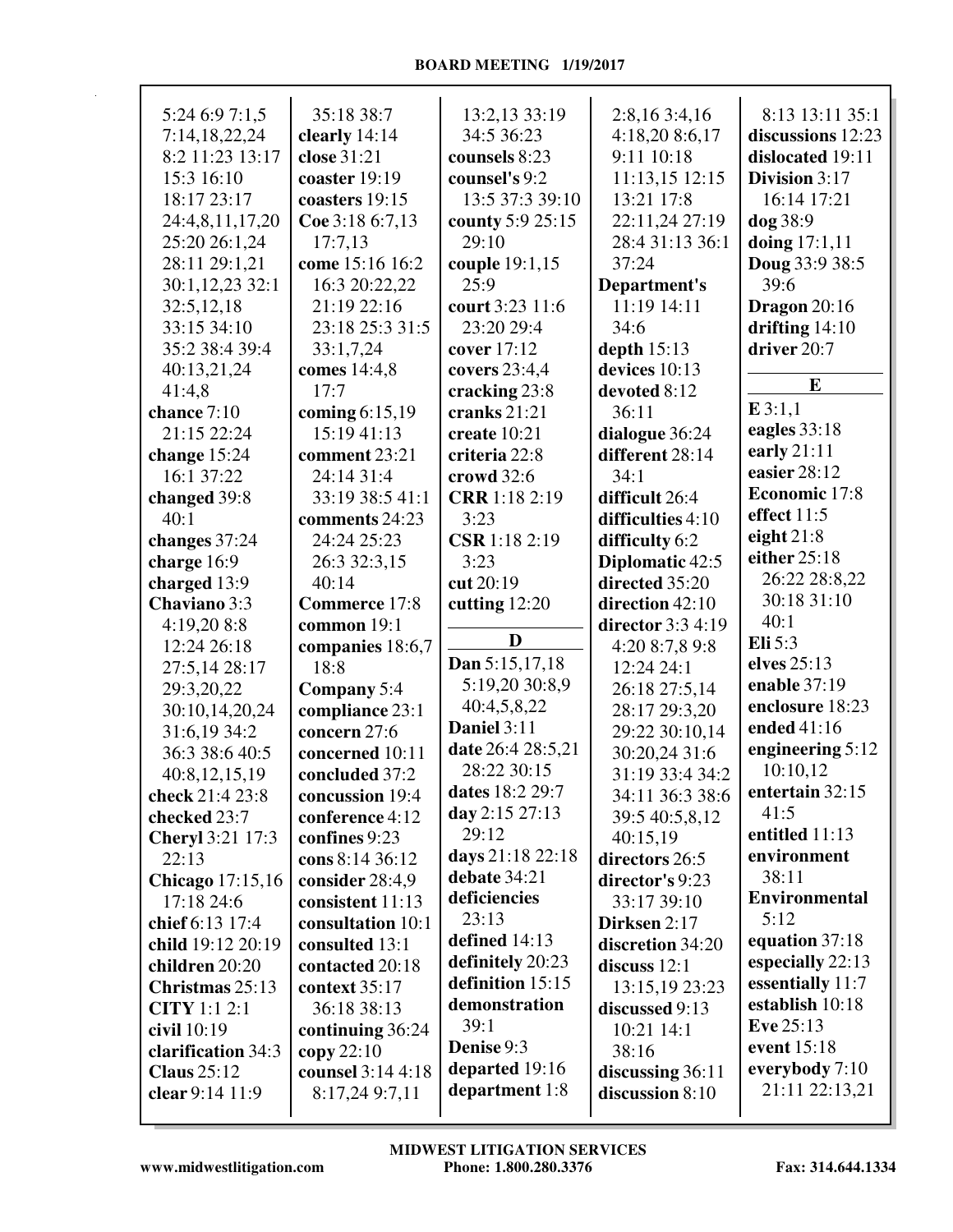| 24:5 30:7              | 6:20,20 8:4           | given 9:10 13:2   | healthy 38:11           | 10:15                   |
|------------------------|-----------------------|-------------------|-------------------------|-------------------------|
| evidence 11:5          | 15:14,16 16:20        | 35:16 38:22       | hear 6:17 7:16          | incurred 34:18          |
| exactly 27:7           | fit $8:6$             | gives $9:18$      | 16:16 26:17             | industry 25:11          |
| example 14:12          | five 2:15 22:19       | $\text{glad }4:8$ | 27:2 30:6               | 25:16 26:4,14           |
| exceed 11:11           | floor 8:16 24:23      | glitch $27:20$    | height $26:21$          | inflatable 15:6,6       |
| exceeding 11:16        | folks 17:5 25:13      | go 7:10 18:10,14  | held 27:16              | 15:14,15,22             |
| <b>Excuse 18:17</b>    | 25:15                 | 22:8,12 28:23     | Helen 9:3               | 16:9 19:12,20           |
| 32:16                  | follow 12:3,6,12      | 30:9 39:24        | help 12:7 39:11         | information 15:7        |
| expansion 21:10        | 12:19                 | goes 10:6 13:8    | helped $12:21$          | 24:2                    |
| 21:13                  | followed 12:16        | 29:17             | <b>helpful</b> 12:13,20 | initial 18:4            |
| expedited 22:18        | following $15:10$     | going 6:1 15:24   | 28:18                   | injuries $11:7$         |
| experienced            | 31:22                 | 16:24 17:22       | helping 6:9             | 19:1 20:20              |
| 22:14                  | follow-up $18:2,5$    | 23:2 26:6,11,21   | helps $22:21$           | 34:18 36:1              |
| explain 18:18          | foot 19:20            | 28:9 32:9 33:23   | He'll 17:11,12          | injury $18:16$          |
| expressly 14:21        | <b>force</b> 10:12    | 37:1 40:10        | Hi 4:19                 | 19:14 20:9 35:8         |
| extent 36:23           | foregoing 42:8        | good 4:7,21 5:2   | high-ankle 19:23        | input $6:16$            |
|                        | form 10:14            | 22:21 26:11       | hip $19:11$             | Insane 15:6             |
| $\mathbf{F}$           | forms $23:2$          | 28:7 29:14        | <b>hold</b> 20:4        | <b>inside 20:19</b>     |
| facilitate 27:21       | forth 10:8 13:7       | 32:24             | Hollo 1:18 2:18         |                         |
| fact 8:11,18           |                       |                   |                         | inspecting 17:12        |
| 26:20 28:1 30:5        | forum $37:1$          | gotten 26:2 36:20 | 3:23 4:3 42:4           | inspection 10:4         |
| 36:16                  | forward 5:23 9:4      | 39:21             | hope 9:9                | 21:3,8 22:1,19          |
| failure 11:1           | <b>found</b> 15:14,16 | Governor 4:22     | hopefully 9:5           | inspections 18:3        |
|                        | four 2:13 20:20       | go-cart 19:5 20:6 | horse-hook              | 18:4,5,6                |
| fair 5:9 25:15         | 39:20                 | grant $14:21$     | 21:16,18                | inspector 6:13          |
| 26:6 29:10,11          | fractured 19:23       | great 17:1 30:4   | hours $2:13$            | 17:4                    |
| fairly 9:14 11:9       | frame 29:19           | group 31:11       | Hugo 3:3 4:19           | inspectors 6:4          |
| fall 8:19 37:18        | free-flying $18:24$   | 32:13 37:15       | Hui 3:19                | 17:7,14                 |
| falling $22:16$        | frightened 19:9       | guess $11:23$     | hurt 39:21              | installation 10:3       |
| favor 7:20             | front $6:22$          | 27:14,23 28:7     |                         | 21:16                   |
| favoritism 39:1        | <b>Full 21:7</b>      | 28:23 34:2        | I                       | instructions 12:4       |
| February 21:17         | further 9:6 13:10     | guests $37:20$    | IAAF 25:6 34:15         | intending 35:16         |
| fee 10:18              | 15:2 34:24            | guided 36:22      | identify 29:4           | intents 13:6            |
| feedback 13:3          |                       |                   | <b>ILCS</b> 9:22        | interest 28:2           |
| feel 13:20 27:19       | G                     | $\bf H$           | Illinois $1:2,8$ 2:2    | interim 8:21            |
| 33:20 36:13            | geared 14:14          | hand 31:17 33:6   | 2:8,16,184:18           | interpreted 37:6        |
| 38:19                  | general 4:18 8:17     | hands $31:16$     | 8:17 9:14 10:8          | introduce 4:14          |
| feeling 28:6 34:9      | 8:22,24 9:2,7         | 33:17             | 11:10 33:10             | 8:24 16:18              |
| fees 15:23 22:19       | 9:11 13:2,5,12        | Hanley 2:16       | 42:7,14                 | investigate 38:2        |
| feet 19:10             | 33:18 34:4            | happen $37:22$    | important 32:23         | involved 29:18          |
| fell 20:4              | 36:22 37:3            | happened 30:5     | impose $10:19$          | Iroquois 5:9            |
| Ferris 20:1            | 39:10                 | happening 26:14   | imposing 14:8           | <b>issue</b> 28:20 34:6 |
| <b>fifteen</b> 2:13,14 | generally 10:10       | 39:17             | impossible 29:11        | 36:23                   |
| fight $38:9$           | getting $4:12$        | happens $29:10$   | inadequate 37:19        |                         |
| <b>fill</b> 16:23      | 36:22                 | happy $4:225:2$   | incidents 18:11         | ${\bf J}$               |
| find $25:1$ 39:19      | <b>Giant 21:24</b>    | hard 19:11 26:16  | <b>include</b> 37:16    | <b>JANUARY</b> 1:17     |
| fine 29:7              | Givand 3:9            | head 6:12 27:17   | 39:9                    | 2:12                    |
| first $4:13\,5:11$     | give 8:7 17:21        | health 37:24      | incorporated            | <b>JCAR</b> 11:22 16:1  |
|                        |                       |                   |                         |                         |
|                        |                       |                   |                         |                         |

Г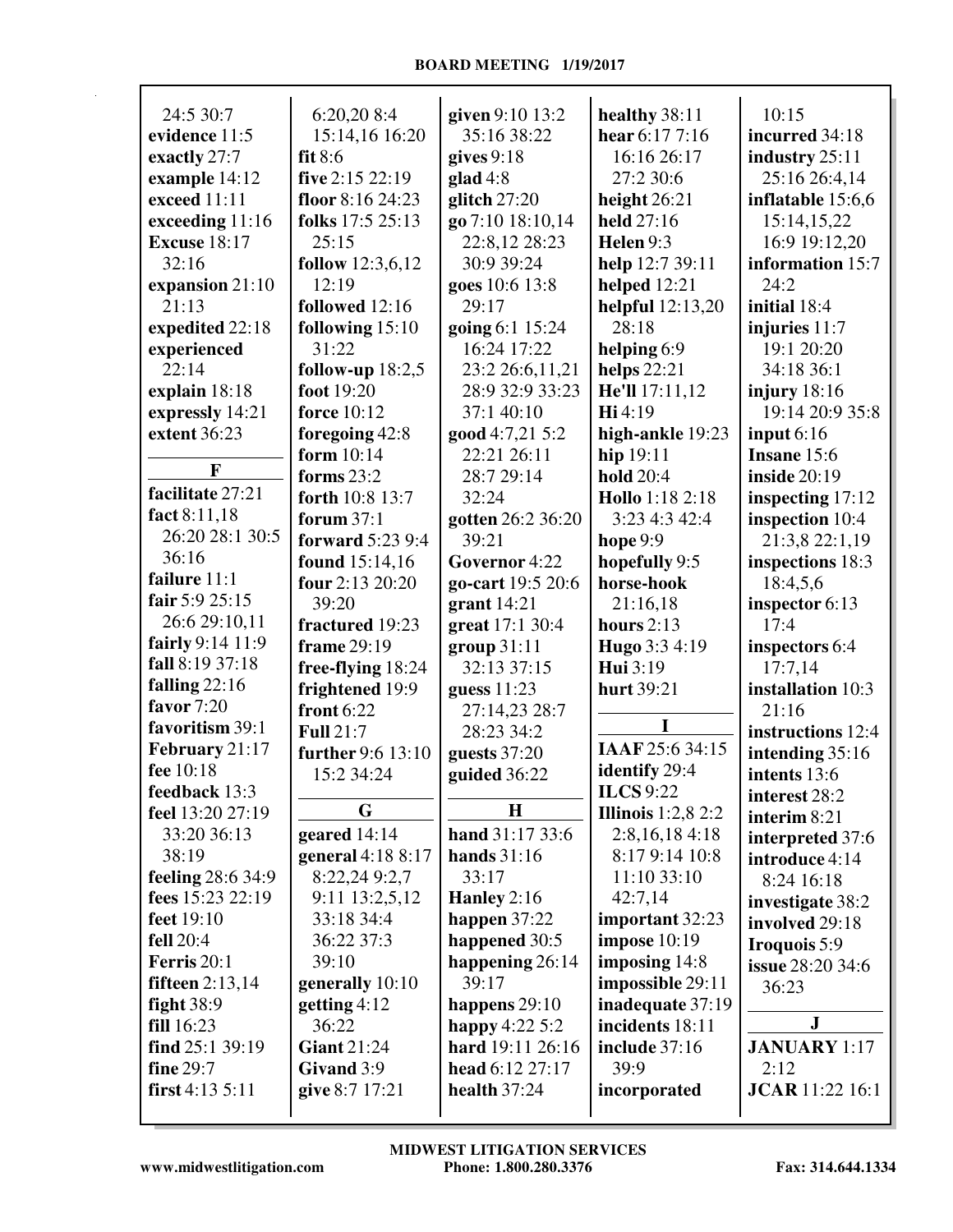| job $17:1$            | L                        | location 23:24          | measure 14:5      | multiple 8:22         |
|-----------------------|--------------------------|-------------------------|-------------------|-----------------------|
| join 4:9 27:24        | Labor 1:8 2:8 3:4        | locations 18:6          | mechanical        |                       |
| July 7:9 24:3,5       | 3:164:18,20              | look 15:12 22:4,8       | 18:13 20:17       | N                     |
| 25:10,14 26:4         | 8:17 23:1                | 23:12 31:12             | meet 11:24 15:15  | $N$ 3:1               |
| 26:20 27:12,15        | laceration 20:14         | 35:21                   | 17:5              | name 9:2 17:2         |
| 30:6,15 31:8          | laid 9:17                | <b>looked</b> 9:12      | meeting $1:16$    | 23:19                 |
| jumped 19:12          | language 8:5,11          | <b>looking 5:23 9:4</b> | $2:11$ 3:5 4:2,6  | nature 19:4 34:7      |
| jurisdiction          | 9:13,22 10:20            | 11:9 13:24 33:7         | 5:11,23 7:9 8:9   | <b>NDT</b> 17:9 21:20 |
| 13:21,23              | 14:1,2,6,7,23            | looks 31:13             | 8:12 9:2,10,13    | 21:21,21 22:4         |
|                       | 35:7,17                  | Loop $22:1$             | 10:21 11:18       | 32:9                  |
| $\mathbf K$           | <b>Larson 21:24</b>      | lot 17:5 23:8           | 13:1 14:2 15:10   | near $11:3$           |
| K 23:5,5,10,13        | lastly $20:16$           | 25:13,15 26:10          | 23:24 24:15,18    | necessarily 10:11     |
| keep 15:23 16:5       | 21:24 22:11,23           | 26:20                   | 25:8,12,14 26:8   | 27:18                 |
| 35:2                  | law 9:14 11:10           | love 28:11 39:14        | 26:19 27:7,16     | neck 19:5             |
| Kelly 9:3             | 40:2                     |                         | 28:13 31:4,8,22   | need 7:8 21:5         |
| Kim 9:3               | <b>leave</b> 32:22       | M                       | 33:1,11,16        | 37:22 40:6            |
| kind 16:7 17:10       | leaving $20:18$          | maintenance             | 35:24 36:5,8,11   | needed 17:13          |
| 18:3 25:22            | 35:9                     | 10:3,13                 | 41:16 42:8        | needs 21:22 22:4      |
| 36:19 37:6            | left 8:5 19:17           | majority 31:7           | meetings $25:10$  | 26:13                 |
| Kirschner 5:15        | 30:10 33:17              | making 8:19 13:6        | 27:21             | negotiating           |
| <b>Knight 33:9,9</b>  | legal 3:14 33:18         | 13:8,11 23:21           | meets 22:8        | 12:10                 |
| 37:12                 | 34:4,21 38:17            | 38:14                   | members 3:2       | new 5:10 10:22        |
| <b>Knight's 33:10</b> | legislation 33:24        | Manager 3:17            | 4:10 16:19        | 16:13,19,20           |
| knock 12:9            | 36:19 37:10,15           | 16:14 17:22             | 25:14 27:22,23    | 17:4 26:12,14         |
| know 6:5 8:18,21      | legislative 36:18        | mandate 14:11           | 27:24 28:19       | 32:8,9 33:18          |
| 9:16,24 10:17         | legislature 14:21        | 14:18                   | mention 22:22     | 40:2                  |
| 10:24 11:2,4,10       | lengthy 8:9              | mandates 35:19          | 32:19 35:19       | news 4:21,21,22       |
| 11:20,21 13:1,9       | let's 6:6 30:8           | <b>manner</b> 39:19     | merits 36:12      | 5:2                   |
| 13:13 14:4,6,10       | lighter 26:9             | manufacturer            | 38:19             | Nondestructive        |
| 14:11,14,16,18        | limited 10:12            | 39:14                   | microphone 8:7    | 22:3                  |
| 14:19,22 15:13        | limits $9:16$            | map 28:14               | 25:4              | nonmechanical         |
| 17:10 18:19           | Linda 3:9 5:15           | <b>March 22:16</b>      | Midwest 3:24      | 18:12 19:4,6          |
| 21:6,11,14            | 5:21 25:21               | Margaret 3:20           | mind 18:19 25:22  | north 17:18           |
| 22:13,20 23:10        | 26:15 30:23,24           | 6:11 17:15 25:3         | minutes $2:13,14$ | northwest 17:17       |
| 24:18 25:2,7,8        | 31:17                    | 25:5 26:2 27:16         | 6:18 7:9 36:5     | note 34:21            |
| 25:8, 12, 13, 17      | line 4:12 13:19          | 28:18 29:9,20           | 36:10             | November 16:21        |
| 26:11,13 27:7,8       | lined $4:12$             | 34:12,14 37:13          | monthly 21:4      | number 12:20          |
| 27:18,21 28:1,5       | lines 17:10 38:15        | <b>Marie</b> 1:18 2:18  | months $28:14$    | 26:3                  |
| 28:5,8,10 31:8        | lip 20:20                | 3:23 4:2 42:4           | 30:6              | numbers 18:10         |
| 31:14,23 34:3         | list $22:4,8$            | <b>Marvin</b> 3:8 5:8   | motion 7:2,3,4,6  | nutshell 26:19        |
| 34:24 35:9,16         | listening 33:3           | 26:5 29:8 41:9          | 7:12,13,148:15    | $\mathbf 0$           |
| 35:23 36:4,6,10       | Litigation 3:24          | <b>Matt</b> 3:19 6:14   | 41:5,6,9          |                       |
| 36:15,20,24           | <b>little</b> 4:11 15:13 | 17:17,17                | mounting $21:8$   | <b>OABA 25:6</b>      |
| 37:2,22,24 38:2       | 16:4 17:23 18:3          | matter 8:16             | move 8:6 28:12    | 34:15                 |
| 38:6,8,10,18          | 18:10 26:9               | 12:17                   | movement 19:10    | obligation 40:11      |
| 39:16,20 40:7         | 37:20,21                 | mean 14:2 27:5          | moving $14:20$    | <b>occur</b> 23:6     |
|                       | <b>local</b> 29:10       | 28:10 38:7              | 29:12             | October 29:18         |
|                       |                          |                         |                   |                       |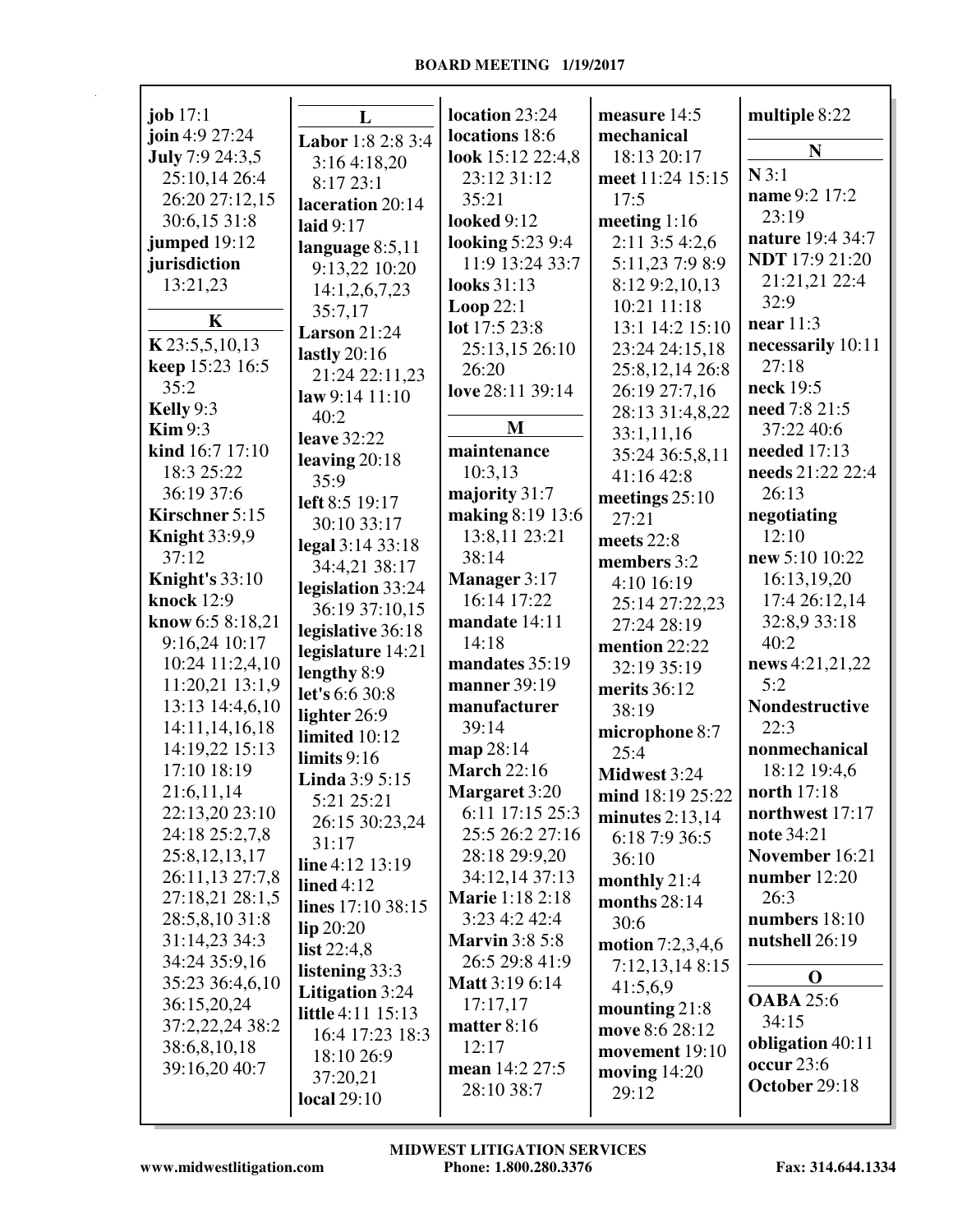| octopus 19:9        | paper 32:20             | Peter 3:21 6:14    | 33:16             | publish 11:22        |
|---------------------|-------------------------|--------------------|-------------------|----------------------|
| office 16:20,22     | parameters 8:20         | phone 4:11 5:15    | prevent 39:17     | pulled 19:6          |
| oh 5:19 10:17       | 39:2                    | 25:24 30:9,22      | preventative      | purpose 37:15        |
| 32:18 33:6          | paraphrasing            | 40:7               | 10:13             | purposes 28:19       |
| oil 21:9            | 25:23                   | picked 17:1        | previous 18:11    | pursuant 10:8        |
| okay 7:14 8:2       | park 33:10 37:23        | piece 20:13        | price 16:9        | pursued 36:17        |
| 15:3 16:10,12       | parks 37:19             | pieces 14:23       | primarily 27:23   | purview 8:20         |
| 16:15 24:4,8,11     | Parkway 2:17            | $pin\,23:6$        | principle 11:10   | 33:21 34:5           |
| 24:22 26:1,15       | part 12:1 13:21         | pit 19:7           | printed 7:12      | <b>pushed</b> 19:10  |
| 31:6,24 32:12       | 13:22 14:11             | place 31:8         | prior 9:13 13:1   | put 21:18 23:3,10    |
| 37:9                | 29:18 33:19             | placing 14:17      | probably 14:23    | <b>puts</b> 12:11    |
| old 8:3             | 35:4,6                  | plan 15:19 21:23   | 15:1 16:1,24      | $p.m$ 4:6 41:16      |
| onboard 8:23        | participate 27:3        | 22:20              | 18:24 21:14       |                      |
| onus 23:10          | 27:22 33:2              | plastic 20:13      | 29:12 36:17       | $\mathbf Q$          |
| open 24:22          | participation           | platform 19:13     | 39:9              | question 11:24       |
| operating 38:11     | 40:20                   | 20:2,4             | problem 29:24     | 13:18 31:1,11        |
| 39:3                | particular 18:22        | played 36:6        | 30:15             | questions 16:24      |
| operation 10:3      | 36:8                    | please 4:15,16     | procedures 10:8   | 22:7 23:16,18        |
| 34:19               | parts 13:20 14:2        | 6:5,13 23:18,19    | 10:9              | 23:19,22 24:14       |
| operator 12:3       | 15:1                    | 25:3 27:1 29:3     | process 16:2 17:2 | 24:23 25:1 32:7      |
| operators 10:4      | pass 9:6 29:2           | 32:17,21 40:9      | promote 38:11     | 32:14 41:2           |
| $11:1,3$ 12:5       | 32:21,22 33:17          | pleasure 8:22      | promulgate 9:15   | quick 18:15 21:2     |
| 14:3,15 23:11       | path 19:7               | point 12:10        | 13:14 38:15       | quickly 17:2         |
| 27:24 35:6,20       | patron 19:7,16          | 15:21 33:14        | promulgating      | quiet 32:6,13        |
| 35:24 36:17         | 19:18                   | 36:13,20           | 11:16             | quite 28:15          |
| 38:12               | patrons 37:17           | policies 22:12     | pronounced        | $\bf{R}$             |
| opinion 8:18        | Patty 3:5 5:3           | portion 17:19      | 21:15             | $\mathbb{R} 3:1$     |
| 13:4,5,10 34:4      | 25:21 28:18             | position 9:11      | properly 20:2     | ran 20:7             |
| 34:9 36:15,21       | 29:21,22                | 11:20 36:20        | 23:20             | rate 33:7            |
| 38:21               | penalties 10:19         | positions 8:13     | propose 40:1      | <b>RDR</b> 1:18 2:19 |
| opportunity 17:8    | people 12:6 20:5        | possibilities 38:3 | proposed 9:12     | 3:23                 |
| 28:9                | 26:3,10,11,20           | possible 22:18     | 10:20 35:7        | <b>RDR/CRR 4:3</b>   |
| opposed 7:22        | 28:12 31:5              | 37:23 39:21        | 38:16,19          | read 14:7 35:17      |
| 41:9                | 32:17 33:1              | possibly 25:18     | proposes $11:12$  | ready 28:15          |
| order 38:1          | <b>Peoria</b> 17:17     | 34:16 37:10        | pros 8:14 36:12   | real 18:14 21:1      |
| outside 34:5,8      | percent 37:13           | post 14:3          | protect 31:24     | reality 39:2         |
| oversee 33:22       | permits $10:19$         | posted 12:3 22:6   | 38:10             | really 13:15         |
| <b>owners</b> 14:15 | person 34:23            | prefer $29:13$     | protection 37:21  | 14:10,21 15:20       |
| 35:6,20,24          | personal 39:1           | 30:16 31:16        | provide 34:17     | 17:2 27:20 28:9      |
| owners/operat       | personally 29:15        | preference 30:21   | 37:16,20          | 34:4 37:18           |
| 22:23               | perspective             | 31:10              | providing 37:21   | realm 37:4           |
| o'clock 2:14,15     | 35:21                   | PRESENT 3:16       | provision 11:6    | Realtime 42:6        |
| ${\bf P}$           | peruse 7:11             | presented 7:2      | 34:17             | received 19:4        |
| P3:1,1              | <b>Perzee</b> 3:8 5:8,8 | 11:17              | public 24:23      | recommend            |
| pages 36:10,11      | 26:6 29:8,8             | pretty 9:22 14:14  | 25:23 32:3 33:1   | 15:20,22             |
| pain 20:10,11       | 41:7                    | 17:12 30:2         | 37:24 38:10       | reconsider 26:7      |
|                     | <b>Pete</b> 17:16       | 31:19,21 32:6      | 39:23,23          |                      |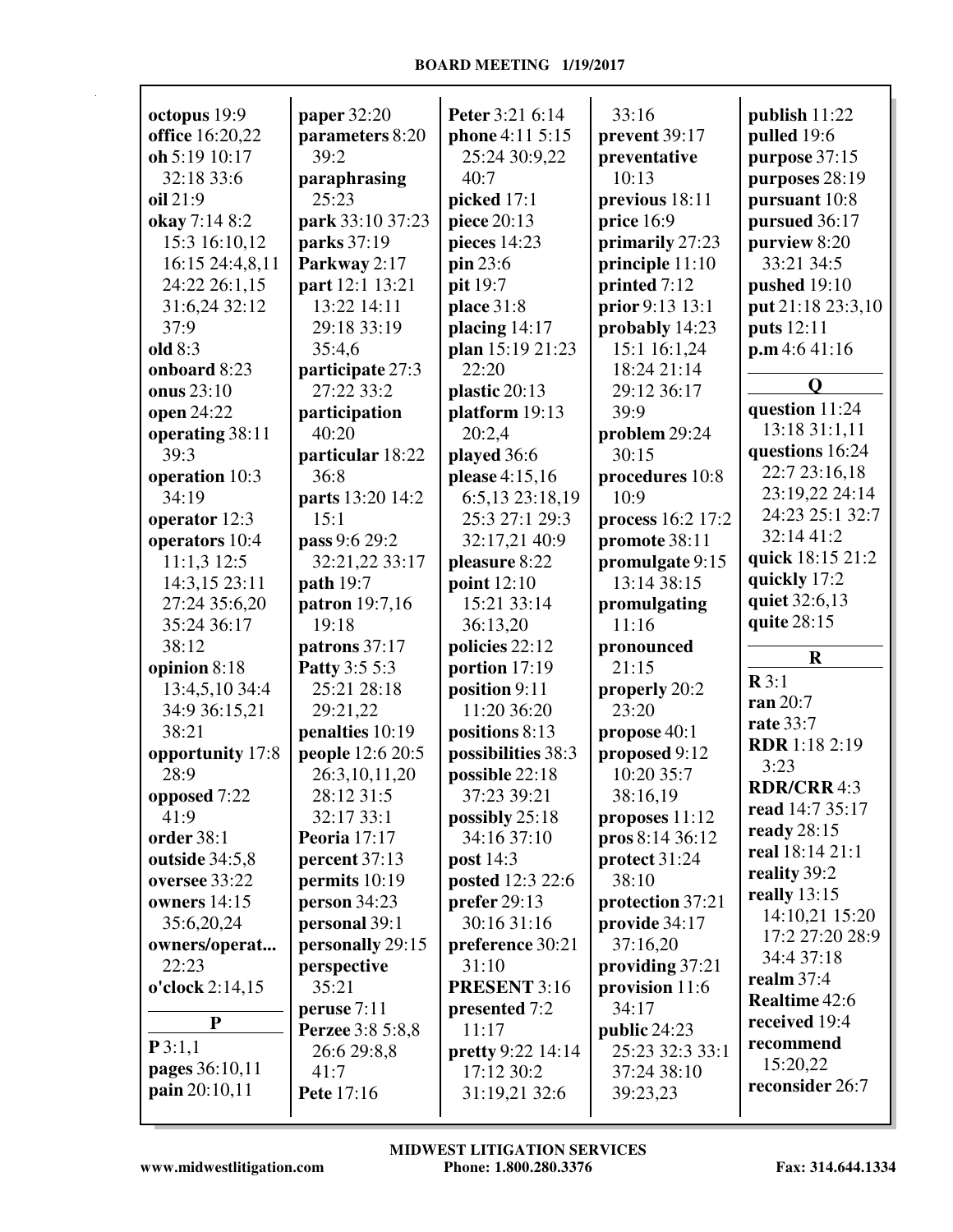| record 31:3                     | respond 39:18                    | road 28:24              | 5:18,18,20                       | <b>Shot 20:12</b>                |
|---------------------------------|----------------------------------|-------------------------|----------------------------------|----------------------------------|
| 32:24                           | response 6:24                    | Rohman 3:19             | 30:13,18 40:4,4                  | shoulder 18:15                   |
| reduced 42:9                    | 7:21,23 8:1                      | 6:14                    | 40:6,10,17,23                    | 19:1 20:8,11                     |
| reference 10:15                 | 32:4,11 41:3,10                  | room 13:11              | scope 13:8 14:6                  | show 18:1 31:15                  |
| referred 8:16                   | responses 26:3                   | ropes $5:11$            | 14:24 34:8                       | side 20:7                        |
| 32:8                            | responsibility                   | <b>Rosie 27:12</b>      | seams 21:3                       | side-stepping                    |
| regarding $8:10$                | 8:11 10:22 14:9                  | row 32:20               | season 17:5 26:9                 | 14:19                            |
| 8:13 16:24                      | 33:13,22,24                      | Royer 3:20 6:11         | 26:21 29:16                      | sign 32:17,21,22                 |
| regime 10:22                    | restrictions                     | 17:15                   | seat 20:13                       | 41:13                            |
| Registered 42:5                 | 10:24                            | rule 8:19 9:15          | second 4:23 6:8                  | signage $11:2$ 14:3              |
| regular 15:21                   | resulting 36:2                   | 11:12,17,21             | 7:4,16,17 25:9                   | significantly                    |
| regularly 22:5                  | results 13:3                     | 13:6,8,11,11            | 28:13 41:7                       | 20:23                            |
| regulated 25:16                 | retainers 21:16                  | 16:1 34:6 38:15         | seconded 7:6,7                   | signs $17:9$                     |
| regulation 33:13                | 21:18 22:2                       | rules 9:19,24           | 7:18                             | simulates 18:22                  |
| remember 18:24                  | returned 19:19                   | 10:2,7,9,16,17          | seconds 41:9                     | simulator 18:15                  |
| remind 36:6                     | revisit 16:4                     | 11:2 12:3,6,12          | Secretary 16:22                  | 18:18 19:2                       |
| rendered 36:21                  | <b>Rhodes</b> 3:9 5:15           | 12:16,19 14:22          | section 10:6                     | simulators 20:10                 |
| renominated                     | 5:22 25:21                       | 34:17                   | 17:17 40:2                       | single $15:18$                   |
| 4:23                            | 26:16,23 31:2                    | rule-making             | see 6:6 13:10                    | sit 36:8                         |
| repair $10:3$                   | 31:17                            | 8:20 9:16,18            | 18:1,10 22:9                     | site 11:8,8 35:9                 |
| <b>report</b> 11:7 16:14        | $rib$ 20:8                       | 11:11 13:15,21          | 23:23 26:7                       | sitting $37:8$                   |
| 17:22,24 18:9                   | ride 1:9 2:9,11                  | 34:8                    | 28:12 30:8 37:9                  | situation 31:12                  |
| 23:23 35:8 36:1                 | 3:2 9:20 11:8                    | run 21:1                | seeing 9:9                       | six 22:19                        |
| reported 20:21                  | 17:4 19:3,6,10                   | runs 17:17,19           | seen 12:13                       | skydiving 18:22                  |
| reporter 3:23 4:3               | 19:16,17 20:12                   | rush 22:15              | seizure 19:16                    | slide 19:20,22                   |
| 23:20 29:4 42:2                 | 22:7 34:23                       | S                       | selected 28:21                   | 23:5                             |
| 42:5,5,6,14                     | 38:12 39:15                      | S3:1                    | send 21:22                       | sooner 22:16                     |
| reporting 12:9                  | rider 8:4,10                     | safe 10:2               | sense 31:4 38:9                  | sorry 4:9 5:22                   |
| 34:18,22 35:12                  | 10:22 12:15                      | safer 39:23             | sent 21:5                        | 6:13 19:17 20:5                  |
| 35:14,22                        | 14:12,18 19:9<br>20:6 33:23 35:8 | safety 1:9 2:9,12       | separate 15:24                   | 32:18 33:6                       |
| reports 12:14                   |                                  | 3:2 8:10 9:21           | 16:8 40:2                        | sort 10:21 14:17                 |
| requesting 26:7                 | 37:7,16                          | 10:1,12 12:8,17         | separating 15:21                 | 14:19                            |
| 26:19                           | riders 10:23 11:7                | 13:7 17:24 21:2         | September 25:10<br>25:19 26:8,22 | sounds $33:23$<br>southern 17:19 |
| require 10:23<br>14:3 16:1 23:1 | 12:2,11,18 14:9<br>33:20 35:7,19 | 37:15,16 39:24          | 28:22 29:13,17                   | <b>Sparks</b> 3:13 5:6           |
| 35:8                            | 37:14                            | Safety/Respon           | 30:4,17 31:2,10                  | 5:67:3,13                        |
| required 12:19                  | rider's 34:20                    | 8:5                     | 31:16,20                         | 29:16,16 41:6                    |
| 36:1                            | rides 10:5 11:3,4                | <b>Santa 25:12</b>      | serve 31:23                      | 41:11                            |
| requirement                     | 22:24 34:19                      | saw 8:6                 | Services 3:24                    | speak 18:23 27:1                 |
| 14:17 35:5,23                   | 35:13 36:2                       | saying $27:17$          | set 9:21 10:8,24                 | 28:8                             |
| requirements                    | 37:17                            | 37:13                   | 10:24 11:2 23:9                  | speaking 26:2                    |
| 12:9 32:9 35:22                 | Ridesafety.illin                 | says 34:17 35:12        | 35:23                            | specifically 9:23                |
| requires $11:7$                 | 22:6                             | schedule 29:7           | shaking $27:17$                  | 10:2 35:13                       |
| requiring $12:2,6$              | <b>right</b> 8:8 16:5            | 33:7                    | sheets $41:14$                   | specify $35:11$                  |
| 21:20 40:2                      | 20:8,8 34:21                     | scheduled 25:7          | short 37:18                      | spirited 8:9                     |
| <b>Resources 5:13</b>           | 39:6,16 40:12                    | <b>Schuster</b> 3:20,22 | shorthand $4:2,3$                | spite 13:6                       |
| <b>respect</b> 13:7 36:7        | 40:19                            | Schwabe 3:11            | 42:5,14                          | sprain $19:5,23$                 |
|                                 |                                  |                         |                                  |                                  |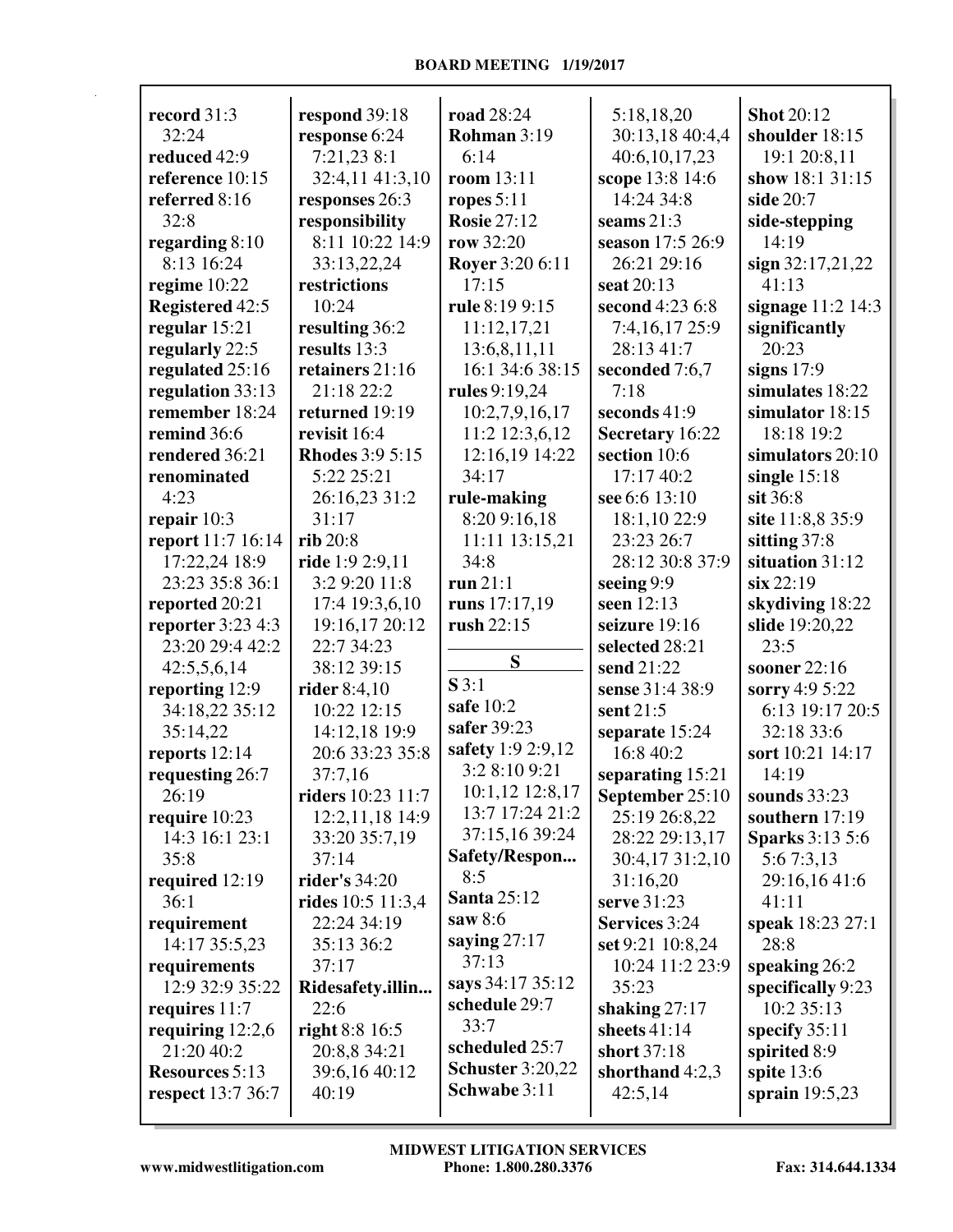| Springfield 1:1      | 36:14              | 30:15 35:3        | 15:19,21 16:2         | 20:5,10                |
|----------------------|--------------------|-------------------|-----------------------|------------------------|
| 2:1,1833:10          | suffered 19:23     | talks $35:5$      | 22:12,20 23:24        | type 8:19 13:5         |
| spun $20:6$          | 20:14,19           | tank 21:10,13     | 24:15,17 25:17        | 14:4 25:11             |
| staff 3:16 16:18     | suggest 39:24      | technical 4:9 6:2 | 26:9 27:15 28:7       | typewriting 4:4        |
| stand $6:5,12$       | suggesting 26:22   | teeth 12:11       | 29:19 31:5,22         | 42:9                   |
| standards 10:4,7     | 39:7               | telephone 3:9,11  | 39:20 40:18           | typically 9:17         |
| 10:10,14             | suitable 10:14     | tell 4:15 23:19   | timely $39:18$        |                        |
| standpoint 13:16     | Sullivan $3:54:7$  | 36:9              | times $23:8$          | U                      |
|                      |                    |                   |                       | <b>Ultimately 8:15</b> |
| 27:9 28:3 36:19      | 5:1,3,14,19,24     | tenure 9:1        | timing $27:7$         | unanimous 31:20        |
| 38:8                 | 6:9 7:1,5,14,18    | term 4:23 9:5     | today 4:9 8:23        | undercarriage          |
| start 4:16 16:3      | 7:22,24 8:2        | terms 31:10 36:8  | 9:3 13:1 28:20        | 22:1                   |
| 18:10 23:7,19        | 11:23 13:17        | 38:14             | 32:6 39:12            |                        |
| 35:3                 | 15:3 16:10         | territory 14:10   | told 13:12            | understand 13:4        |
| started 16:21        | 18:17 23:17        | testing 22:3      | Tom 6:12,13,17        | understood 39:6        |
| 39:13                | 24:4,8,11,17,20    | thank 5:20,24     | 16:15 17:7,11         | unresponsive           |
| starting $4:6$       | 25:20 26:1,24      | 6:15 15:3 16:10   | 17:13                 | 19:18                  |
| 22:14 23:14          | 28:11 29:1,21      | 24:12,22 25:20    | Tomczuk 3:21          | update 22:4            |
| starts $29:17$       | 30:1,12,23 32:1    | 26:17,23,24       | $6:14$ 17:16          | updates 17:24          |
| state 1:2 2:2 12:5   | 32:5,12,18         | 32:1 34:10        | top 19:12             | use 10:3 34:19,23      |
| 12:21 15:17,17       | 33:15 34:10        | 37:11 38:4 39:4   | total $18:5,6$        | 36:2                   |
| 16:3 17:13,20        | 35:2 38:4 39:4     | 40:19,21,23       | traditionally         |                        |
| 42:7,14              | 40:13,21,24        | 41:12,12          | 27:11,15              | $\mathbf{V}$           |
| statement 23:1       | 41:4,8             | Thanks 9:8        | trailer 23:9          | various 8:13 36:9      |
| states 12:22 16:7    | summarize 17:22    | thigh $20:15$     | train $20:17,17$      | Vaughn 25:5,5          |
| 33:21                | summer 17:6        | thing $4:136:10$  | 22:1                  | 26:2 27:16             |
| <b>State's 16:22</b> | 25:8 30:5          | 6:20,20 7:8 8:4   | training 10:4         | 34:14,14 35:11         |
| station 19:19        | <b>Super 20:12</b> | 15:5 16:12        | transcribed 4:4       | 37:5                   |
| 20:18                | sure 21:12 23:4    | things $10:23$    | <b>Transportation</b> | venue 36:18            |
| statistics 17:23     | 23:13 37:5         | 17:11 26:12       | 2:16                  | Vertigo 21:9           |
|                      |                    |                   |                       | view $11:15$           |
| statute 9:18 13:4    | 41:13              | 30:5,6 32:9       | tremendously          | vigorously 27:16       |
| 14:13,14 33:21       | surface 19:22      | 36:6 39:22 40:3   | 22:21                 | visual $21:7$          |
| 35:5,16 39:8         | surveyed 16:7      | think 6:5 11:4,19 | trouble 4:11          |                        |
| 40:1                 | swing 19:3         | 12:6,17 14:5,9    | 25:22                 | W                      |
| statutory 11:12      | swung $20:3$       | 14:16,22 15:7     | true 35:15            | <b>Wagon 20:16</b>     |
| 11:16 14:7,20        | Szerletich 3:16    | 16:4,5,15 19:21   | truly $36:14$         | want 6:12 17:21        |
| 27:20 35:19          | 15:9,9 16:17       | 21:10,10 23:24    | try 31:13,20 39:7     | 22:13,18 27:2          |
| step 14:17           | 18:21 24:3,6,9     | 27:12 29:9 30:3   | 39:22                 | 32:17 37:12            |
| stepped $6:720:3$    | 24:19 27:11        | 30:3,7,10 35:4    | trying 26:17 40:1     | 38:7                   |
| sticking 4:24        |                    | 35:9,18,22        | tub 19:11 20:1,4      | wanted 21:1            |
| <b>STIPULATED</b>    | T                  | 36:13,15,23       | Tuesday 24:10         | 27:13 40:7             |
| 4:1                  | table $4:14$       | 39:11,22          | 24:21                 | wasn't 20:2 37:5       |
| stopped $20:18$      | take 11:21,21      | third 8:12,24     | turning $37:7$        | water 37:23            |
| stresses $10:12$     | 14:17 23:11,12     | Thomas 3:18       | turnover 9:10         |                        |
| strong 31:9          | 29:4 31:8          | thought 34:16     | <b>tweak 37:10</b>    | <b>Watson 3:21</b>     |
| strongly $27:19$     | taken 4:2 42:8     | three 39:19       | twice $15:17$         | 17:3 32:16             |
| structure 10:18      | talk 15:2 17:1     | <b>Tilt 21:7</b>  | twisted 19:22         | way 13:18 16:5         |
| subject 10:24        | talking 29:9       | time 4:6 9:1      | two 4:10 16:8         | 17:14,18 22:20         |
|                      |                    |                   |                       |                        |

Г